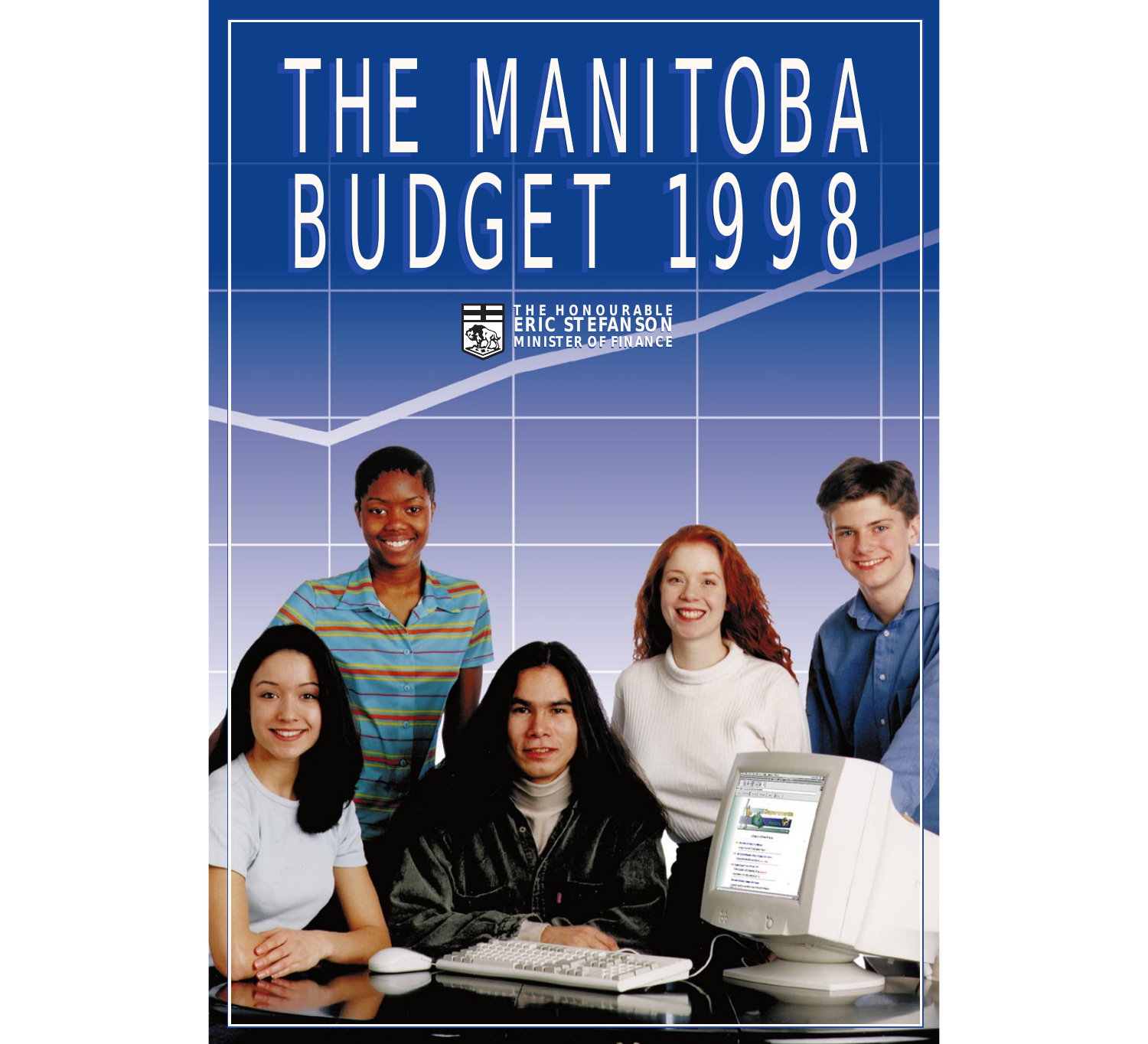

# **The 1998 Manitoba Budget Address**

The Honourable Eric Stefanson Minister of Finance March 6, 1998

# Sharing the Benefits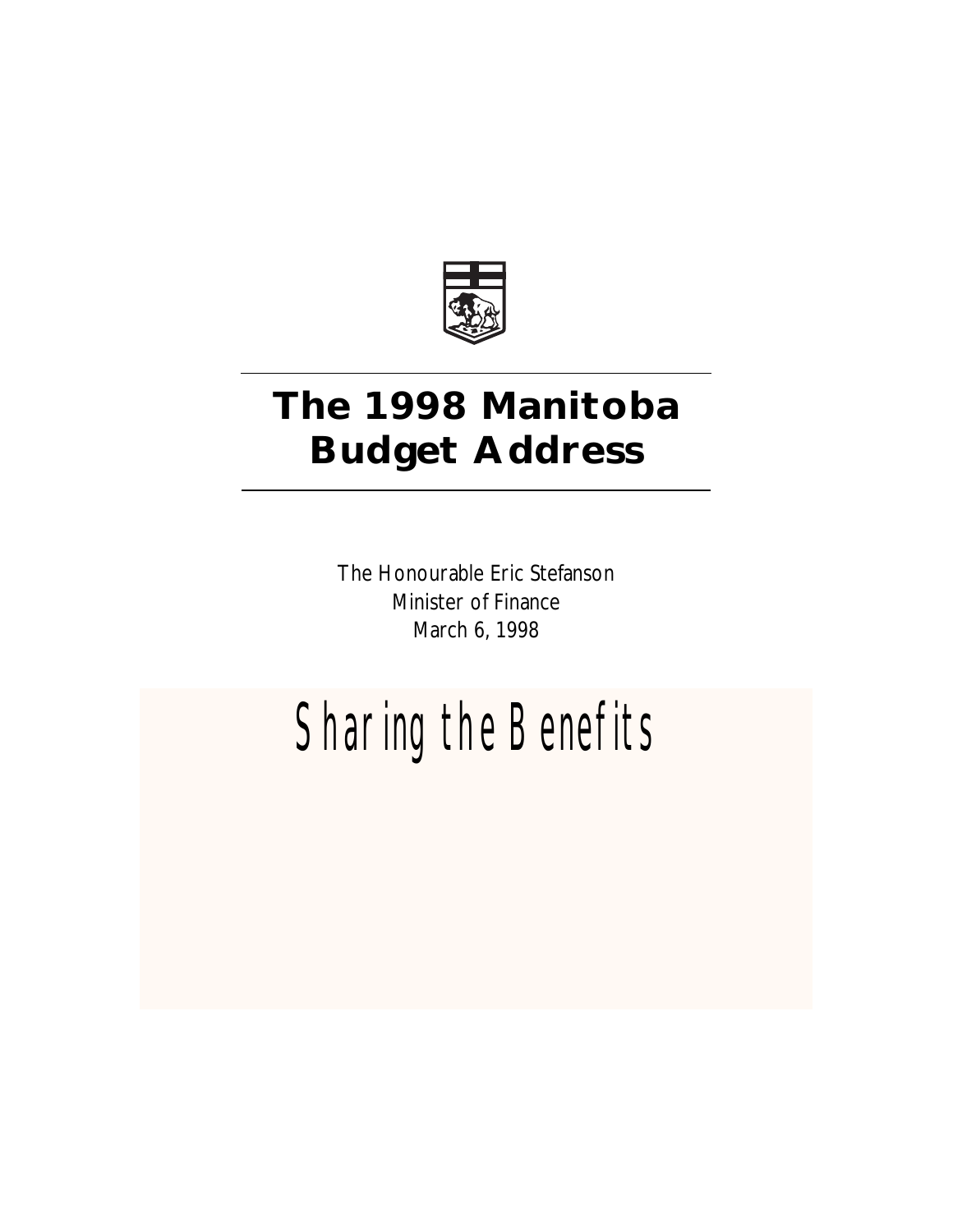This document is available on the Internet at: http://www.gov.mb.ca/finance Other information available at this site includes the latest *Quarterly Financal Report* and *Highlights of Manitoba's Recent Economic Performance*

By special arrangement, sections of this document can be provided in alternative format for visually impaired persons requiring the information.

Check against delivery



The Manitoba Budget is printed on recycled paper.

ISSN 0380-4488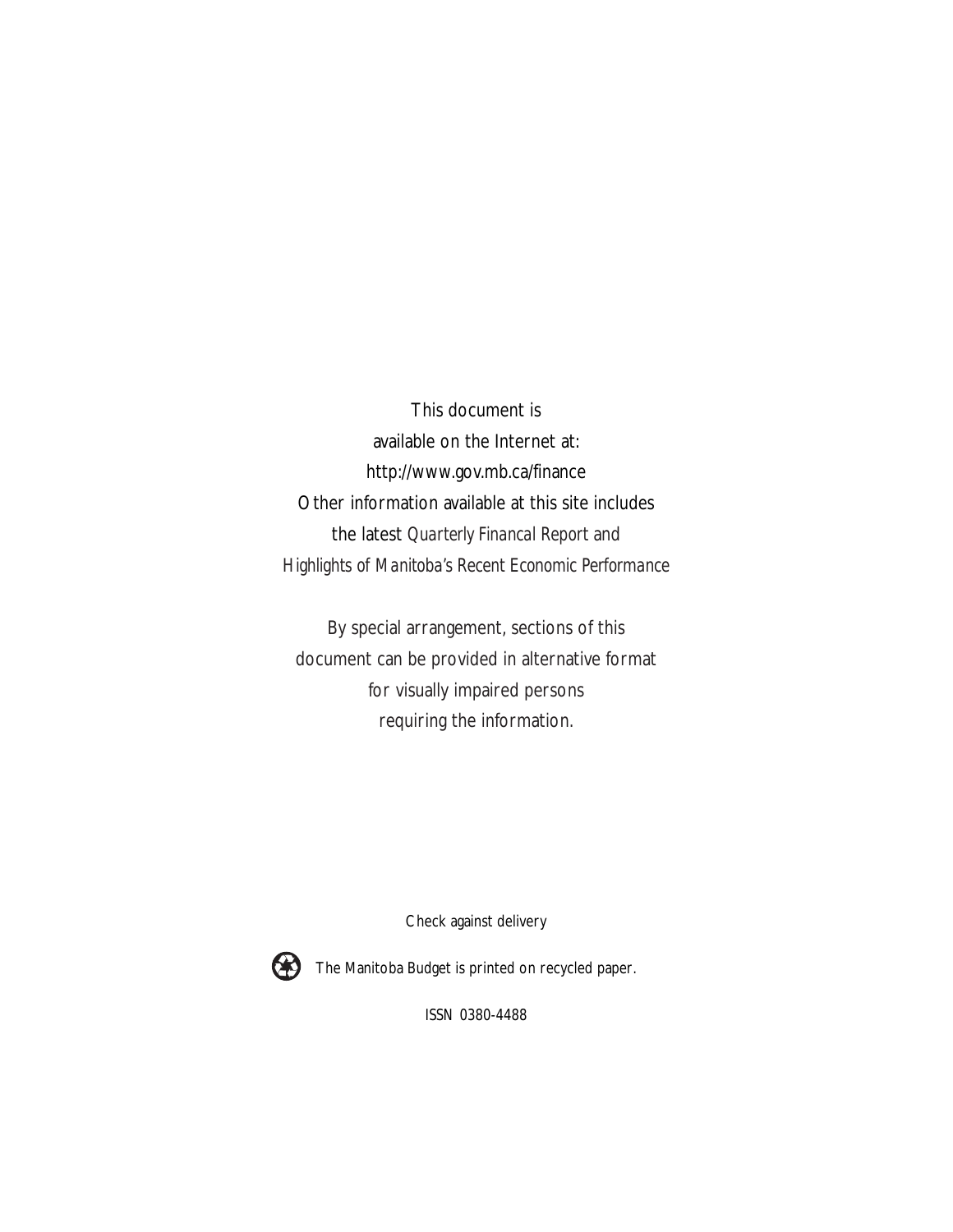## **THE 1998 MANITOBA BUDGET CONTENTS**

#### **THE 1998 MANITOBA BUDGET ADDRESS**

|                                                                                                | 5. |
|------------------------------------------------------------------------------------------------|----|
| <b>INVESTMENTS IN OUR CHILDREN - INVESTMENTS IN OUR FUTURE</b>                                 | 10 |
| <b>PREPARING OUR CHILDREN AND YOUTH FOR A SUCCESSFUL FUTURE</b>                                | 12 |
|                                                                                                | 16 |
|                                                                                                | 19 |
|                                                                                                | 20 |
|                                                                                                | 22 |
|                                                                                                | 24 |
|                                                                                                | 26 |
|                                                                                                | 28 |
|                                                                                                | 33 |
|                                                                                                | 34 |
|                                                                                                | 35 |
|                                                                                                | 36 |
|                                                                                                | 38 |
|                                                                                                | 38 |
|                                                                                                | 40 |
|                                                                                                | 42 |
| <b>BUDGET PAPER A - The Economy</b><br><b>BUDGET PAPER B - Financial Review and Statistics</b> |    |

**BUDGET PAPER C – Taxation Adjustments**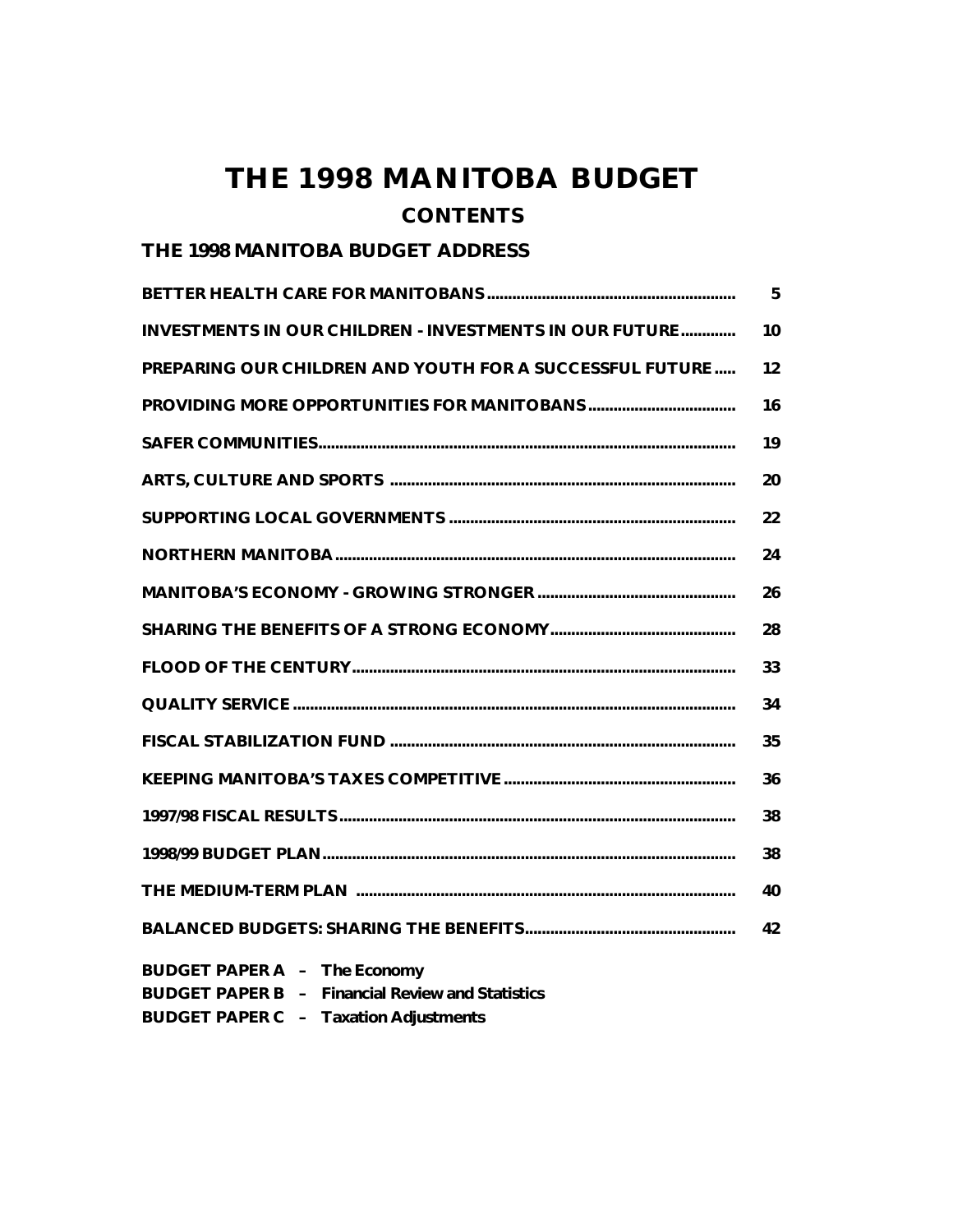#### Madam Speaker:

It gives me great pleasure to present our Government's 1998 Budget Address to the people of Manitoba. I am also happy to say that this Address heralds the tenth anniversary of Gary Filmon's leadership as Premier of our great Province.

Under Premier Filmon's outstanding leadership, our Province and its people have made exceptional economic and social progress. Madam Speaker, the stage is set for an even brighter future. On a personal note, I believe this Budget once again confirms that Premier Filmon's vision is benefitting all Manitobans.

I would like to express our appreciation to the many Manitobans who took the time to participate in the Budget consultations we held across our province last fall. My colleagues and I were impressed with the hospitality and thoughtful input we received in the 12 areas we visited. From Virden to The Pas to Beausejour to Letellier to Winnipeg, and many other communities in-between, Manitobans shared with us their vision for the future of our Province and our children. I also want to thank the hundreds of individual Manitobans and organizations who took the time to write, call or meet with me to express their views on our challenges and opportunities.

Madam Speaker, we listened, and this Budget reflects what Manitobans told us.

It is a proud moment for me to present the 1998 Budget. A decade ago, we were confronted with the enormous challenge of high and rising taxes, a provincial debt that was ballooning out of control, and a struggling economy. We took on that challenge with the support and encouragement of Manitobans – and we prevailed. Today, Manitoba's finances are healthier than at any time in the past quarter century. Our economy is strong, vibrant, and growing.

The era of rising debt, excessive taxes and high unemployment is behind us. Before us lies unprecedented opportunity for all Manitobans.

During our first eight years in office, Madam Speaker, our Government worked hard to balance the budget. We did this by spending taxpayers' money wisely, ensuring that our resources were concentrated in health care, education and support to families, the areas that are most important to Manitobans. We



*The era of rising debt, excessive taxes and high unemployment is behind us. Before us lies unprecedented opportunity for all Manitobans.*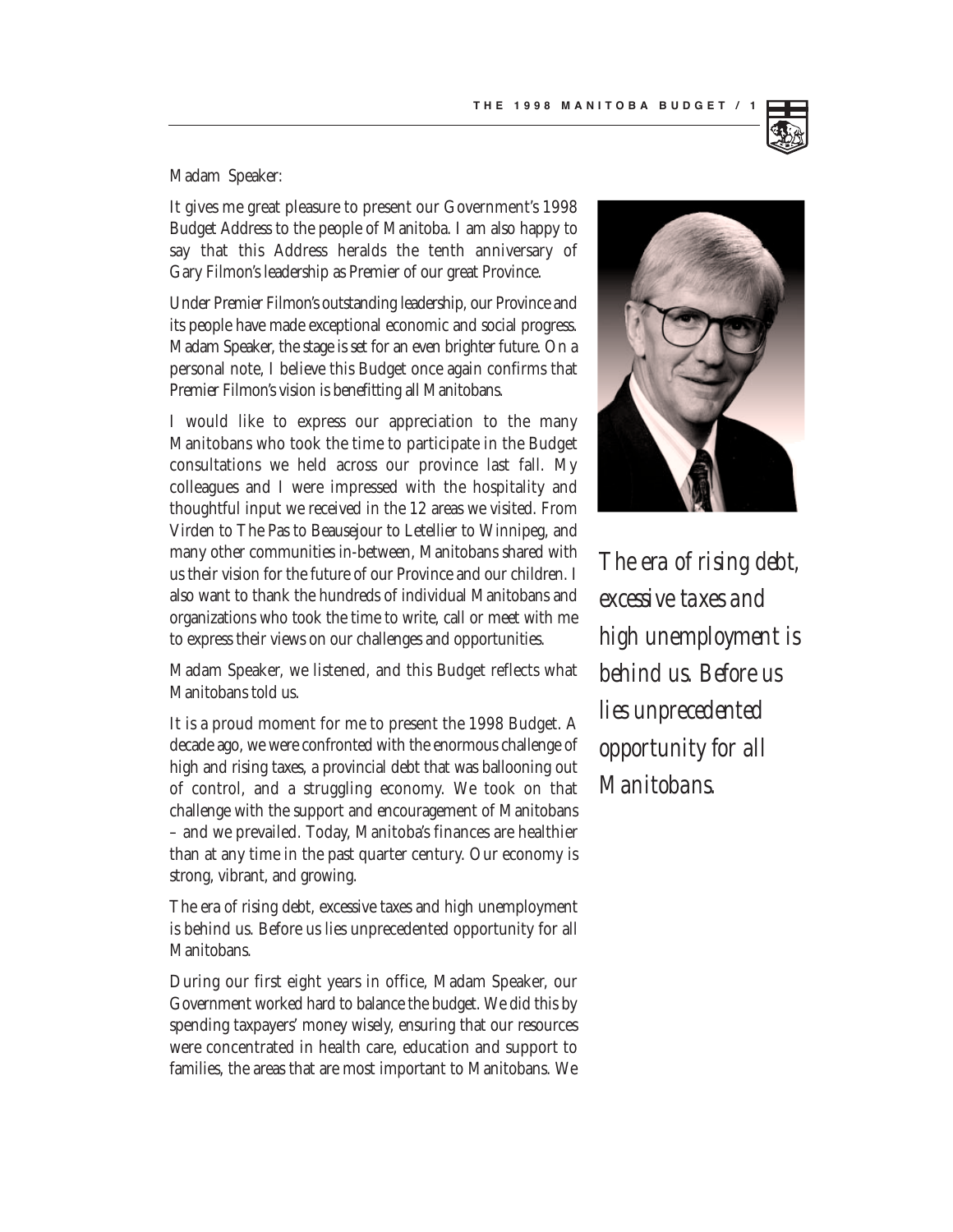listened to Manitobans who told us that taxes were too high and that as a Province we must learn to live within our means. We responded by freezing major taxes. Indeed, we cut taxes to improve investment opportunities and create jobs.

In 1995, Manitobans' efforts were rewarded when we tabled the first balanced budget in our Province in 22 years. We introduced balanced budget legislation to protect that hard-won battle. Consistent with this legislation, the budgets of 1996 and 1997 were also balanced. And now, Madam Speaker, I am proud to present the fourth balanced budget in a row.

Balanced budgets underpin the legislated commitment we made to Manitobans to freeze major tax rates. The legislation prohibits any increase in major taxes unless Manitobans give their explicit consent in a referendum. Balanced budgets have allowed us to launch the first sustained attack on the Province's accumulated debt since the 1950s. Balanced budgets have also allowed us to sustain and protect vital social programs like health and education.

The results could not be more clear, Madam Speaker. Sustained balanced budgets have given Manitobans confidence that they need not suffer from major tax increases. Due to this confidence, people are spending, business is expanding and more jobs are being created. Total employment has reached record levels in each of the past three years. All of our job growth has been in the private sector, where it does not depend

on the support of tax dollars. There is a very important lesson here, Madam Speaker. Balanced budgets create jobs. As we approach a new century, Manitobans now have more opportunities than ever to earn good incomes. We also have more opportunities than ever to

Indeed, 1996 and 1997 have been two exceptionally good years for Manitoba's economy.

• Private investment is at a record level.

contribute to the success of our communities.

- Retail sales are at a record level.
- Manufacturing shipments are at a record level.
- Foreign exports are at a record level.
- Farm cash receipts are at a record level.

*Balanced budgets sustain and protect vital social programs like health and education.*

## *Balanced budgets create jobs.*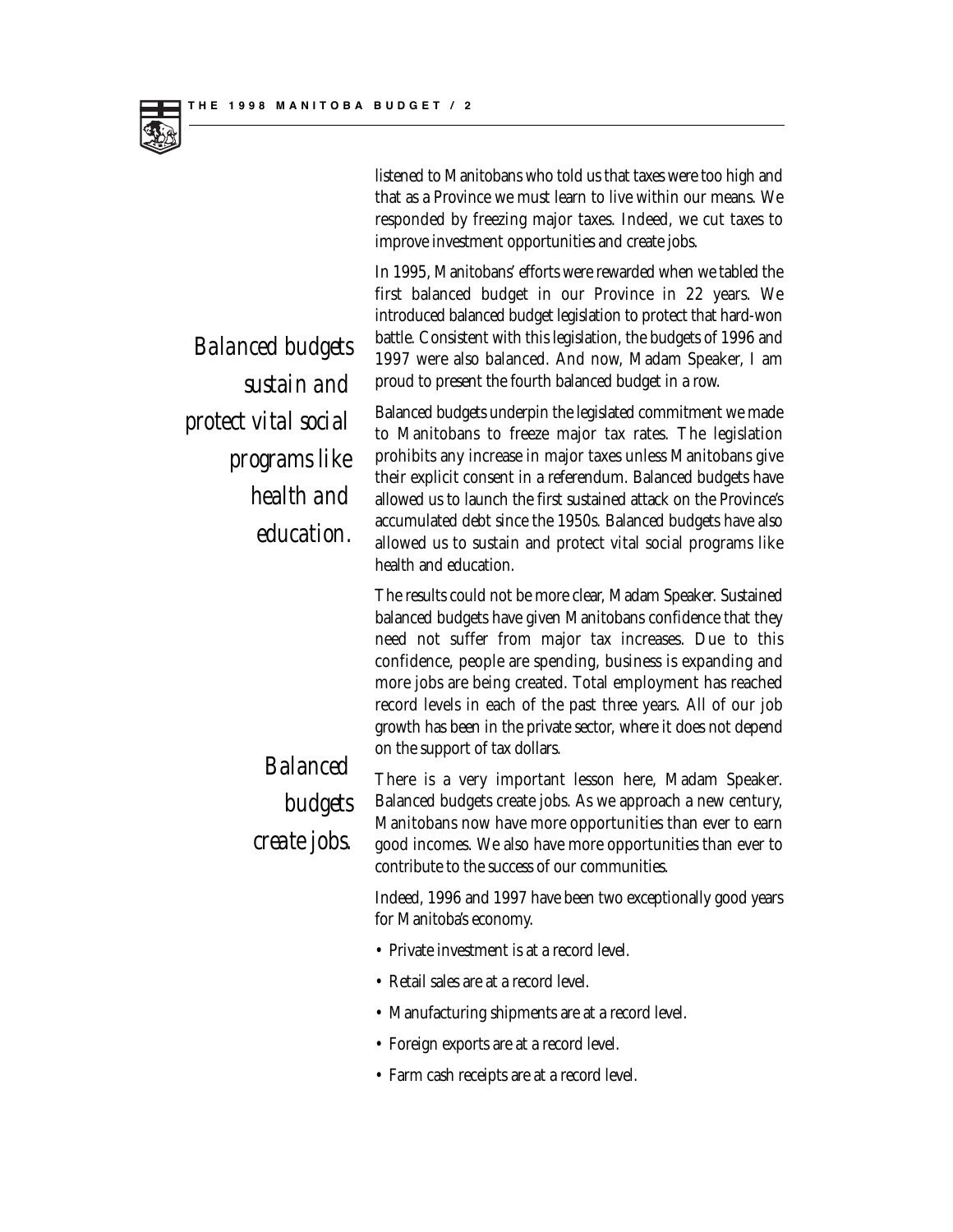

Madam Speaker, we can all see this economic strength in the busy retail stores. We can see it in the growing number of construction sites. We can see it in media report after media report: there are more contracts being won by Manitoba companies, more facilities being built and more jobs being created.

I am especially pleased that a record number of Manitobans are working. Employment growth in the private sector was exceptionally strong in 1997, rising by 16,800 new jobs. This was the largest increase in private sector jobs in 18 years. The impressive increase in employment in 1997 pushed the annual unemployment rate down to just 6.6% – the lowest rate since 1981. Indeed, Madam Speaker, the unemployment rate fell further at the beginning of this year to just 5.7%.

Manitoba's economic and financial health is especially gratifying when you consider the challenges our Province faced in this decade.

In the early 1990s, Manitobans coped with a national recession.

Then, Manitobans endured huge cutbacks in federal support for health, post-secondary education and family services.

In the spring of 1997, Manitobans faced one of the most difficult challenges in our history: a flood without precedent in this century. But the flood was no match for Manitobans' amazing courage and spirit. Madam Speaker, Manitobans exerted an enormous effort as they worked side-by-side to save threatened homes and neighbourhoods.

On behalf of all Manitobans, I would once again like to express our profound gratitude to all who assisted during the crisis. Manitobans deeply appreciated the generous support our Province received from all parts of Canada and many organizations, especially members of the Canadian Armed Forces.

Madam Speaker, we faced up to all these challenges. We have overcome them. Today, our Province has a fourth consecutive balanced budget. Our Province has declining debt. Our Province has stable and competitive taxes. Our Province has a strong economy. And after years of hard work, Manitobans now have real choices and real flexibility.

*A record number of Manitobans are working.*

*16,800 new jobs in the private sector, the largest increase in 18 years.*

*Manitobans now have real choices and real flexibility.*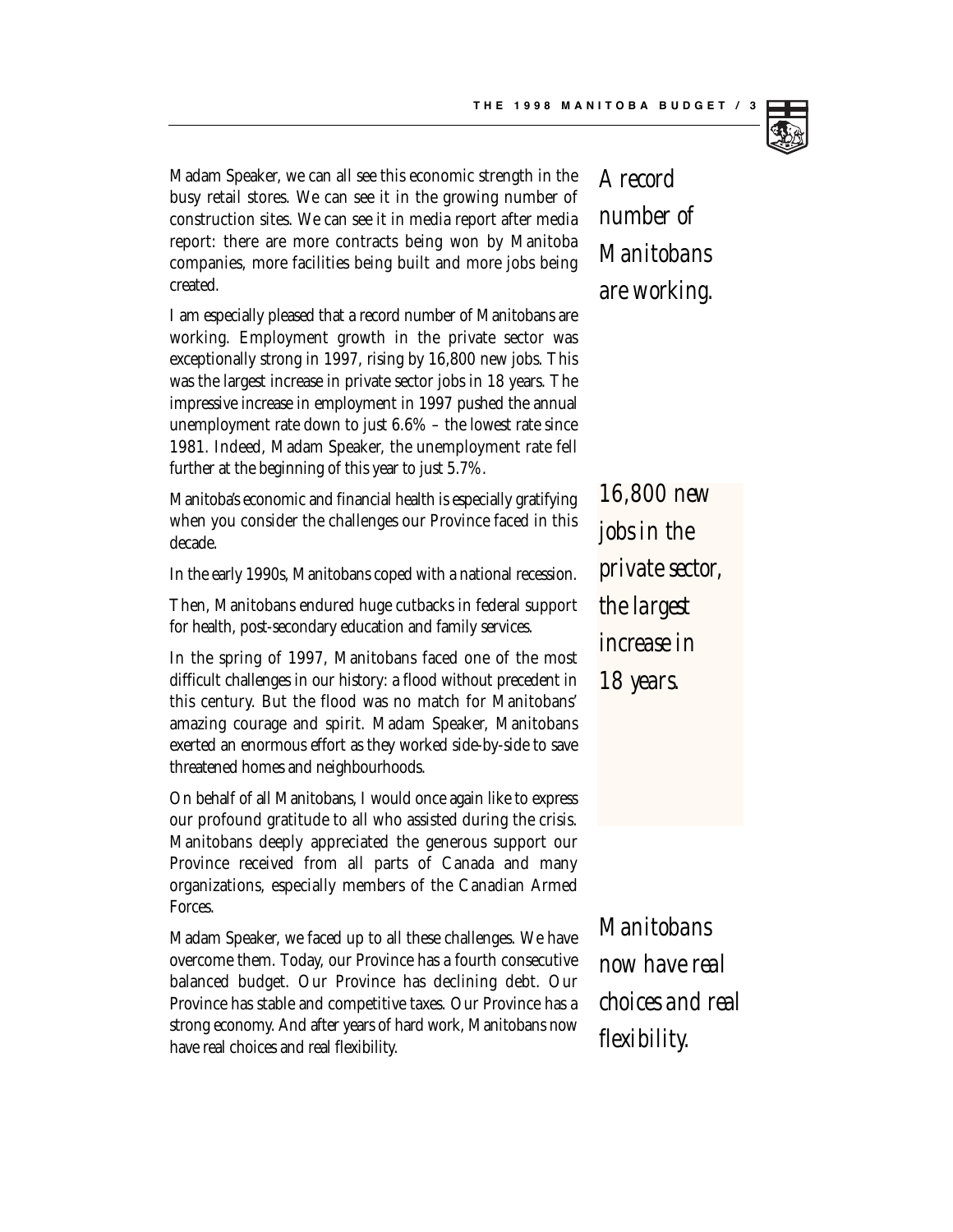

- We can choose to pay down debt more quickly so that more money can go to Manitobans' priorities – not to interest payments.
- We can choose to spend more on key programs, especially health, education and support for children and families.
- We can choose to cut taxes to further strengthen our economy and create more jobs.

We discussed these important choices with Manitobans during the consultations leading up to this Budget. Some 2,000 people, from all across Manitoba, offered their views. Their input has helped to set our priorities for this Budget.

*this Budget.* **Manitobans told us how best to use resources created by Budget Surpluses**



Madam Speaker, Manitobans were remarkably consistent in their views on the priorities their Government should pursue. I am proud to say that the 1998 Budget acts on their advice and counsel.

• Manitobans told us to continue to live within our means and spend tax dollars wisely. Madam Speaker, this Budget balances the books for the fourth consecutive year.

*Some 2,000 people, from all across Manitoba, helped to set our priorities for*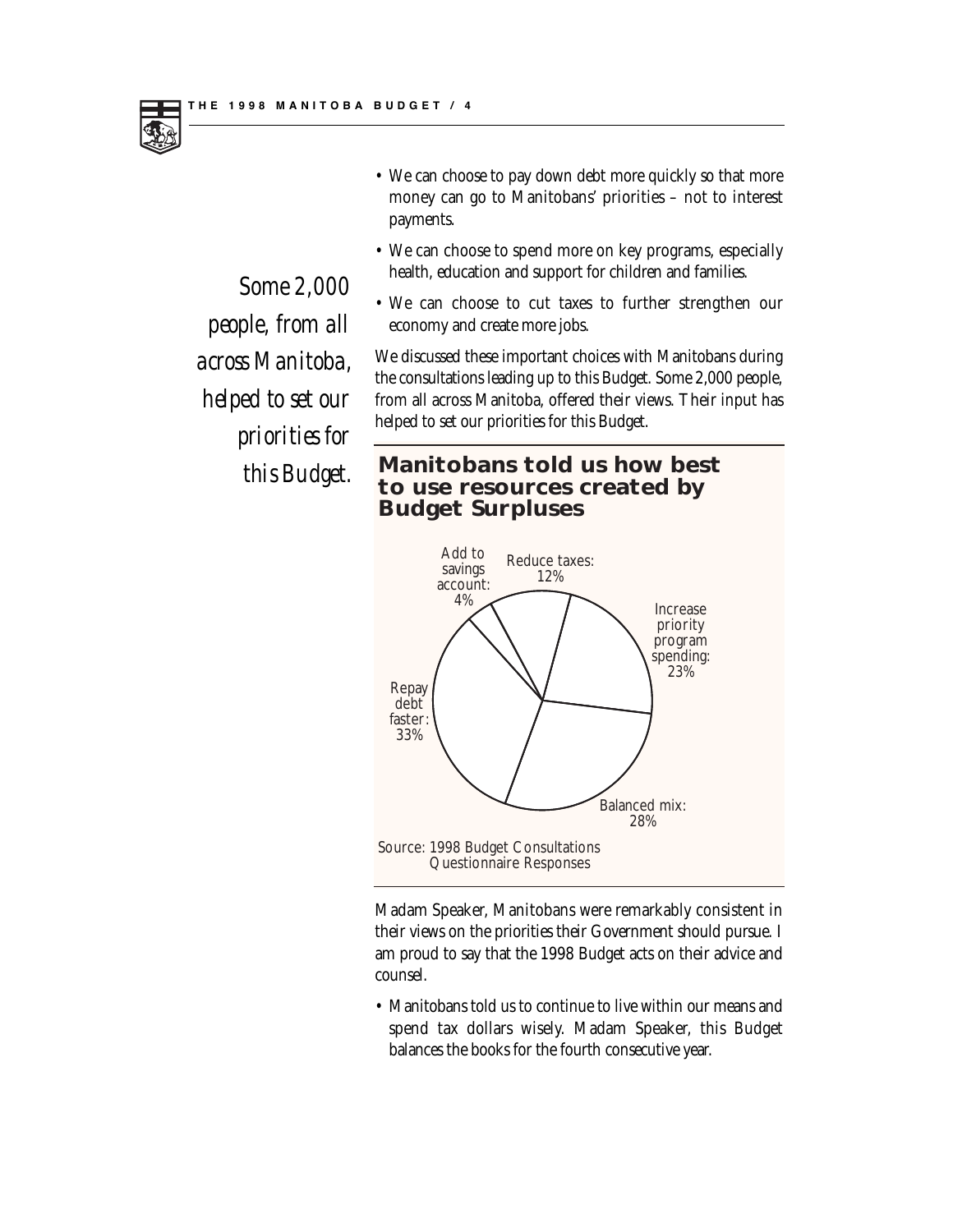- Manitobans told us that our highest priority should be to relieve the next generation of the burden of our accumulated debt. Madam Speaker, this Budget increases our debt payment to \$150 million – double the required payment.
- Manitobans told us that strengthening our health care system should be our top program priority. Madam Speaker, this Budget targets significant additional funding to improve health care services for Manitobans. This Budget also targets more resources for education, children, families and justice.
- Manitobans told us to keep Manitoba's taxes competitive to continue to fuel a growing economy that creates more jobs and more opportunities. Madam Speaker, this Budget extends Manitoba's overall tax rate freeze for an 11th consecutive year; and in fact, the 1998 Budget cuts a number of key taxes.

Madam Speaker, this Budget reflects the goals and aspirations that Manitobans have for our Province. It pursues them with determination and vigour.

#### **Better Health Care for Manitobans**

Madam Speaker, sustained balanced budgets are the best way to secure and enhance our health care system and other vital social programs. Balanced budgets allow us to devote more resources to maintain and improve the high-quality health care services that Manitobans rely on.

We have consistently made better health care our top program priority. From 1987/88 to 1998/99, our health care budget has increased by almost \$600 million or 45%.

During Budget consultations, Manitobans told us that they value our health care system. We have listened and acted. Madam Speaker, in this Budget, we are devoting over \$100 million more for health care. In total, the Budget for Manitoba Health will be \$1.93 billion for 1998/99. Our Government has again increased funding for health care, despite significant federal cutbacks, the effects of which we continue to absorb.

Madam Speaker, we believe that better co-ordinated and integrated health services will make our system stronger. Our approach will improve our health care system by enhancing its capacity to deliver timely, better, and more appropriate care for

**Debt reduction enhances our ability to put more money to better use. The Pas Consultations**

*We are devoting over \$100 million more for health care. Health care has consistently been our top program priority.*

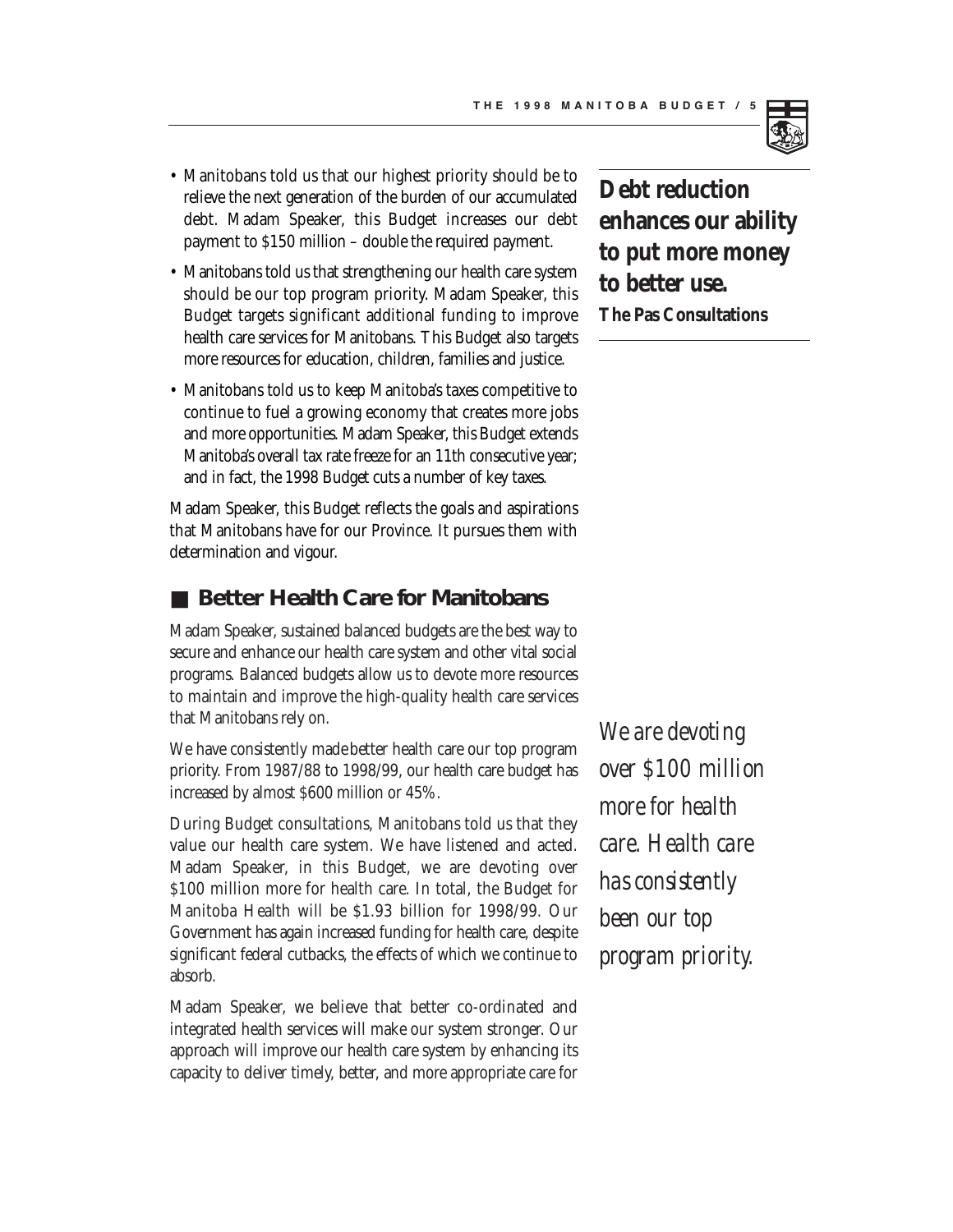

**Manitoba has increased health spending, while the Federal CHST**\* **has been cut since 1993/94**

*Better co-ordinated and integrated health services will make our system stronger.*

> *\$11 million more for dialysis services.*

all Manitobans. That is why we have moved more of the decision making for health expenditures to the community level – where people live and work. The rural, northern and urban health authorities will benefit patients through more effective co-ordination and more appropriate services tailored to local priorities.

The additional resources for health are being targeted to the health care priorities of Manitobans. Madam Speaker, I am pleased to announce that this Budget provides almost \$11 million more to address the need for additional dialysis services in Manitoba. We are also promoting preventative measures. For example, since kidney failure is strongly connected to diabetes, we are adding \$600,000 to a Provincial Diabetes Initiative. This Initiative will help prevent and mitigate the effects of this disease, which disproportionately affects our aging population and First Nations people.

Our Government recognizes that we must improve access to critical care services. Madam Speaker, this Budget devotes \$2.4 million more to support the additional intensive care beds at the Health Sciences Centre, additional beds for panelled patients, and the expansion of the Neurosurgery Program at St. Boniface Hospital.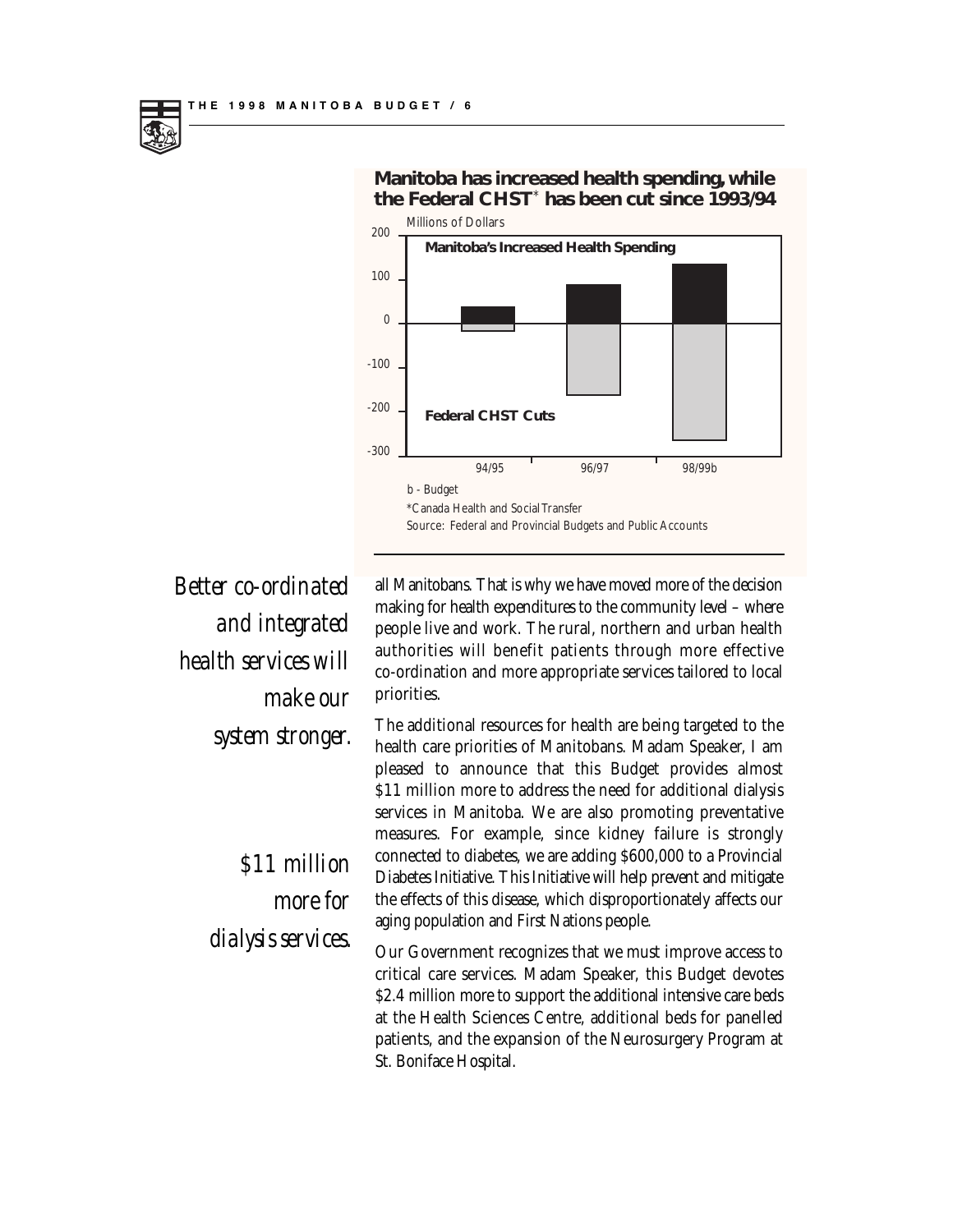

Madam Speaker, everywhere in Canada, waiting lists for some services have become unacceptably long. This Budget commits \$2.5 million to improve access to joint replacement surgery, ultrasound diagnostics, MRI machine use, CT Scans, radiation therapy, and bone density assessments.

As well, our Government is continuing to anticipate and respond to changing demographics and population needs of Manitobans. Madam Speaker, this Budget dedicates \$23 million more for the Home Care Program. This brings the total resources for home care to over \$123 million, triple what was spent on this Program in 1987/88. We are proud of Manitoba's home care services, which are unrivalled elsewhere in North America. We are determined to keep them that way.

Our Government also wants to ensure that Manitobans residing in personal care homes continue to have quality care and service. Madam Speaker, this Budget provides \$4.5 million more for the operation of personal care homes. We will spend almost \$260 million for care delivered in personal care homes in 1998/99.

Madam Speaker, Manitoba has one of the most comprehensive publicly funded Pharmacare programs in the country. This Budget dedicates \$7.3 million more to sustain and enhance our Pharmacare program, bringing the total allocation in 1998/99 to over \$62 million.

Madam Speaker, Manitoba has one of the finest mental health services in the country, featuring client-centred response in the communities where people live. This Budget provides \$870,000 to complete the Western Manitoba Mental Health Plan.

We believe that prevention activities are important. They help keep Manitobans healthy, and reduce health care costs. Our Government will continue its commitment for the Aboriginal Health and Wellness Centre. This Centre combines western medicine with more traditional approaches to wellness. In 1998/99, we will provide \$770,000 toward the operation of this Centre.

Madam Speaker, our Government recognizes the importance of public health. This Budget provides \$1 million for a Staged Immunization Initiative. This Initiative will reduce the incidence of serious illnesses for both children and adults.

*Since 1987/88, spending on the Home Care Program has tripled.*

**A focus on prevention is definitely more cost-effective, and better for Manitobans. Letellier Consultations**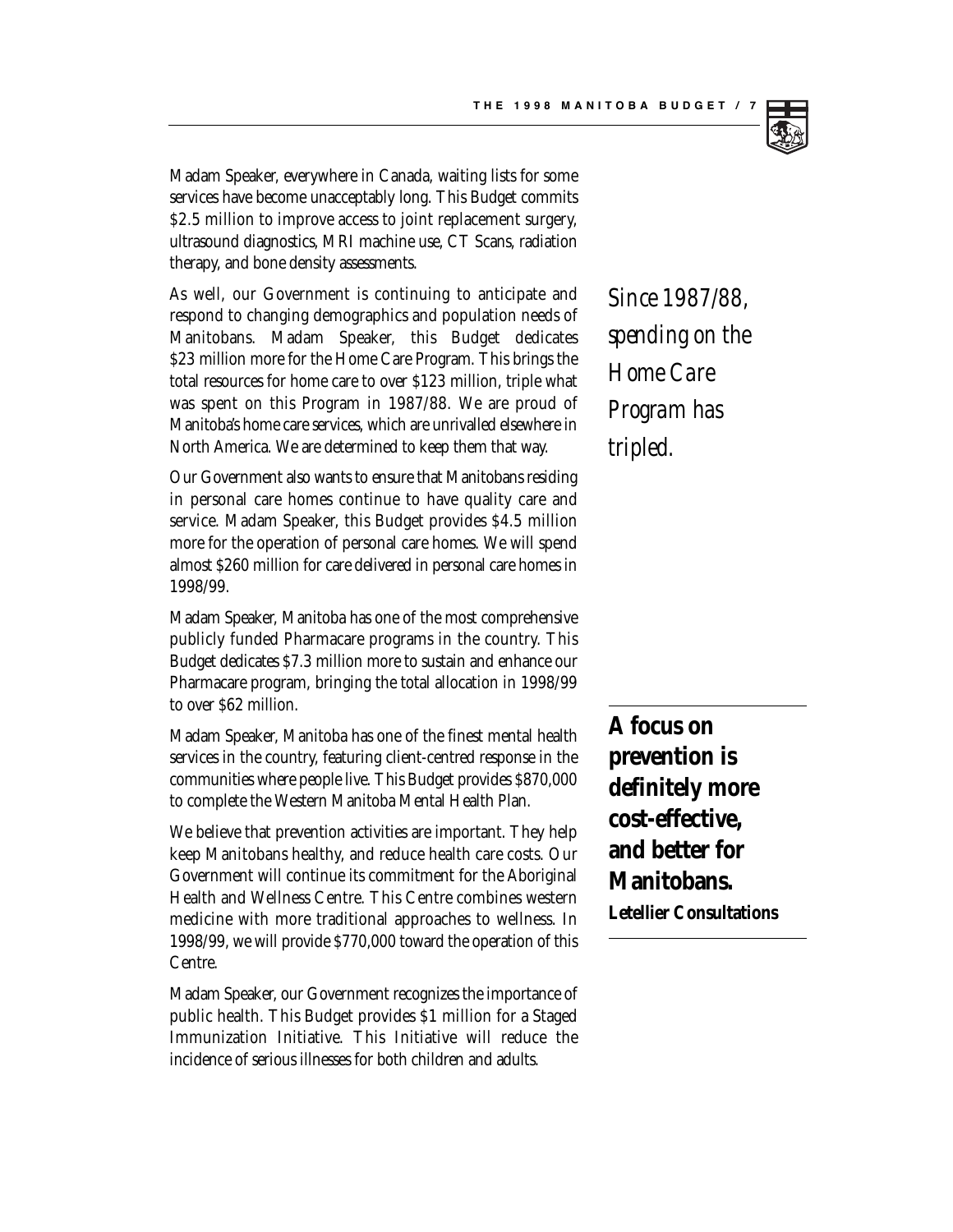

*As part of our commitment to early diagnosis and prevention, we are supporting the expansion of the Manitoba Breast Cancer Screening Program.*

Madam Speaker, as part of our commitment to early diagnosis and illness prevention, this Budget supports the expansion of the Manitoba Breast Cancer Screening Program with the addition of two mobile breast screening units. In partnership with the Manitoba Cancer Treatment and Research Foundation, which raised sufficient funding to acquire the initial mobile screening unit, our Government will provide an additional \$670,000 to purchase a second unit and operate both units. This investment will improve access to these necessary screening services for women across our province.

Madam Speaker, to enhance addiction prevention and treatment services in our province, we have committed \$1.8 million to establish two residential treatment programs. A 20-bed youth residential facility in Portage la Prairie, to be operated by the Addictions Foundation of Manitoba, will focus on drug and alcohol problems, while a 20-bed facility, to be operated by the St. Norbert Foundation, will offer a Solvent Abuse Residential Program.

Madam Speaker, our Government is moving to address the infrastructure requirements of our evolving health care system. Therefore, I am pleased to announce a 1998/99 health capital program totalling \$63 million. This program provides for 26 priority projects throughout Manitoba, including construction of a 40-bed personal care home in Oakbank, a new 20-bed home in Hartney, and the development of a new personal care home in The Pas to replace an older facility. Early this spring, Lions Manor will be starting the construction of two projects in Winnipeg. The first is a 102-bed personal care home, and the second is a 30-person Alzheimer Care Unit.

The new capital program also includes 13 conversion projects. These projects will modify space within existing buildings to meet changing needs. My colleague, the Minister of Health, will provide further details on the 1998/99 health capital program.

Madam Speaker, our Government recognizes that modern health care relies on the availability of new, advanced and highly technical medical equipment. Therefore, I am pleased to announce a special allocation of \$10 million for the purchase of medical equipment. This new funding is in addition to our ongoing annual commitment of \$22.4 million for new medical equipment purchases. This spending will be targeted toward

*Our 1998/99 health capital program will total \$63 million and provide for 26 priority projects throughout Manitoba.*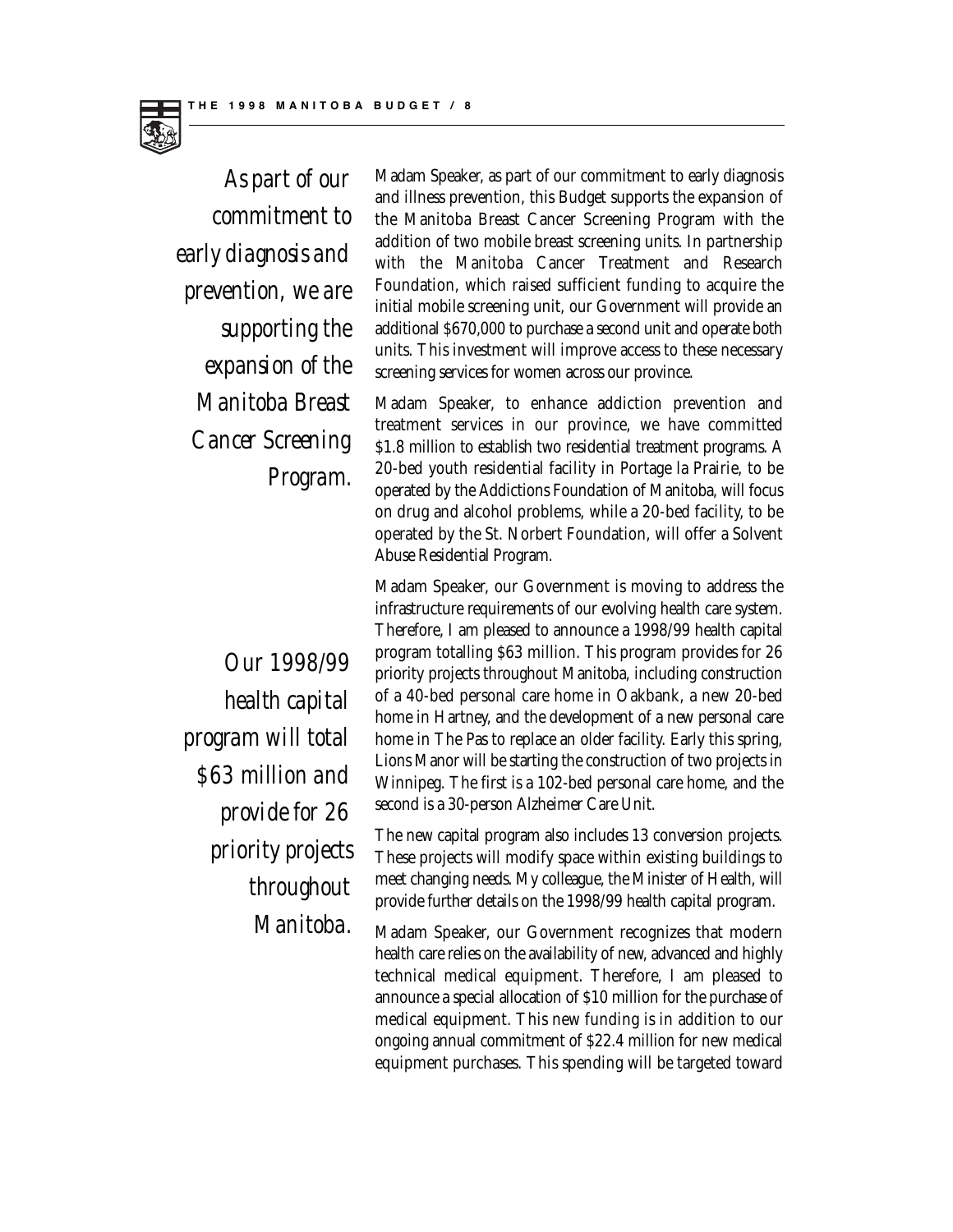

clinical and patient care needs, including specialized equipment to support critical care, surgical, medical and diagnostic services. An allocation of \$5 million will be made immediately to Regional Health Authorities, while the remaining \$5 million will be provided in 1998/99.

Madam Speaker, Manitoba's research centres and institutions undertake vital health research in a number of areas. Our Government recognizes that there is a need for additional resources to support the search for new solutions and evidencebased decision making. That is why this Budget allocates \$2 million for the Health Research Initiative in 1998/99, an increase of \$1.5 million. This funding will support continued health research activities at the Manitoba Cancer Treatment and Research Foundation, Children's Hospital Research Foundation, St. Boniface Research Centre, Health Sciences Centre Research Foundation and the University of Manitoba.

Compensation for doctors and nurses is a significant portion of our health care budget. Madam Speaker, we are committed to providing expert medical care for all Manitobans. We also want to treat doctors and nurses fairly.

We recognize the value of nurses to our health care system and are committed to providing ongoing opportunities for nurses throughout our province. To that end, Madam Speaker, our Government has initiated dialogue with the leadership of the nursing community to ensure there are sufficient numbers of nurses in the future. We also recognize that there are inequities in the fee structure for medical services, and we are continuing to negotiate with the doctors. Our objective in the negotiations is to reach a fair and reasonable agreement.

To ensure that Manitoba remains competitive in retaining and attracting qualified people, Madam Speaker, we are prepared to allow professionals, including medical practitioners, to incorporate their practices. However, it is also important that patient and client protection and the rights of recourse are maintained. Accordingly, we are prepared to enter into discussions with the governing bodies of interested professions to develop appropriate legislation for possible introduction as early as 1999.

Our Government wants to ensure that Manitobans have timely access to high-quality health care now and in the future. That is **Our health system needs more specialized diagnostic equipment to cut down waiting lists. Brandon Consultations**

*This Budget allocates \$2 million for the Health Research Initiative in 1998/99.*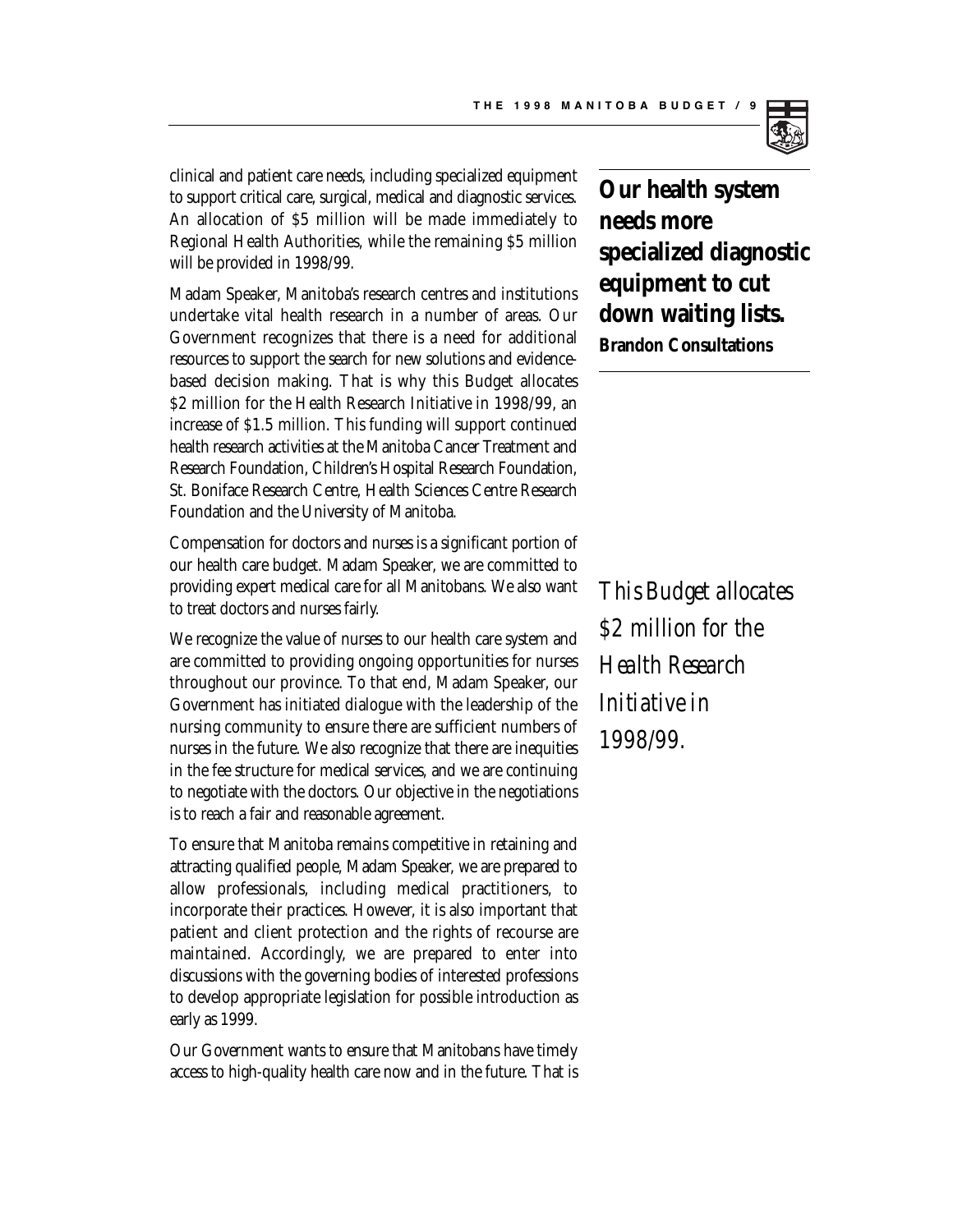why 34.6% of the regular expenditures in this Budget will go toward meeting health care needs. We will spend almost \$1,700 for health care for every man, woman and child this year. This is the third-highest per capita health expenditure of all provinces. Our Province's spending on health care as a percentage of regular budget expenditure is the second-highest of all provinces.





#### ■ **Investments in Our Children** – **Investments in Our Future**

Madam Speaker, Manitobans share a common vision for the healthy development and well-being of all of our children. Our children are the future of our Province and of our economic life. Investment in children and youth is one of the most important social investments we can make.

During the 1998 Budget consultations, Manitobans told us that early intervention and prevention programs will help to ensure that all children develop into healthy and productive adults. Children in lower-income families also benefit from training programs for their parents.

Madam Speaker, spending on children, youth and their families is increased in this Budget by over \$20 million. Most of this funding will be directed toward programs that respond to the nutritional, learning and social needs of children and youth. Additional resources are also targeted to help parents with lower incomes enter the work force or find better-paying jobs.

Supports that help children grow up healthy have long-term benefits for the children, their families and our society.

*Manitobans told us that the keys to addressing child poverty are early intervention strategies and training programs that help parents find jobs.*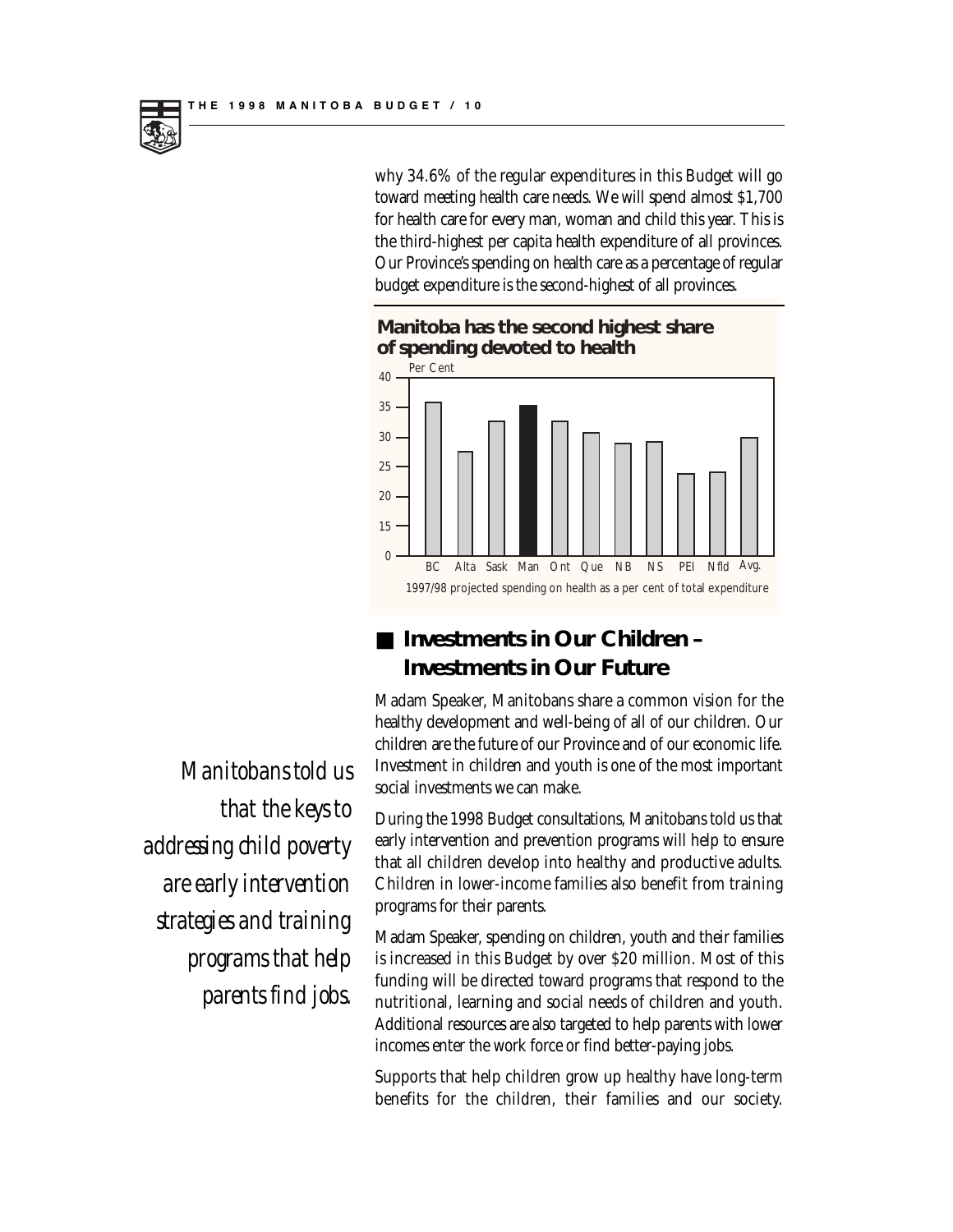

Madam Speaker, as part of our plan for investing in children, our Government will spend \$2 million on positive parenting programs, healthy child development, and strategies to prevent adolescent pregnancy. We have also committed an additional \$300,000 toward a strategy to prevent Fetal Alcohol Syndrome.

Madam Speaker, numerous studies have shown that good nutrition plays an important role in ensuring that children become healthy and productive adults. Therefore, I am pleased to announce that this Budget invests \$2.1 million in early childhood nutrition initiatives.

Our Government also recognizes that some children require additional help in developing the skills they need to enter and be successful at school. Madam Speaker, to address these needs, this Budget allocates over \$2.6 million to pre-school and earlyyears programs, including an early literacy program to help atrisk grade one students develop reading skills.

Madam Speaker, our Government has consistently said that the best form of social security is a job. Therefore, I am pleased to announce that this Budget devotes nearly \$2 million more for training and job placement strategies to help income-assistance families enter the work force, and lower-income working families secure better-paying jobs. In 1998/99, our Government will spend \$13.6 million on training programs for Manitobans who are in receipt of income assistance or in low-paying jobs.

Madam Speaker, accessible, quality child care helps parents enter and remain in the work force. Therefore, I am pleased to announce that this Budget dedicates an additional \$4.8 million to provide more accessible, portable and flexible child-care options. A portion of this funding will also be used to increase day-care services for children with disabilities. We will spend over \$45 million on day-care in 1998/99.

Our Government wants to ensure that more families caring for a child with a disability have access to respite care, child development activities, supplies and counselling. Madam Speaker, I am pleased to announce that \$547,000 more will be spent in 1998/99 on children's special services.

The early intervention and prevention approach that our Government has taken toward healthy child development is complemented by our participation in the National Child Benefit initiative. Along with the other provinces and territories,

*Supports that help children grow up healthy have longterm benefits for the children, their families and our society.*

**There is a significant need for early childhood nutrition programs. Winnipeg Consultations**

*This Budget dedicates an additional \$4.8 million to provide more accessible, portable and flexible child-care options.*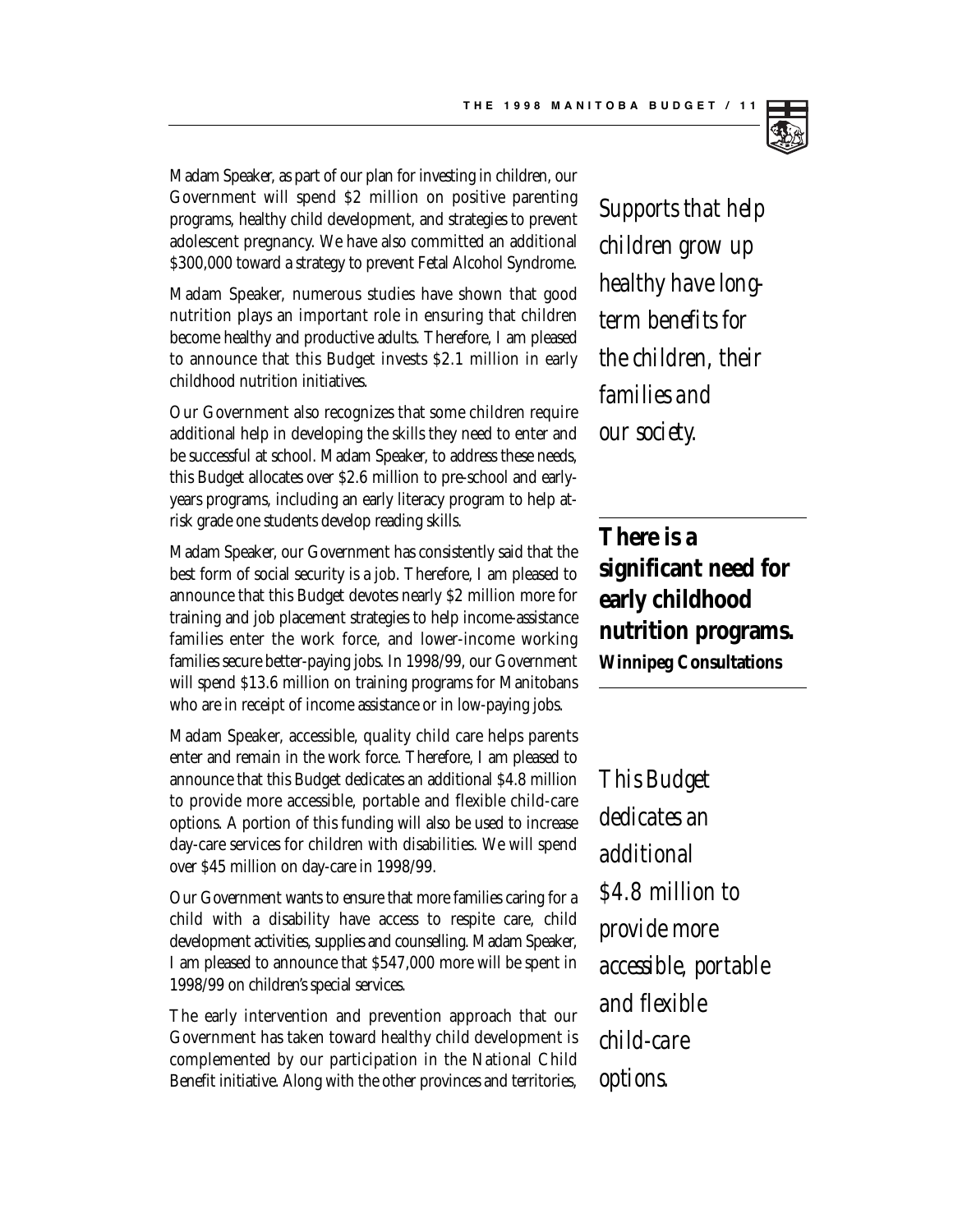

*The early intervention and prevention approach that our Government has taken toward healthy child development is complemented by our participation in the National Child Benefit initiative.*

we are pleased to have persuaded the federal government to work in partnership with us to address the needs of children in lower-income families.

Under the National Child Benefit system, which begins July 1998, the federal government will increase its monthly tax benefit for all lower-income families with children. Provinces and territories will redirect any savings on income assistance to new and expanded programs and services for lower-income families with children. Several of the initiatives that I have just outlined will be financed, in part, through Manitoba's participation in the National Child Benefit.

Madam Speaker, I would also like to take this opportunity to assure Manitobans that all families will receive at least the same level of overall income support through the National Child Benefit system. \$1.7 million has been set aside to fulfil our commitment.

My colleagues, the Minister of Family Services and the Minister of Education and Training, will provide additional details on our new and expanded initiatives for children, youth and families.

#### ■ **Preparing our Children and Youth for a Successful Future**

Madam Speaker, our Government is committed to an effective and modern education system that will prepare our children and youth for the challenges of a rapidly changing world. Throughout the 1998 Budget consultations, Manitobans stressed that a quality education system is key to a child's successful future and the future of our Province. In 1998/99, our Government will increase grants for K-12 education to \$612.8 million.

Madam Speaker, Manitobans want a modern education system that focuses on outcomes and results. Our education renewal initiatives are designed to improve the quality of education for Manitoba's students. We are pressing ahead, Madam Speaker. The education system will continue to be strengthened by:

- emphasizing core subjects;
- establishing regular assessments to measure student performance; and
- giving parents and the community a stronger voice in our schools.

*A modern education system must focus on results.*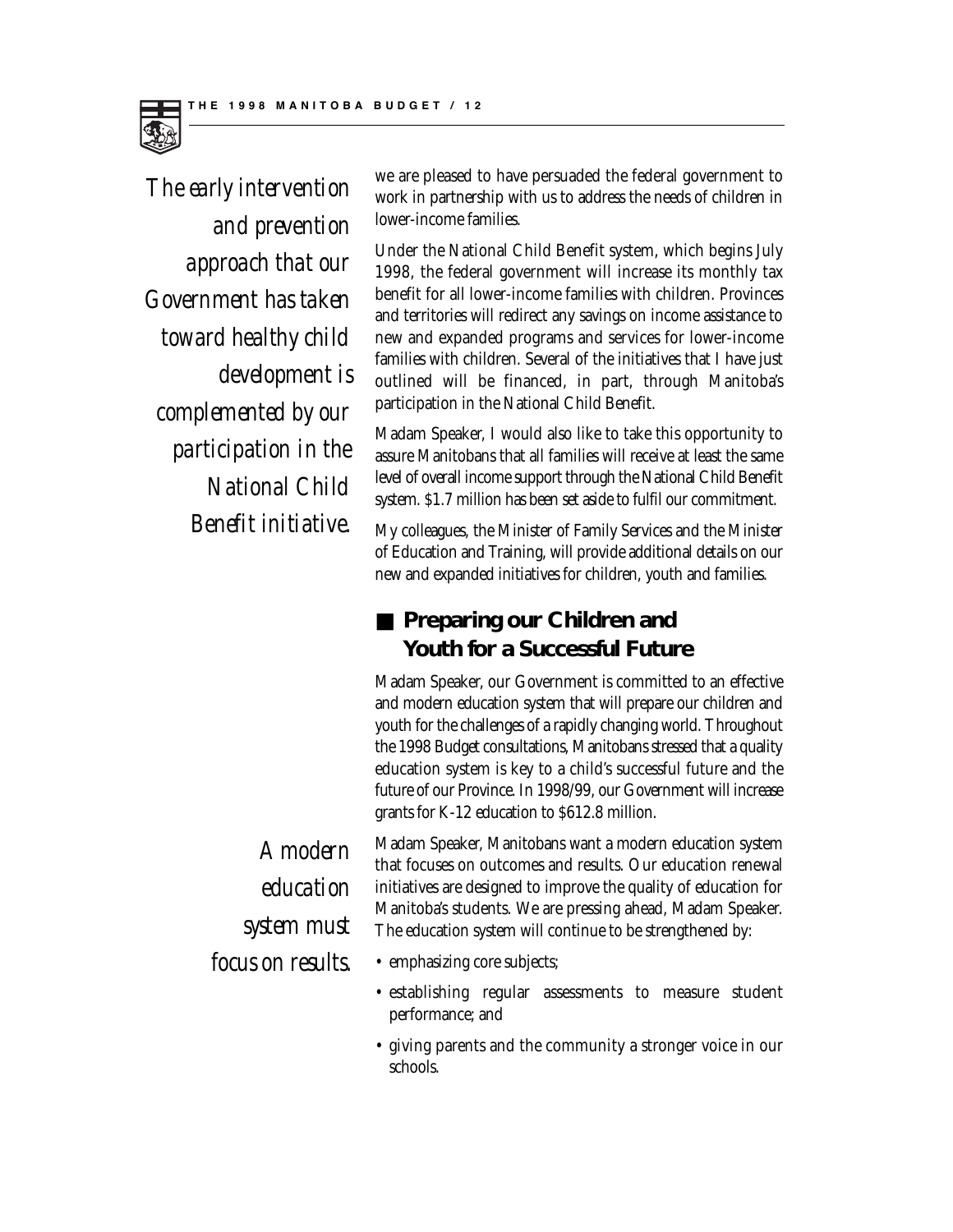

An additional \$4.2 million will be invested in 1998/99 in education renewal initiatives, with the further development and implementation of new curricula and an expansion of standards testing. Standards testing provides valuable information on student performance. Through the development of an Education Indicators Project, we will collect more information about how our education system is performing. Testing both the student and the system will provide measures of our success and help to ensure that children in all of our K-12 schools receive a quality education.

As was announced earlier this year, funding in support of public school education is being increased by 2.2% for the 1998/99 school year. The overall increase amounts to \$16.7 million. Some of this additional funding will go toward the implementation of the early literacy program which I described earlier.

Madam Speaker, technology is a key area in education renewal. We recognize that technology literacy is one of the "new basics." As part of the additional funding for public schools, \$1.8 million will be spent on information technology grants to enhance access to information technology in the classroom.

In addition, our Government will maintain our commitment in support of the volunteer-led Computers for Schools and Libraries Program. This Program is expected to refurbish and distribute about 2,000 donated computers to the schools and libraries of our province.

Madam Speaker, as was recently announced, our Government has approved \$29.6 million for the schools' capital construction program for 1998/99. We have also committed \$30 million to a new three-year initiative, the Aging Buildings Program. The Aging Buildings Program will help school divisions upgrade and extend the useful life of structurally sound older schools. In the first year, funding will be allocated primarily to school renovations, roofing replacements and mechanical systems replacements.

Now more than ever, Madam Speaker, Manitoba's continuing prosperity depends on the capacity of our young people to participate in, and to contribute to our economy. Youth must have ready access to training and post-secondary education so they can succeed in our labour market. Madam Speaker, studies have shown that education plays a key role in the youth employment picture.

**A quality education system is key to a child's successful future and the future of our province. Virden Consultations**

*Funding in support of public school education is being increased by 2.2%.*

**We need to provide our children with basic technology skills. Clearwater Consultations**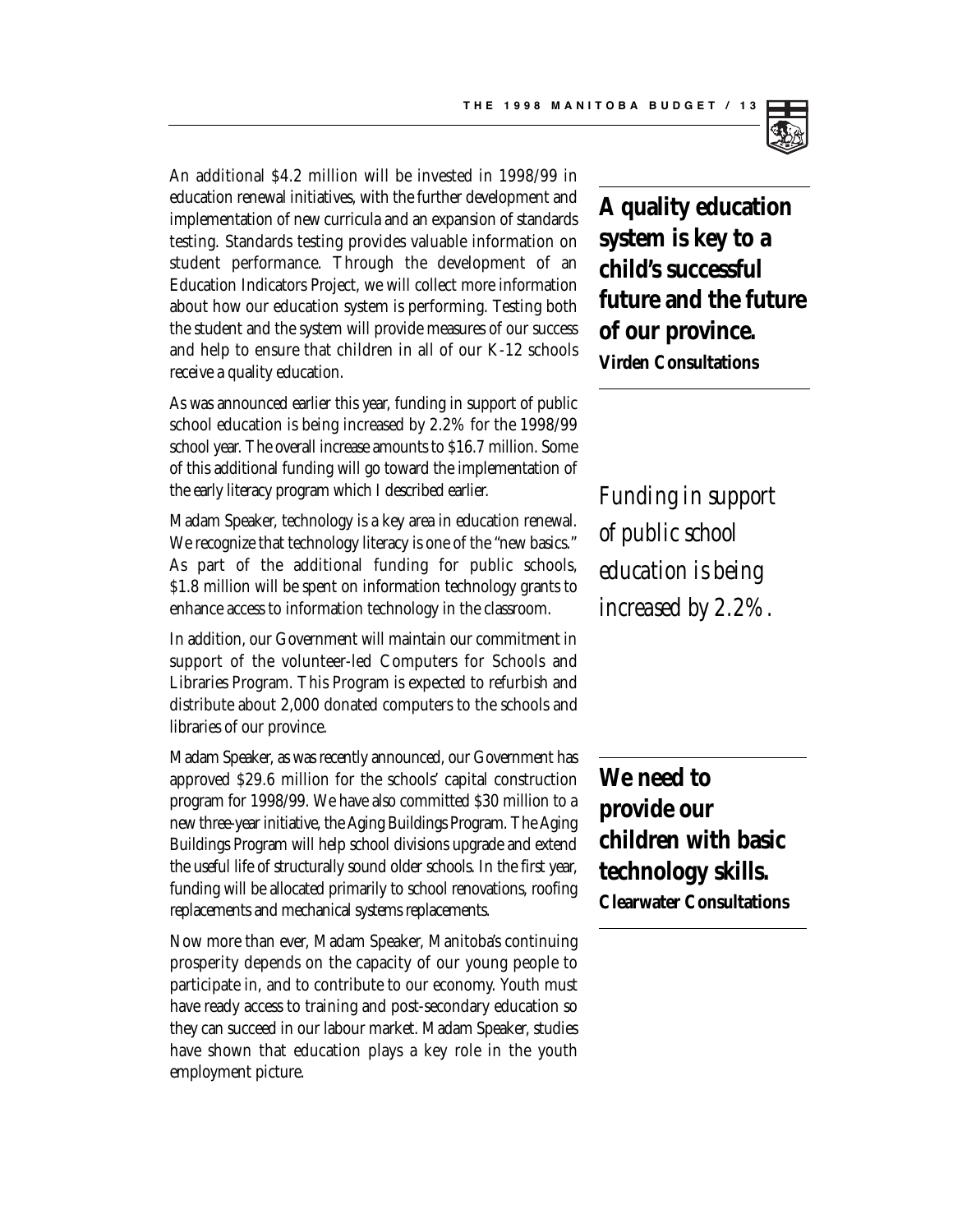Madam Speaker, I am pleased to be able to announce significantly enhanced and better targeted overall assistance for post-secondary students and recent graduates. Our Government's increased support will be directed to:

- our participation in a national harmonized student loans program;
- new Interest Relief and Debt Reduction Programs; and
- a greatly enhanced Scholarships and Bursaries Initiative.

The Manitoba Learning Tax Credit will be re-profiled to complement these initiatives.

A national harmonized student loans program for postsecondary students will be based on a one-student, one-loan premise. The new approach will reduce overlap and duplication, and create a consolidated loan package which will help graduates arrange more manageable repayments.

Madam Speaker, some individuals face greater challenges when they make the transition from school to employment, and may need extra assistance in managing and reducing their student debt. Our Government will direct \$1.6 million toward the introduction of an Interest Relief Program and a Debt Reduction Program.

The national harmonized student loan program and the Interest Relief and Debt Reduction Programs are to be cost-shared on a 60/40 federal/provincial basis, and will be administered by the provincial governments. These programs will complement those announced for students in the recent federal budget. The federal and provincial governments will continue to work together toward the early implementation of these programs.

Madam Speaker, I am also pleased to announce that our Government is enhancing its support for the Scholarship and Bursaries Initiative with an additional \$4 million contribution. Under this \$5 million Initiative, our Government will match one dollar for every dollar of new funds raised for scholarships and bursaries at the post-secondary level. This Initiative will provide further incentive for our students to study in Manitoba, and help to reduce the debt loads of our students. Based on an average scholarship and bursary of \$1,000, we expect that 10,000 students will benefit from this Initiative starting in 1998.

*Youth must have ready access to training and post-secondary education so they can succeed in our labour market.*

*We are providing enhanced and better targeted overall assistance for students and recent graduates.*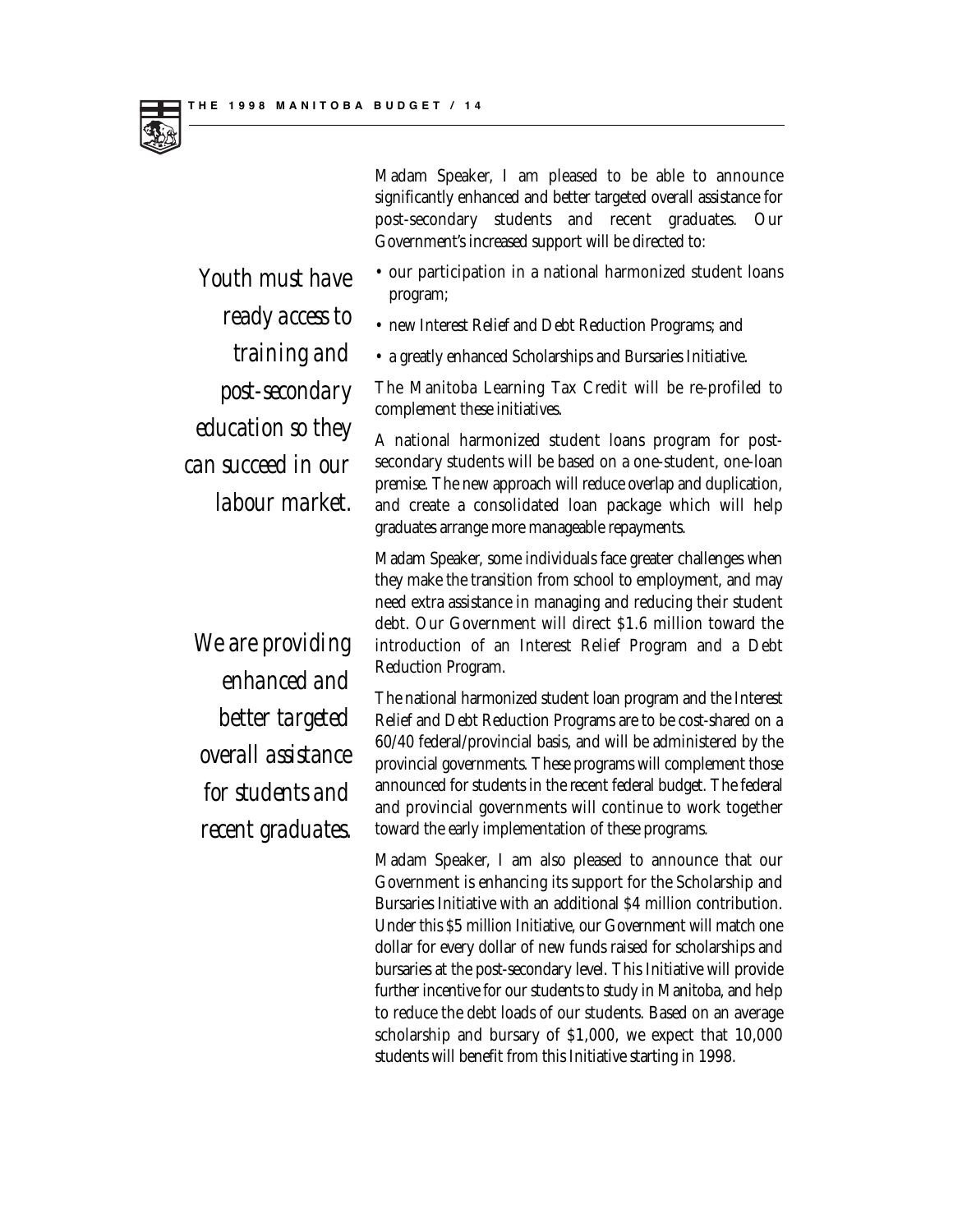

In 1996, our Government introduced the Manitoba Learning Tax Credit to provide significant tax relief to post-secondary students and their families. Madam Speaker, this year the Manitoba Learning Tax Credit will be re-profiled to target the overall funds available for student financial assistance to the areas of greatest need. The Manitoba Learning Tax Credit will offer a 7% refundable tax credit for a student's post-secondary tuition costs, and the Credit will be capped at \$700 per student. The Manitoba Learning Tax Credit will contribute \$15 million in support to Manitoba students and their families. It is still the only credit of its kind in Canada. No other province provides the same level of support to students through the tax system.

Madam Speaker, our new initiatives that provide direct support to students total over \$6 million. Including the Manitoba Learning Tax Credit, the total budget for student financial assistance and access programs is up from \$30.6 million in 1997/98, to \$34.3 million in 1998/99.

Madam Speaker, students and their families will also benefit substantially from lower federal and Manitoba income taxes introduced in last month's federal Budget. Part-time students will now be able to claim child-care expenses and more of their education costs, and interest on student loans will be eligible for new income tax benefits. Manitoba students and their families will save \$15 million in income taxes as a result of these changes. Our Government's share of this total is almost \$6 million.

Madam Speaker, universities play an important role in preparing our youth for future job opportunities. Statistics show that Canadians with a university degree have higher earnings and significantly lower unemployment rates. This Budget increases operating grants for universities by \$8.9 million, bringing the total to over \$215 million. My colleague, the Minister of Education and Training, together with the Council on Post-Secondary Education, will provide details about the allocation of the additional funding for the operating grants.

As well, our Government will continue to direct almost \$9 million toward capital projects for the repair or upgrading of buildings on our university campuses. As part of our support, \$3 million will go toward the replacement of the chiller systems at the University of Manitoba. Over the next six years, we will allocate \$26.5 million toward this major capital project.

*Our Government is enhancing our support for the Scholarship and Bursaries Initiative by \$4 million. This Initiative is expected to benefit 10,000 students starting in 1998.*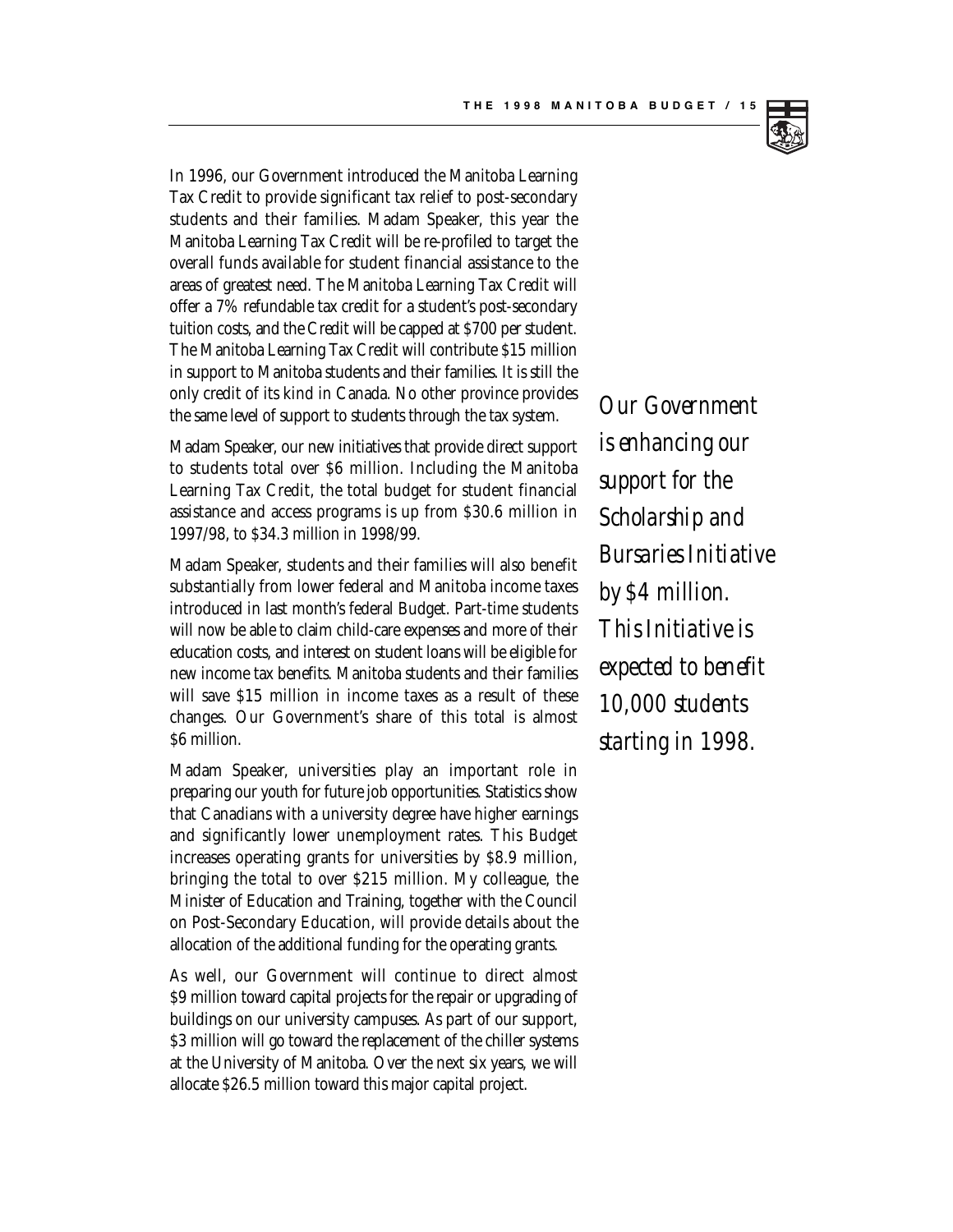

*Our Government's total annual support to universities is up to \$227 million.*

*Manitoba's community colleges have a national reputation for their success in adapting to meet the needs of our changing labour market.*

In addition, \$5.3 million over two years will go toward the construction of a new Nursing Building at the University of Manitoba. This building will increase classroom space for the Nursing Faculty, providing our health care system with nursing services in the years ahead.

Our Government's total annual support to universities for operating and capital costs is up to \$227 million.

Manitoba's community colleges have a national reputation for their success in adapting to meet the needs of our changing labour market. Madam Speaker, I am pleased to announce that we are increasing the operating grants for the colleges by \$1.1 million, or 2% over 1997/98. In addition, \$500,000 is directed to the Colleges Strategic Initiatives Fund, which will help expand the capacity of community colleges' programs. Including capital grants, our total support for community colleges is now over \$59 million.

Our Government will spend \$16.5 million more in 1998/99 in direct support to students and post-secondary institutions. Manitoba students and their families will also pay nearly \$6 million less in Manitoba income taxes this year. The total budgeted expenditure on students and post-secondary education is \$320.6 million, up from the 1997/98 Budget amount of \$304.1 million.

#### ■ **Providing More Opportunities for Manitobans**

Our Government believes that all Manitobans want to be selfsufficient and full participants in their communities. Madam Speaker, we remain committed to helping Manitobans acquire skills and find jobs.

Earlier, I reviewed the strength of our economy. More jobs are being created and the unemployment rate is at its lowest point since 1981. While more and more Manitobans are finding work, increasingly, employers are telling us that there are growing shortages of skilled workers. Firms in almost every sector say that jobs are going unfilled, and that it is more difficult to find the skilled employees needed to increase production.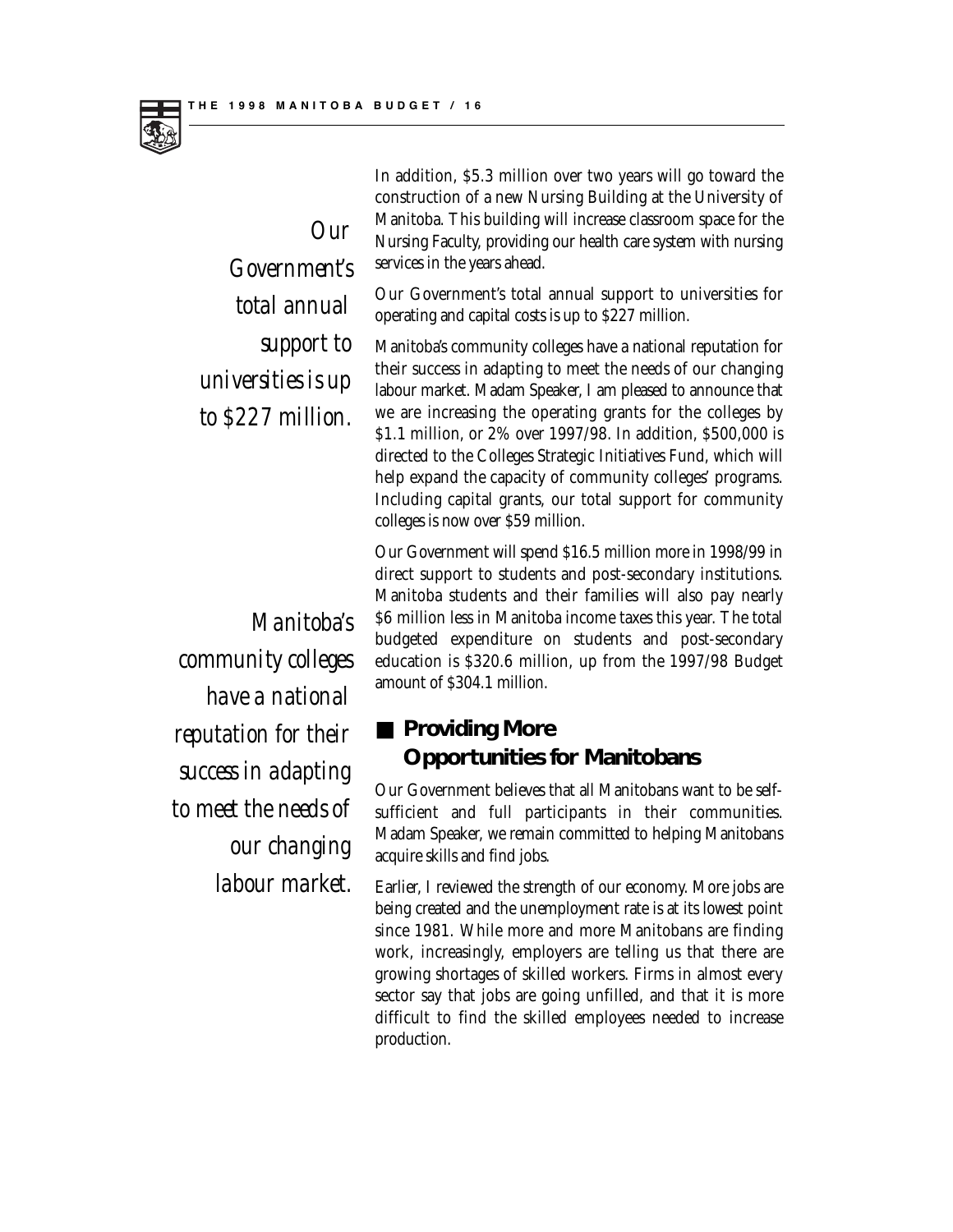

Madam Speaker, perhaps the most pressing challenge that our Province faces today is developing the skills of Manitobans, in particular, our youth, so that they may take advantage of the opportunities created in our thriving economy.

Madam Speaker, this past December, all First Ministers agreed that youth employment is a national priority requiring the involvement of both orders of government. We are actively working with the other provinces, the federal government and the private sector to create more opportunities for youth. Our Government will continue to support our student and youth employment programs. In 1998/99, it is expected that more than 15,000 students and youth throughout our province will benefit from these programs.

Aboriginal youth represent the fastest growing segment of our population. Madam Speaker, Aboriginal youth also face the highest unemployment rates. Our Government believes that our Province must tackle the education, training and employment needs of Aboriginal youth through a partnership approach between the Aboriginal community, the federal government and the private sector. The Partners for Careers program assists unemployed Aboriginal youth with a high school, college or university degree find positions in private sector companies. It is an example of how the partnership approach can work successfully.

Manitoba's apprenticeship training program plays an important role in developing a highly skilled work force. Our Government believes there are opportunities in our province that will support the expansion of the apprenticeship program from 2,000 to 4,000 in-school apprentices over the next three years. The revitalization of apprenticeship signals our ongoing commitment to achieving high standards in training excellence. Madam Speaker, that is why I am pleased to announce that our Government will provide \$3 million in 1998/99 to support Manitoba's apprenticeship program. This includes additional funding of \$1.4 million to assist with the expansion of the apprenticeship program.

Our Government recently completed negotiations with the federal government to integrate training and employment programs for unemployed Manitobans. We believe that delivering a fully integrated set of programs is more efficient and effective than the previous system. \$54.3 million will be spent

*Perhaps the most pressing challenge that our Province faces today is developing the skills of Manitobans, in particular our youth, so that they may take advantage of the opportunities created in our thriving economy.* 

**Help Aboriginal youth build the skills necessary to enter the work force.** 

**Winnipeg Consultations**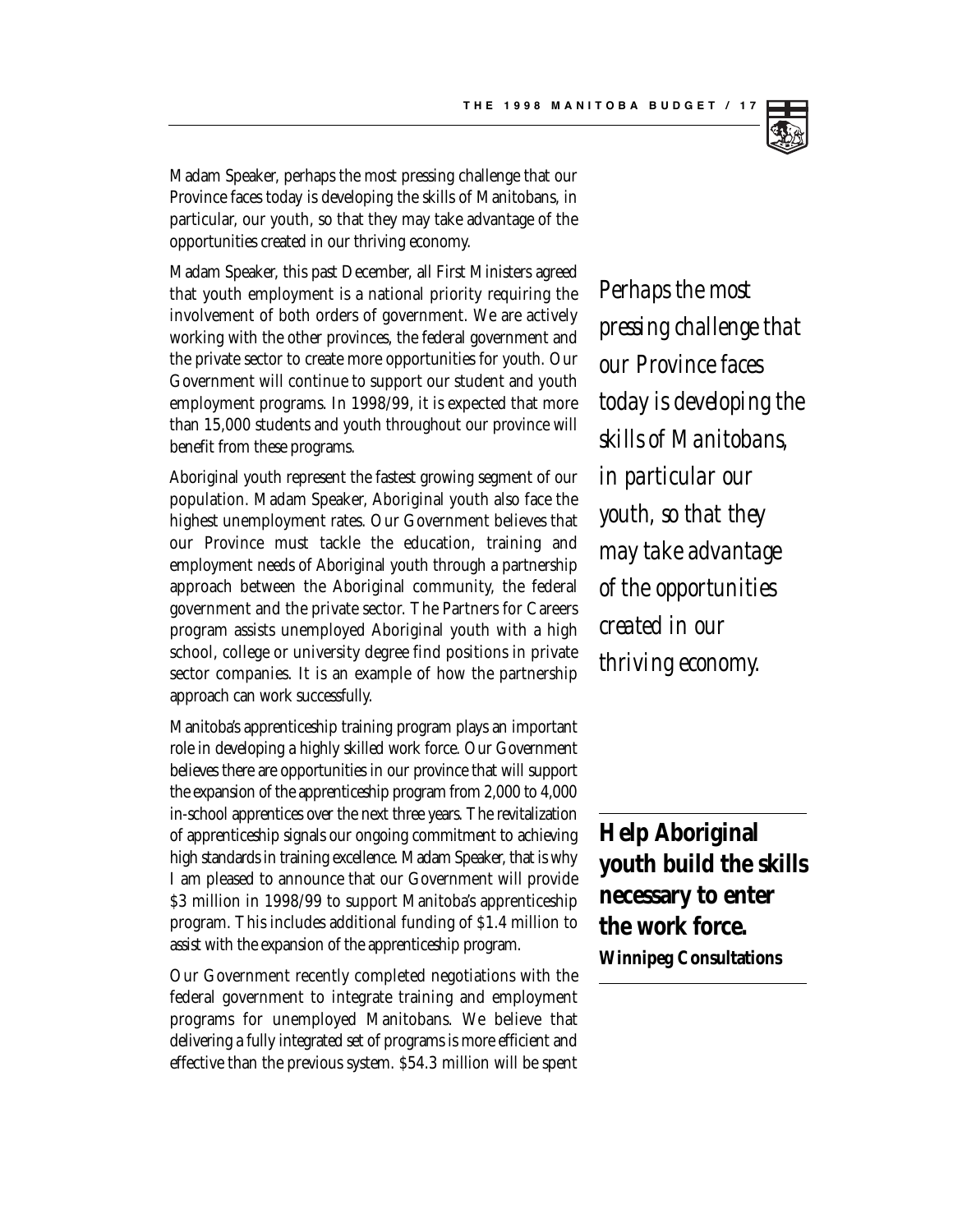

*Manitoba's apprenticeship training program plays an important role in developing a highly skilled and technologically competitive work force.*

this year on a continuum of training and employment services that link unemployed Manitobans with jobs. These programs, which are offered through integrated employment centres located across Manitoba, will help individuals and employers respond to our growing economy.

Madam Speaker, we are continuing our efforts to remove the barriers between income assistance and employment. We have worked proactively to reform our income-assistance program through the Employment First focus.

Successful programs such as Taking Charge!, Youth NOW and Opportunities for Employment give income-assistance recipients the training and skills they need to move into jobs. Since 1996, almost 1,900 graduates from the Making Welfare Work and other related training programs have obtained jobs. Incomeassistance caseloads and costs have declined substantially as our economy creates more jobs, and people are making the transition to employment.

In this Budget, we increase the total support for the Making Welfare Work programs to \$9.3 million. This Budget also invests \$4.3 million in other innovative programs that offer education, training, job readiness and job search services to enhance Manitobans' employment prospects.

Madam Speaker, basic literacy skills are critical for improving employment prospects and preparing for general training. This Budget increases our support for Community Based Adult Literacy Grants to over \$1 million in 1998/99. Last year, these Grants offered almost 1,700 adult Manitobans training in literacy skills.

We believe it is important to support adults with disabilities so they can live and participate as active members in our communities. Therefore, I am pleased to announce that this Budget increases funding to Adult Services programming by over \$7 million. This represents a funding increase of more than 10% to expand supported living and day programs for adults with disabilities.

Madam Speaker, additional funding will be used to improve facilities and programming at St. Amant Centre. Both the Centre's adult day program and the family care program for children living in the community will be expanded. In addition,

**Access to job training helps to break the welfare cycle. Ste. Rose Consultations**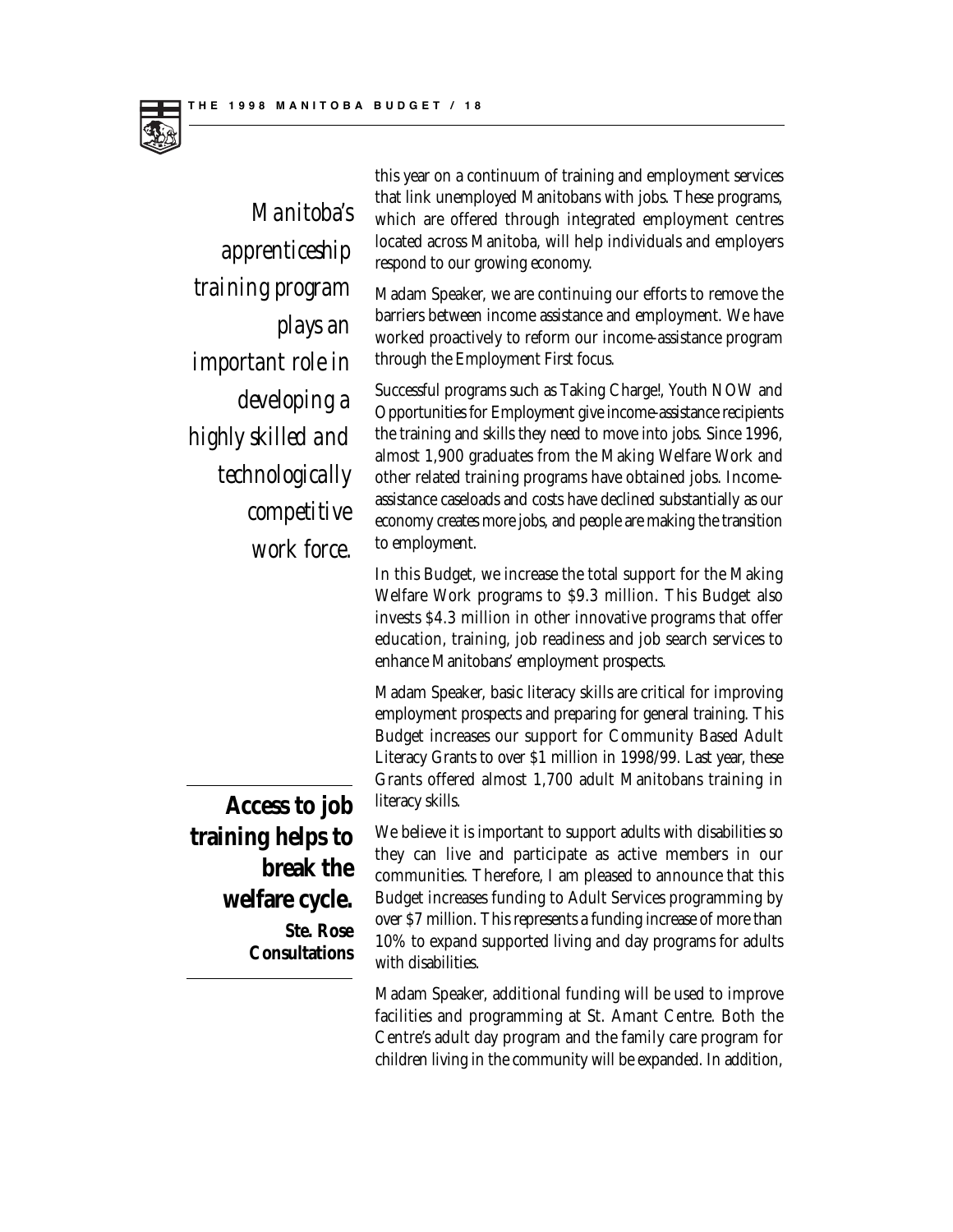

Madam Speaker, this Budget provides \$1.1 million to enable the Centre to deliver a more appropriate school program for residents.

With our new and enhanced initiatives, our Government is strengthening our investment in Manitobans. These initiatives will help more people find jobs and live independently within our communities. We want to help all Manitobans achieve economic independence, and a brighter future for themselves and their families.

#### ■ Safer Communities

Madam Speaker, our Government is committed to making our communities safer and our citizens more secure. We will do this by strengthening our justice system and by implementing further initiatives that help fight and prevent crime.

Madam Speaker, we have zero tolerance for domestic violence. That is why our Government is allocating an additional \$1.9 million for our action plan to deal with domestic violence. A number of programs will be implemented to improve the way domestic violence is handled within our criminal justice system, and to provide additional support to families caught in the destructive cycle of violence.

In 1995, our Government announced that we would spend \$14 million for community policing in Winnipeg. This funding was provided to put 40 more constables on the streets of Winnipeg. Madam Speaker, this Budget allocates \$2 million for the fourth year of our seven-year commitment.

In 1998/99, our Government will contribute \$3.3 million to modernizing the RCMP's telecommunications system. The new system will have one central dispatch centre for the province and will improve response times for emergency services.

This Budget provides almost \$10 million for capital projects, including a maximum security unit and safety upgrades at Headingley Correctional Institution, the completion of the Winnipeg Law Courts Lockup, and the commencement of renovations and expansion of the Brandon Courthouse. Approximately \$2 million will be spent on the construction of a new custody unit at the Agassiz Youth Centre.

### **Help adults with a disability live independently. Winnipeg Consultations**

*Our Government is allocating an additional \$1.9 million for our action plan to deal with domestic violence.*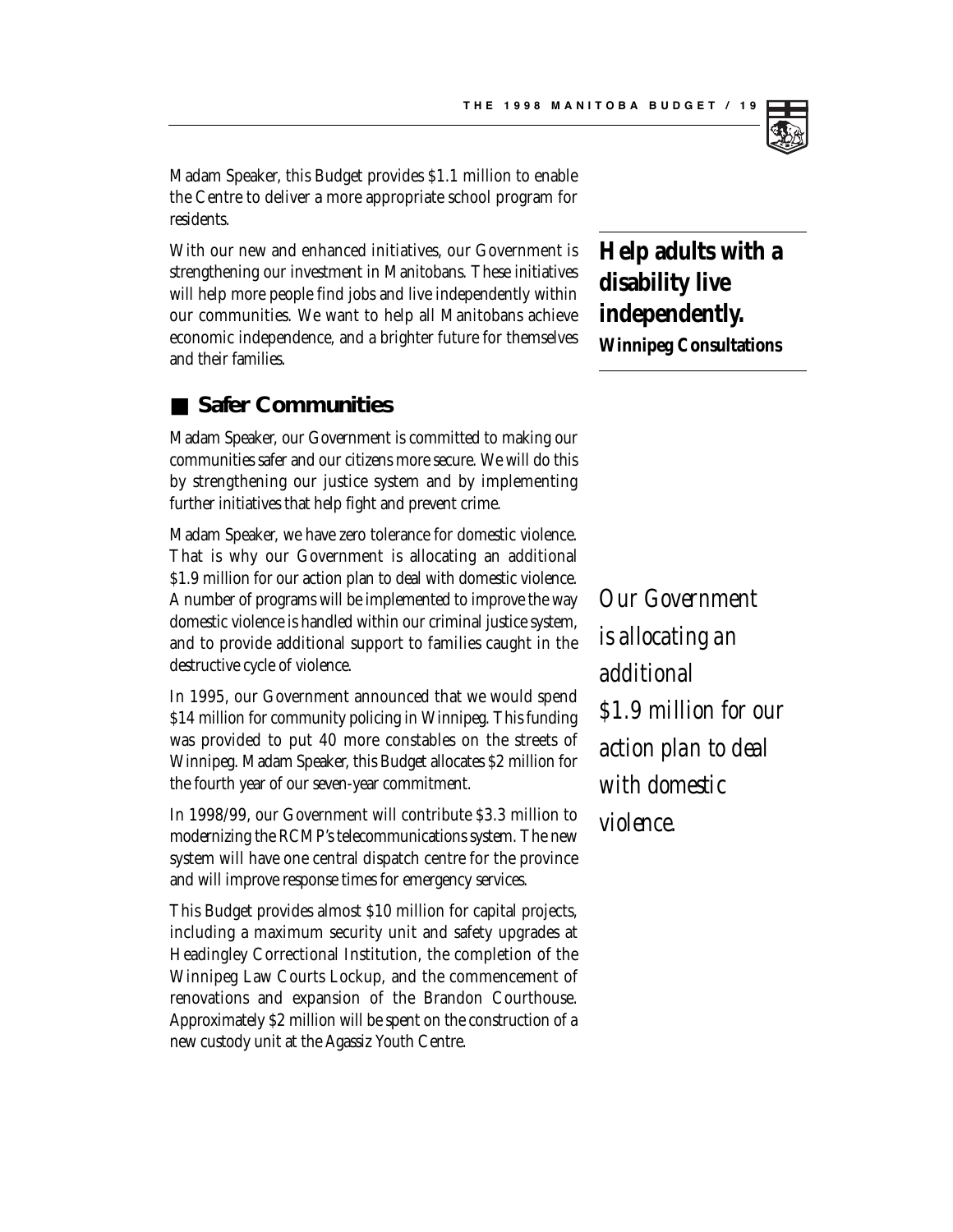

Madam Speaker, we must help prevent youth from becoming involved in criminal activity. We will continue to support initiatives like the Youth Justice Committees, Urban Sports Camps, and Choices Youth Program which help to ensure that at-risk youth have positive alternatives to a life of crime.

It is also important to work actively with young offenders to ensure that they do not re-offend. Therefore, Madam Speaker, over \$500,000 in additional funding will be directed toward expanding the intensive support and supervision programs that target and monitor young offenders on temporary release and selected young offenders on probation.

Madam Speaker, successful programs have shown that victims benefit from police-based support during a crisis and throughout the court process. Therefore, our Government will enhance Victims Assistance Services by almost \$800,000, which includes a \$625,000 increase in grants to expand Victims Services Programs throughout our province.

Madam Speaker, our Government's total spending on Justice has increased by 6.8% in 1998/99. My colleague, the Minister of Justice, will provide additional details on these initiatives.

#### ■ **Arts, Culture and Sports**

Madam Speaker, Manitobans enjoy a very high quality of life, thanks in large measure to the wide variety of options for entertainment and enrichment. Our Government recognizes the importance of continued public investment in the arts, culture, sports and other activities.

The arts, festivals and cultural events of Manitoba symbolize our province's creativity and cultural pride. They showcase the spirit of Manitoba to our people and around the world. Our numerous fairs and festivals, such as the Brandon Winter Fair, the Morris Stampede, the Dauphin Ukrainian Festival, and Folklorama, bring Manitobans and others together to celebrate our communities and our heritage.

The Royal Winnipeg Ballet, the Winnipeg Symphony Orchestra, the Manitoba Theatre Centre and the Winnipeg Art Gallery are only a few of our major arts and cultural organizations that have international reputations. The not-forprofit performing arts are generously supported by audiences,

*Government's total spending on Justice has increased by 6.8%.*

*Our*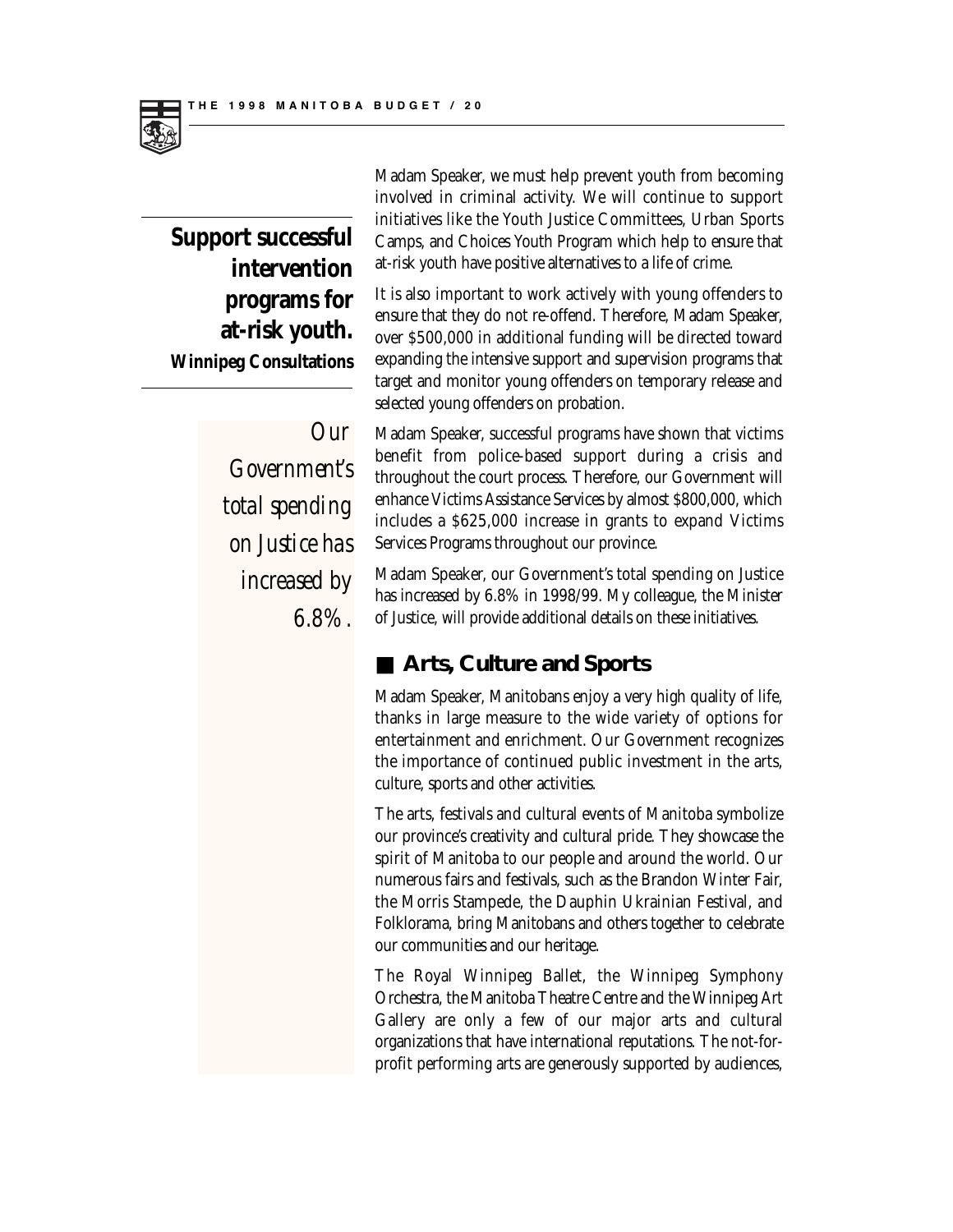and both the public and private sectors in our province. In fact, this support is stronger in Manitoba than any other province. Madam Speaker, public grants per capita are the highest in Manitoba, while fund-raising and donations per capita are second-highest.



*Our Government recognizes the importance of continued public investment in the arts, culture, sports and other activities.*

All of these organizations and events enhance our quality of life, create jobs, and help make Manitoba the best place to live, to work and to raise a family.

Our Province should be very proud of its accomplishments when it comes to the hosting and delivery of amateur and professional sporting events. The success of sporting events hosted in our province has made Manitoba and Manitobans known throughout North America and the world. For instance, Brandon received recognition from across Canada last summer when it hosted the most successful Canada Summer Games ever.

Madam Speaker, a number of Manitoba's finest athletes are gathered in Gimli right now for The Manitoba Winter Games. Almost 1,600 participants from across our province will compete in 12 different sporting events.

I am pleased to report that over the next 18 months, Manitoba will continue to be showcased throughout Canada and the world. Beginning tomorrow, our province welcomes the 1998 Brier which will result in the crowning of a new Canadian Men's Curling Champion. This fall, the 1998 Grey Cup Championship will be held in Winnipeg. Over the Christmas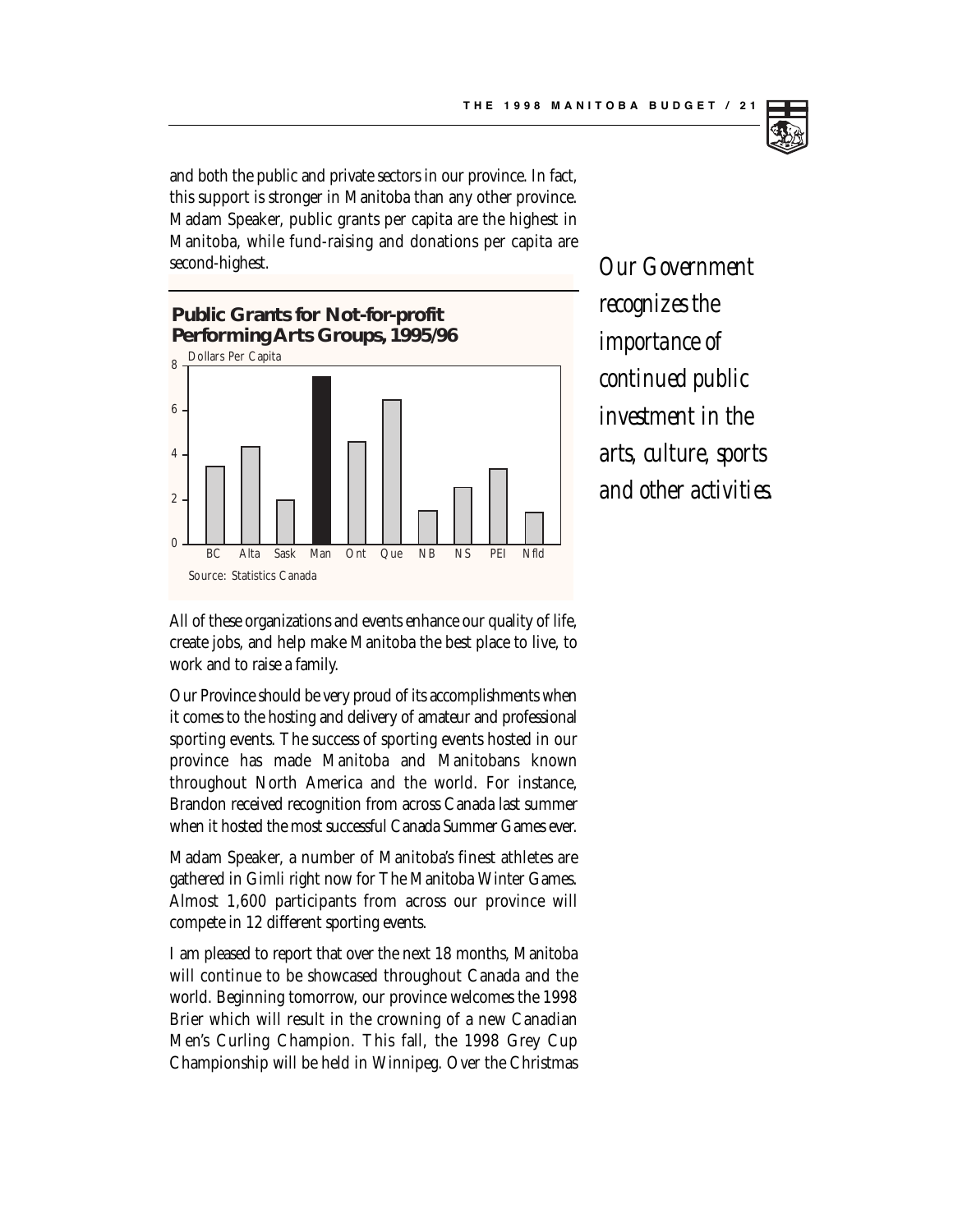

*The 1999 World Junior Hockey Championship will bring teams, families and fans from all over the world to our province.*

Hockey Championship. This premiere hockey tournament will bring teams, families and fans from all over the world to our province. Madam Speaker, in the summer of 1999, our province will be centre stage when we welcome the Pan American Games. Over

season, Manitoba will be the site of the 1999 World Junior

5,000 athletes from 42 countries will come to Manitoba to compete in this major sporting event. The 13th Pan American Games will be the third-largest multi-sport athletic competition ever held in North America. At least 35 test events will be held in our province this year. Active preparations for the Games are now under way across our province.

Our Province is supporting the efforts of Aboriginal organizations, such as the Manitoba Aboriginal Sport and Recreation Council, in their bid to host the North American Indigenous Games in 2001.

Madam Speaker, the economic benefits, job opportunities, and memories that these sporting events bring, contribute greatly to the quality of life across our province.

#### **Supporting Local Governments**

Madam Speaker, our Government believes in working in partnership with local governments to make Manitoba the best place in Canada to live.

Direct grants to municipalities include the Provincial-Municipal Tax-Sharing (PMTS) payments. This year, the PMTS payments will total \$64.2 million, up 4% from 1997/98. Manitoba is the only province to allocate a portion of provincial personal and corporate income tax revenues directly to local governments.

The Rural Economic Development Initiative (REDI) was established by our Government in 1992 to stimulate long-term economic development and diversification in rural communities. Rural communities and businesses can apply for REDI support to undertake projects in areas such as business development, infrastructure development, tourism and commercial services. Madam Speaker, this year an additional \$1.8 million will be dedicated to REDI, bringing the total allocation for this program to \$21 million. In addition, I am pleased to report that over \$13 million has been approved for major water and sewer projects throughout our province.

*Local governments are our partners in making Manitoba the best place to live in Canada.*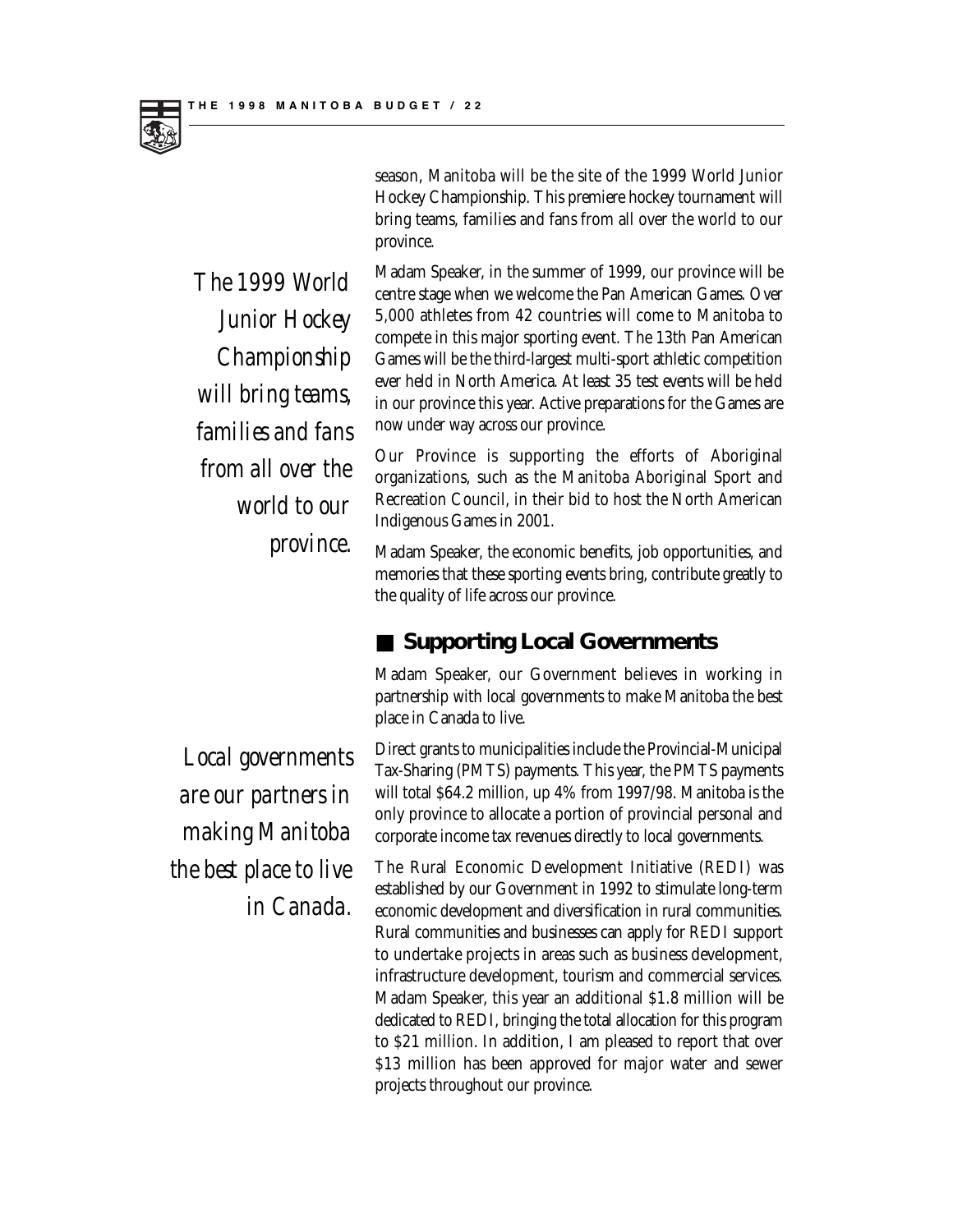

Last year, our Government committed \$96 million in capital funding to the City of Winnipeg under a third six-year Urban Capital Projects Allocation. Unique in Canada, this program is designed to support the renewal and enhancement of municipal infrastructure. Capital projects approved for 1998/99 include the Bishop Grandin and Kenaston Connection, and the Main and Norwood Bridges. This Budget includes \$18.5 million for our contribution toward urban capital projects in 1998/99, an increase of \$2.5 million from last year's Budget. Over and above Urban Capital Projects, I am also pleased to announce that our Government will contribute \$5 million for residential street repairs in Winnipeg in 1998/99.

Highway construction and maintenance create jobs and improve Manitoba's natural advantage as a transportation hub between eastern and western Canada, the United States and Mexico. Better highways also facilitate the greater movement of goods and people throughout our province, linking our communities, and benefitting our economy. Madam Speaker, this Budget provides an additional \$7.1 million for highway construction. This increase brings our total capital spending on highways this year up to over \$105 million. Further, an additional \$3.2 million will be spent on highway maintenance. In total, our Government will spend over \$170 million on improving our province's roads and highways in 1998/99, \$10 million more than last year.

Provinces and territories have consistently called on the federal government to develop a National Highways Program. A National Highways Program would create jobs, improve Canada's transportation links and spur further economic development. Unfortunately, to date, the federal government has not responded positively to this suggestion.

Our Province is also urging the Government of Canada to renew the very successful Infrastructure Works Program. Over five years, \$245 million will have been invested in our Province's infrastructure. To date, nearly 600 projects have been approved, creating over 4,000 direct on-site and off-site jobs. All areas of Manitoba benefit from this Program with better roads, improved infrastructure, better facilities and more opportunities for work and enjoyment. Our Government and Manitobans are disappointed that the federal government has not yet agreed to renew the Infrastructure Works Program.

*\$5 million has been approved for residential street repairs in Winnipeg.*

*Highway construction and maintenance create jobs and improve Manitoba's natural advantage as a transportation hub.* 

**Improve provincial highways. Beausejour Consultations**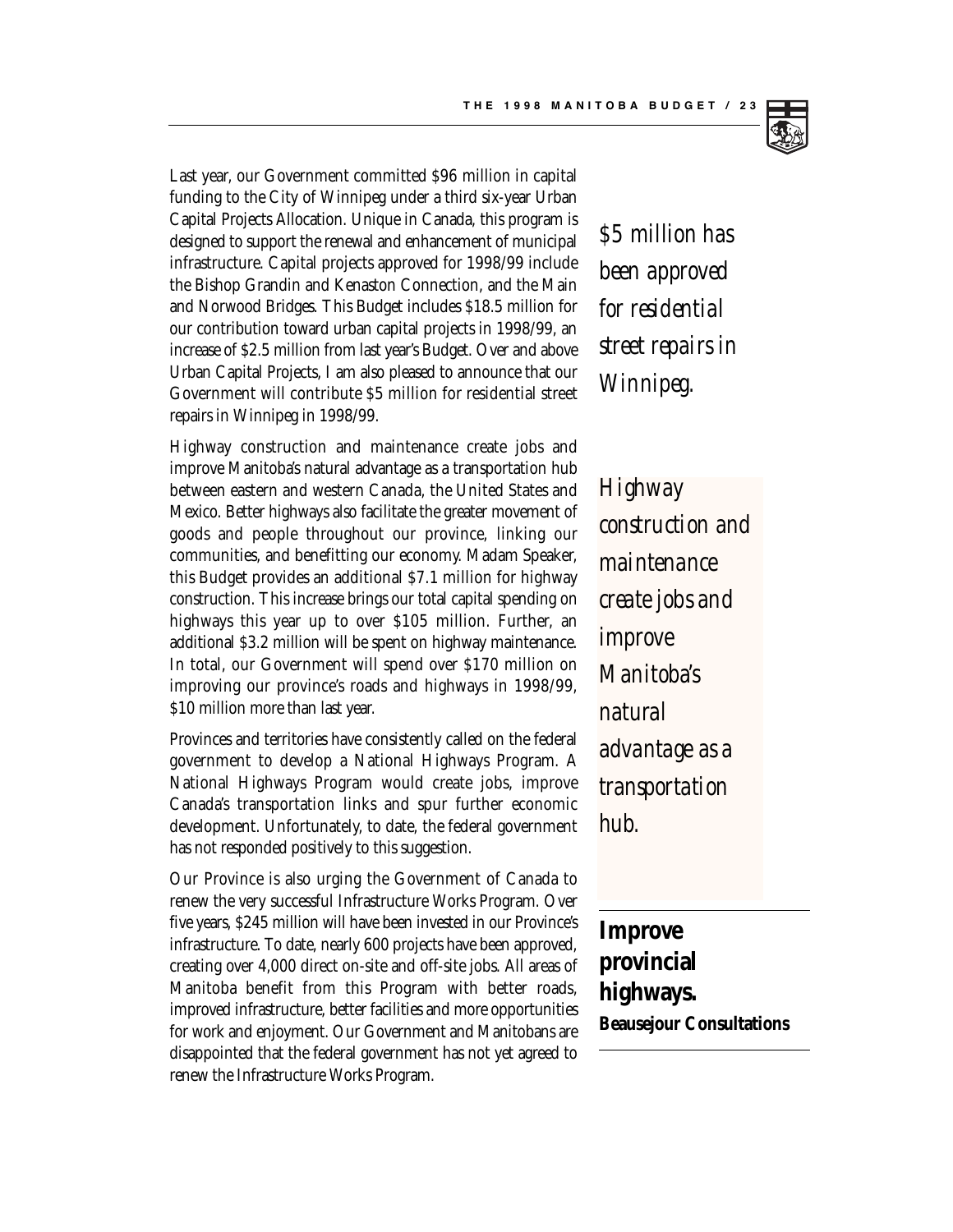

#### ■ **Northern Manitoba**

Madam Speaker, our Government believes in the importance of ensuring all regions of Manitoba share in the economic benefits we are enjoying.

The sustainability of Manitoba's northern communities is of vital importance to the continued strength of Manitoba's economy. Our goal is to improve the ability of northern communities to deliver municipal services independently. Madam Speaker, I am pleased to be able to announce funding for a new initiative, Creating Sustainable Communities. In this Budget, \$500,000 will be dedicated to the process of transferring responsibility for the delivery of municipal services from the Province to northern communities. My colleague, the Minister of Northern Affairs, will work with northern communities to ensure that a more independent and sustainable service delivery structure is in place.

Madam Speaker, the development of infrastructure will improve the quality of life in northern communities. Therefore, in 1998/99, \$3.6 million or \$1 million more than 1997/98, will be spent on capital projects that are related to infrastructure development in a number of northern communities. These projects will include a water treatment plant at Cormorant and the development of a lagoon at Dawson Bay.

Madam Speaker, this Budget continues our support for programs such as the Northern Youth Summer Program. Through this Program, a variety of students from across our province travel to remote northern communities to offer recreational and educational activities to children. Children benefit from access to activities which are not always available, the student leaders are provided with valuable experience and an understanding of life in northern communities, and the communities benefit from the improved social well-being of their residents.

Madam Speaker, we have signed the Treaty Land Entitlement Framework Agreement with the federal government and the TLE Committee of Manitoba. The Agreement will fulfil a long-standing commitment arising from treaties signed by the federal government and the First Nations. In addition, four of

**Provide more resources for Northern infrastructure and development. The Pas Consultations**

> *The Northern Youth Summer Program benefits both children in the north and students from across the province.*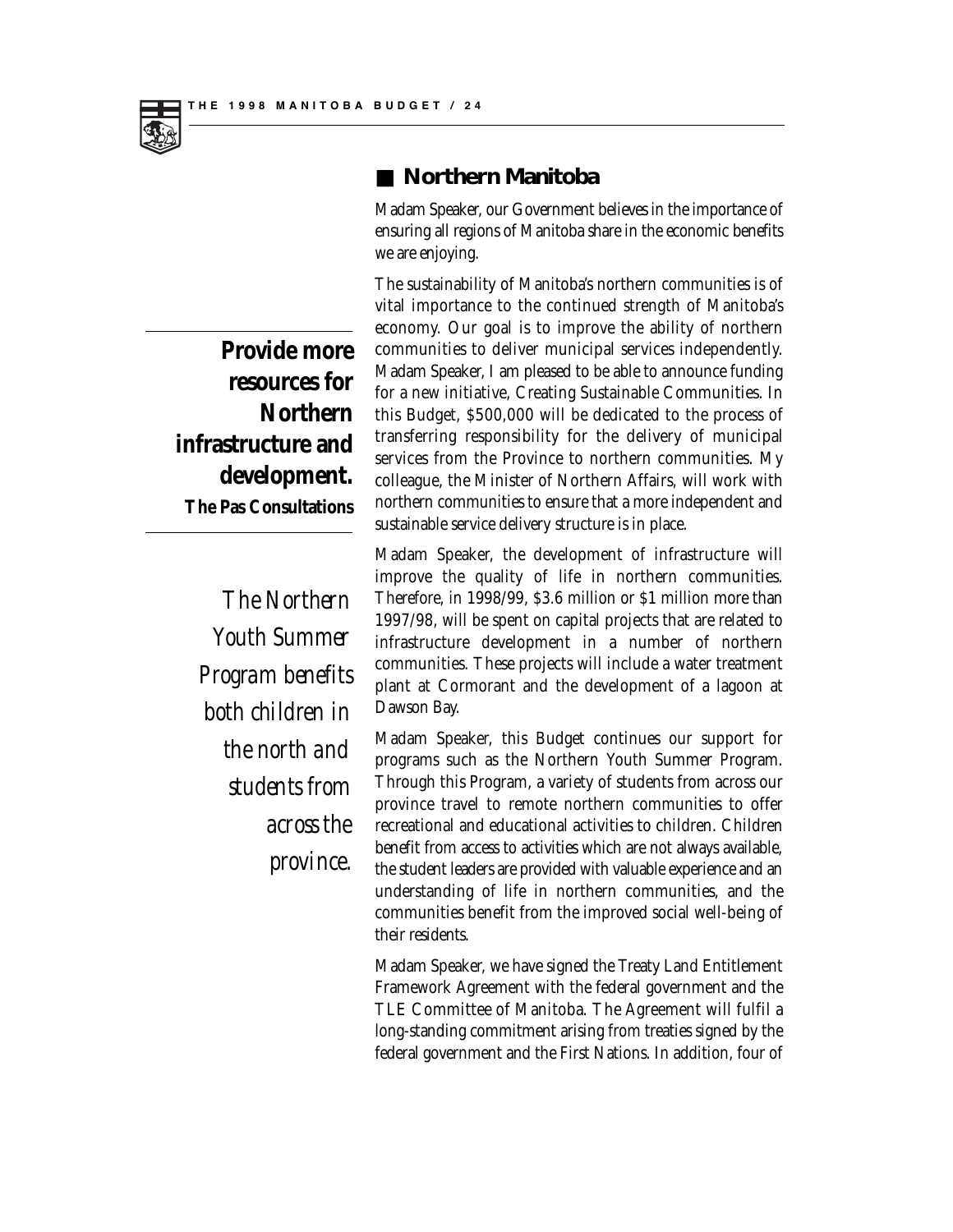

the five Northern Flood Agreement First Nations have ratified comprehensive implementation agreements. It is expected that Treaty Land Entitlement Agreements and the Northern Flood Agreements will improve economic and social development.

Madam Speaker, I am pleased to report that we are making a major contribution to develop the potential of Canada's only major arctic port at Churchill. Manitoba will contribute \$6 million for harbour dredging over the next two years. With the end of the Crow benefit, Churchill is well-placed to capitalize on its natural advantage as the lowest-cost rail route to a seaport for prairie grain. A commercially viable arctic port will further enhance Manitoba's position as the northern gateway to the mid-North American trade corridor.

Madam Speaker, Manitoba's billion-dollar minerals industry provides an economic base for several communities in both the north and the south. Further discoveries would help these communities to continue to thrive. The renewed exploration activity in recent years has produced promising results for future gold, diamond and base metal mines. Geologists believe that extensive tracts of untapped mineral deposits remain to be discovered.

Therefore, Madam Speaker, this Budget continues the Mining Exploration Assistance Program, the Petroleum Exploration Assistance Program and the Prospectors Assistance Program.

The long-term outlook for mining in Manitoba remains very positive, despite the current downturn in metal prices. Gossan Resources' magnesium project in the Interlake is especially exciting, Madam Speaker. We expect that Manitoba's low-cost hydro power will prove an important advantage in developing a mine, and processing this increasingly popular alternative to aluminum.

As well, Madam Speaker, to help maintain the competitiveness of the mining industry, I am pleased to announce adjustments in the tax treatment of propane used in certain mining operations.

*We are making a major contribution to develop the potential of Canada's only major arctic port at Churchill.*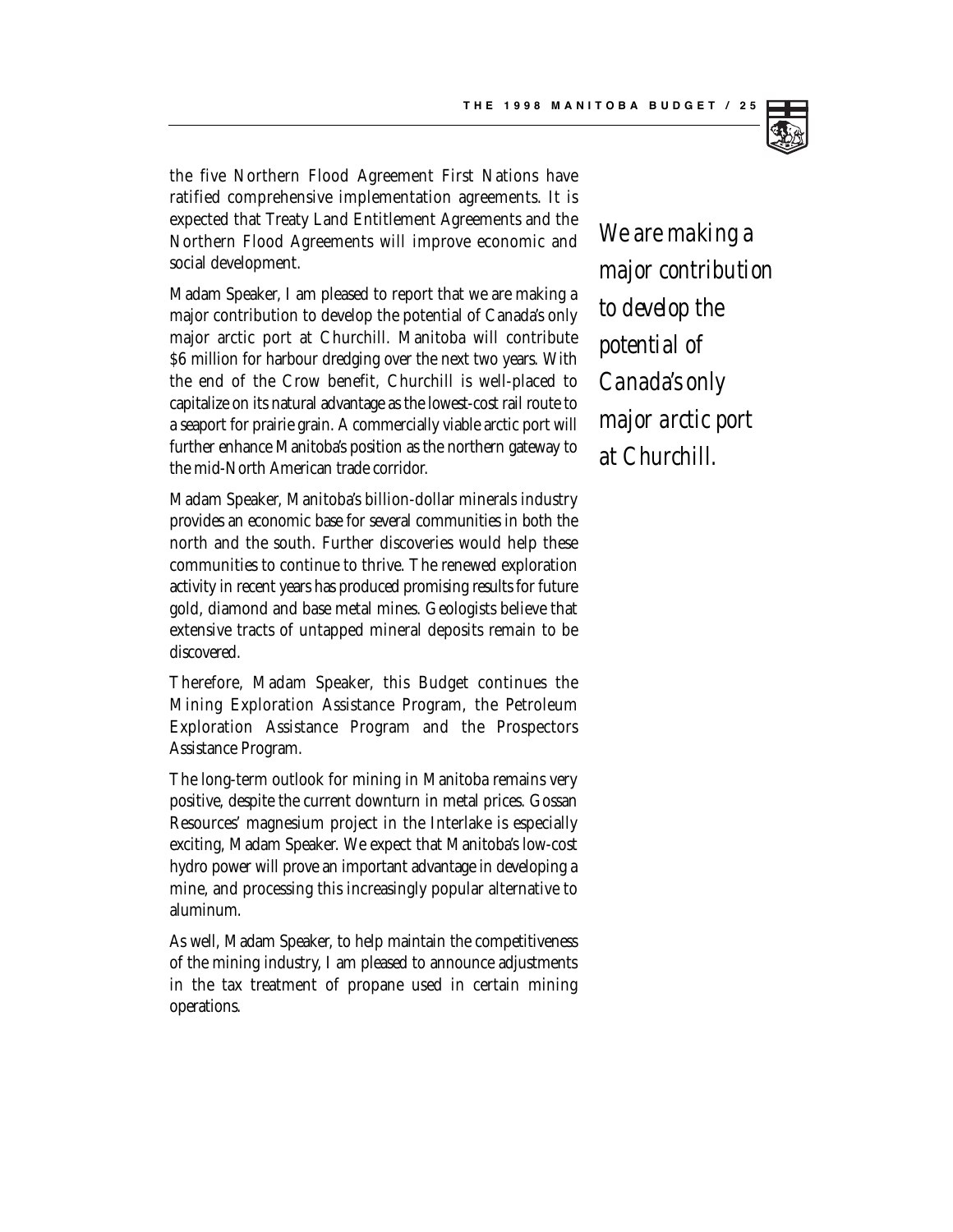

**"We remain impressed with Manitoba's fiscal achievements." Nesbitt Burns**

*For the sixth year in a row, farm cash receipts reached a new record.*

### ■ **Manitoba's Economy – Growing Stronger**

Madam Speaker, Manitoba has one of the strongest economies in Canada. Our growth rate has ranked in the top three among the provinces for three consecutive years. Our economy is stronger now than it has been in many years. The drop in the unemployment rate to a 16-year low is proof of that.

I would like to review some of the economic highlights of 1997.

- Employment grew by 2.4% in 1997 the largest annual increase in 11 years. All of the increase was in the private sector, and all of the new jobs were full-time. It is my opinion that one of the most important accomplishments in 1997 was the decline in the annual unemployment rate to just 6.6% – the lowest level since 1981. Manitoba today employs more of our working-age population than we did in any year during the decade of the 1980s, or any previous decade for that matter. And the unemployment situation continues to improve. In January it was just 5.7%.
- In 1997, total investment growth in Manitoba exceeded the national average for the fifth time in six years. Since 1991, total investment in Manitoba has increased 36% – nearly double the national increase.
- Farm cash receipts grew much faster than the national average in 1997, and reached a new record high of \$3 billion. This was the sixth consecutive year that farm cash receipts achieved a new record level. Madam Speaker, the farmers of Manitoba can be very proud of this remarkable performance. In recent years, they have successfully adjusted their approach to farming in the face of declining support programs and the elimination of grain transportation subsidies.
- Manufacturing shipments expanded at a double-digit rate for the third time in four years, reaching \$10 billion for the first time. In both 1996 and 1997, Manitoba's manufacturing sector grew significantly faster than the national average. I am especially pleased to report that, since 1991, manufacturing investment in our province has grown at an annual rate of 15.5% – ten times the national growth rate.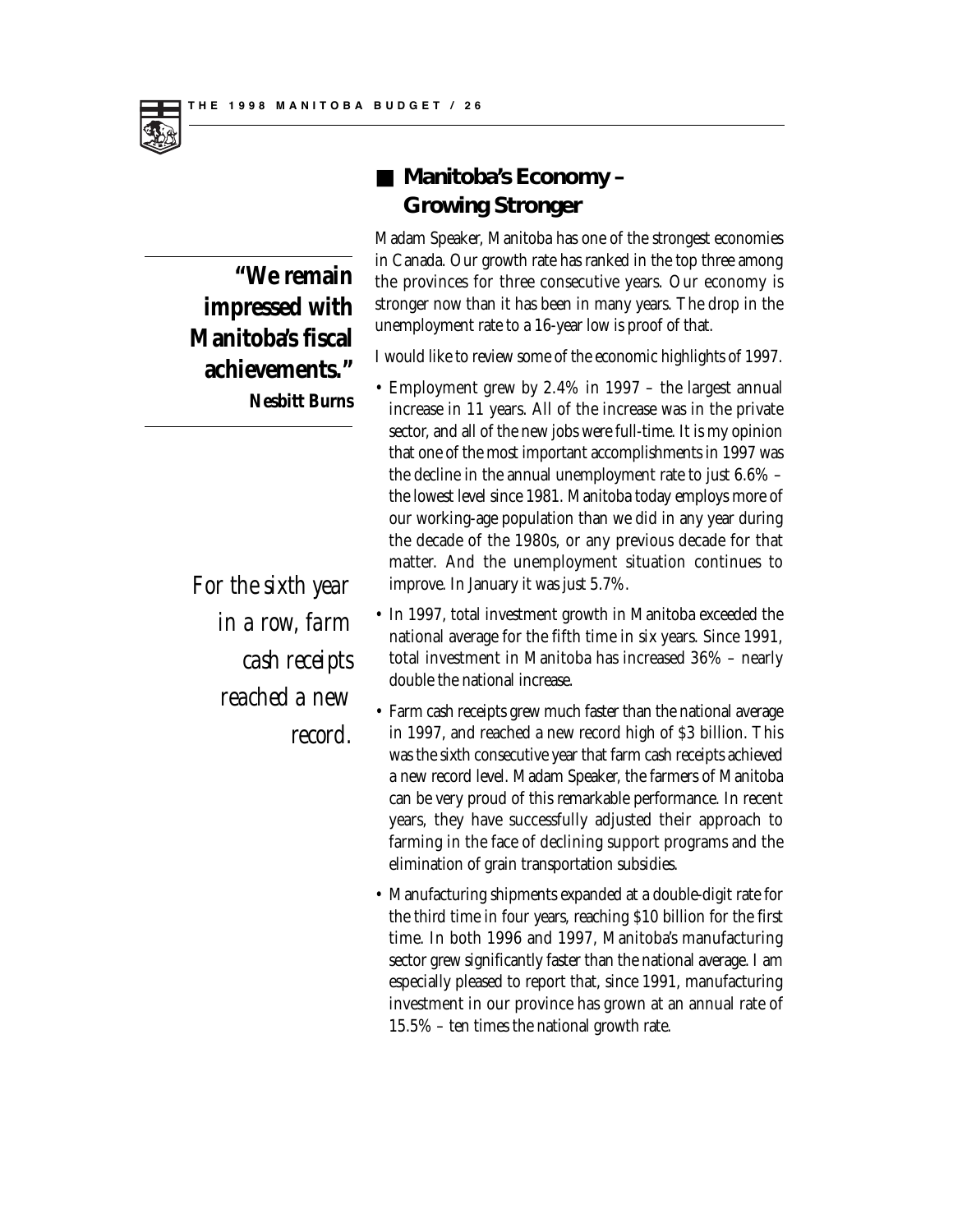

- The growth in Manitoba's exports to foreign countries exceeded the national increase for a fourth consecutive year. Exports to our largest customer, the United States, grew at a double-digit rate for the sixth year in a row. In fact, our exports to the U.S. have tripled since 1990.
- Manitoba has long played an important national role in several segments of the financial services industry, including insurance and grain trade finance. This role was greatly enhanced in 1997, when Great-West Life Assurance Company acquired London Life to become the largest life insurance company in Canada. Winnipeg is also home to the largest mutual fund company in Canada, Investors Group.

Madam Speaker, it is no coincidence that employment has shown strong growth, driving down the unemployment rate, at the same time that our Government has restored order to Manitoba's public finances. The period of very high deficits and rapidly rising debt, which started in 1981, was a period when the unemployment rate was far too high.

Now that our Budget is balanced and the debt is declining, unemployment has returned to the low rates which prevailed until 1981. That is not to say, Madam Speaker, that we are satisfied. On the contrary, all Manitobans want to see the unemployment rate go lower still. But it is clear that balanced budgets and competitive tax rates are key elements in any strategy to create and maintain a full-employment economy.

The same lesson can be seen clearly in the experience of other provinces, Madam Speaker. All Canadian provinces and the federal government ran large deficits in the 1980s and early 1990s, and they experienced a sustained high level of unemployment. Manitoba, and the other provinces which moved quickly to eliminate their deficits, have been rewarded with the strongest economic growth and the lowest unemployment rates.

Again, Madam Speaker, high and rising deficits kill jobs. Balanced budgets create jobs.

*Since 1991, manufacturing investment in our province has grown at ten times the national growth rate.*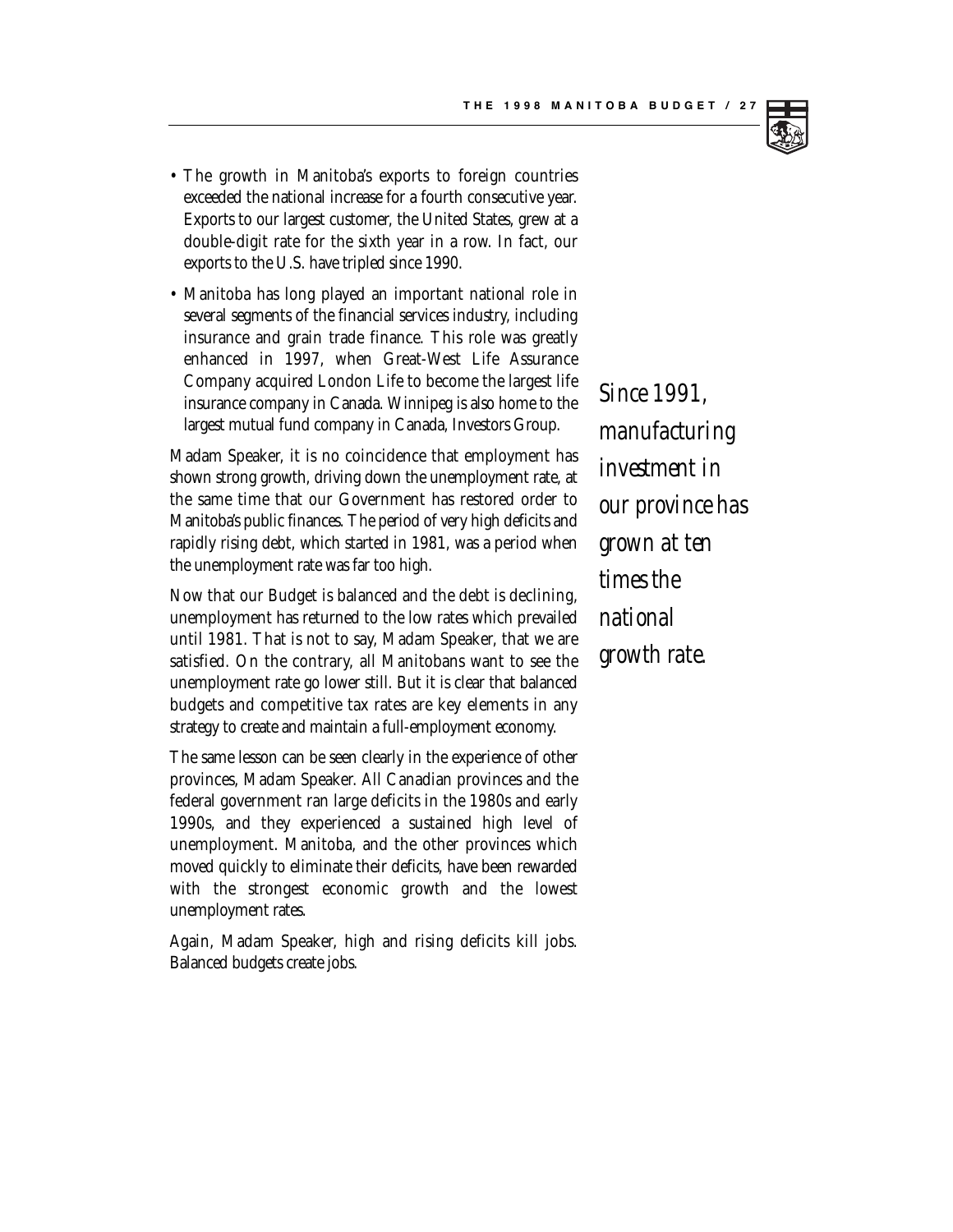

**"We rank Manitoba so high because of the way it plans for the future." TD Bank**

> *… a seventh consecutive year of rising private investment.*

### ■ **Sharing the Benefits of a Strong Economy**

The foundation of our fiscal policy has always been to create conditions conducive to strong economic growth and jobs, which in turn generate revenue to support priority public programs, like health care, education and support to families. Madam Speaker, by keeping tax rates competitive, we leave more money in Manitobans' hands, more money for people to invest, and more money for businesses to expand. By paying down the Province's debt, we can give Manitobans comfort that there will be no major tax increases down the road, and as a Province we will have greater flexibility.

Our success can be seen in Manitoba's low unemployment rate, and the impressive growth in the economy. However, the most direct evidence can be found in the exceptional record of private sector investment. In 1998, Manitoba will record its seventh consecutive year of rising private investment. Only Alberta has such a consistent record of increases. This consistency says a great deal about the strong and rising business confidence in our Province. Acrylon Plastics, Maple Leaf Foods, MCI, the Royal Bank, Springhill Farms and Winpak are just a few examples of the local, national and international companies that are helping to expand and diversify our economy and create thousands of new jobs.

For the most part, this strong investment performance happens because decisions are now made on the basis of this Province's great competitive advantages. This is a big change from the past when rising debt burdens, mushrooming deficits and high taxes led many investors to pass Manitoba by.

In addition, our Government has pursued a variety of targeted initiatives to promote investment and job creation in our province, such as tax credits for manufacturing and research and development.

**Continue to focus on economic development and job creation. Portage la Prairie Consultations**

Last year, we introduced the Manitoba Film and Video Production Tax Credit. I am happy to report that this Credit has helped enhance employment, promote the talents of Manitobans, and advance the film industry in our province. We are starting to see the results of these initiatives, and it is projected that production activity will double to over \$40 million in 1998.

We have also introduced small business loan programs, such as the Rural Entrepreneurial Assistance Program. This Program is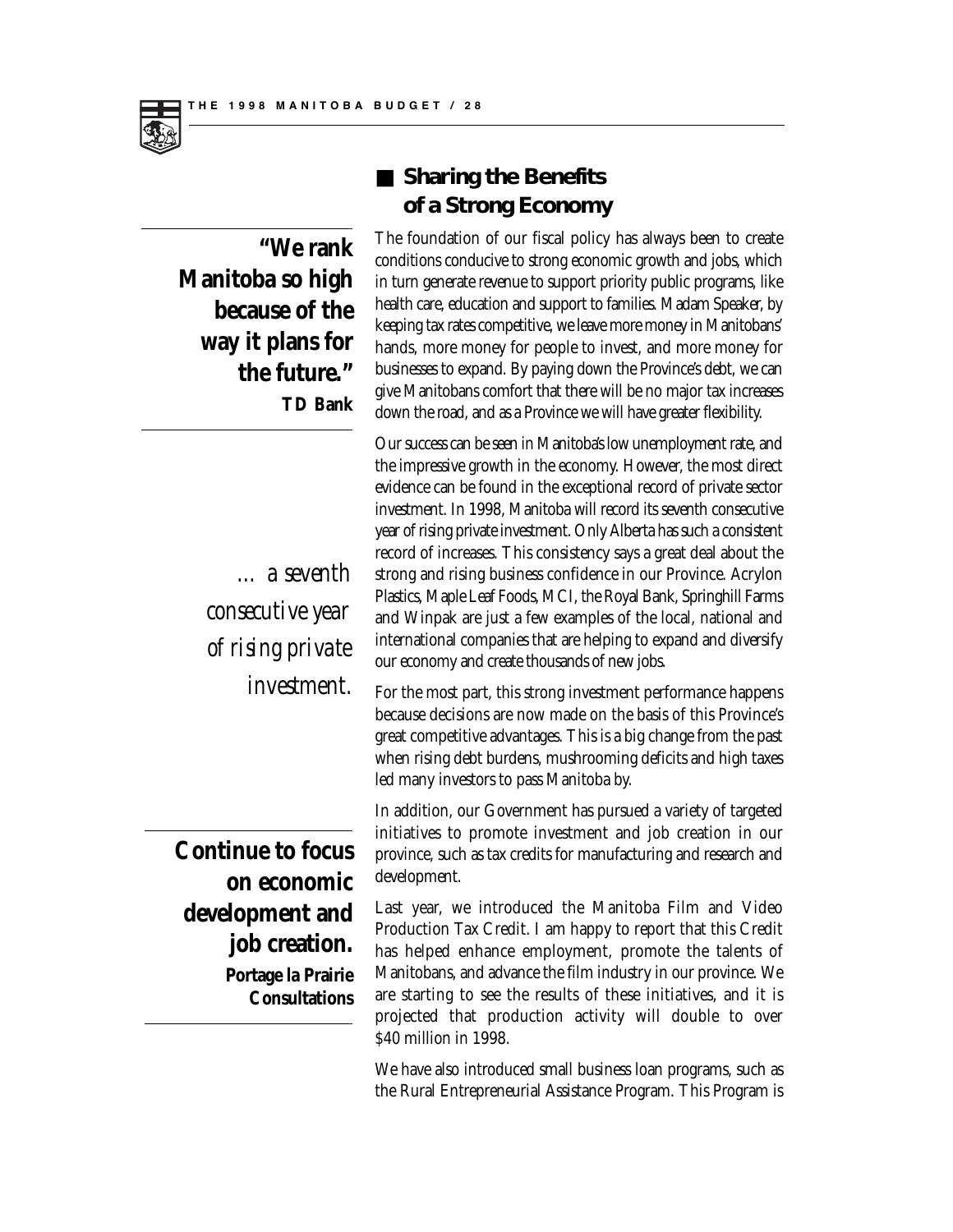worthy of note because of the significant successful uptake by women entrepreneurs.

The 1998 Budget also includes new initiatives to promote investment and jobs in Manitoba.

Madam Speaker, since we took office in 1988, our Government has reduced the impact of the payroll tax by increasing the exemption level for annual payrolls on four occasions. The threshold has been increased from \$100,000 of annual payroll in 1988, to \$1 million currently. Over that period, the number of employers subjected to the tax has been cut 78%, from about 8,000 in 1988, to 1,800 now.

Madam Speaker, I am pleased to announce that with this Budget we are shifting our focus from increasing exemption levels to cutting the payroll tax rate. Effective January 1, 1999, the payroll tax rate will be cut from 2.25% to 2.15%. It is anticipated that this change will save employers over \$9 million a year.

This is an important step in reducing this tax on jobs. We believe it will encourage employers to expand their operations in Manitoba and to hire more Manitobans. Manitoba continues to do its part in keeping payroll taxes down.

Madam Speaker, Manitoba, along with all other provinces and territories, has called on the federal government to reduce Employment Insurance premiums from the current unacceptably high levels. Employment Insurance premiums paid by employers and employees alike far exceed the benefits paid to unemployed Canadians. The Employment Insurance Fund will generate a projected surplus of \$6 billion in 1998/99. Premiums should be cut to levels necessary to sustain the program's benefits. A reduction in premiums would also help cushion the impact of the scheduled acceleration in CPP contribution rates.

Madam Speaker, to further encourage investment and job creation, the Corporation Capital Tax exemption was doubled from \$1 million to \$2 million in 1994. In 1997, we raised the exemption again to \$3 million.

Today, Madam Speaker, I am pleased to announce that the Corporation Capital Tax exemption will be increased from \$3 million to \$5 million of taxable capital, effective for taxation years ending after January 1, 1999. This change to the

**"…the [Manitoba] economy's steady improvement owes much to Filmon's persistence with a course of fiscal prudence…" The Financial Post**

*The payroll tax rate will be cut from 2.25% to 2.15%.*

*The Corporation Capital Tax exemption will be increased from \$3 million to \$5 million.*

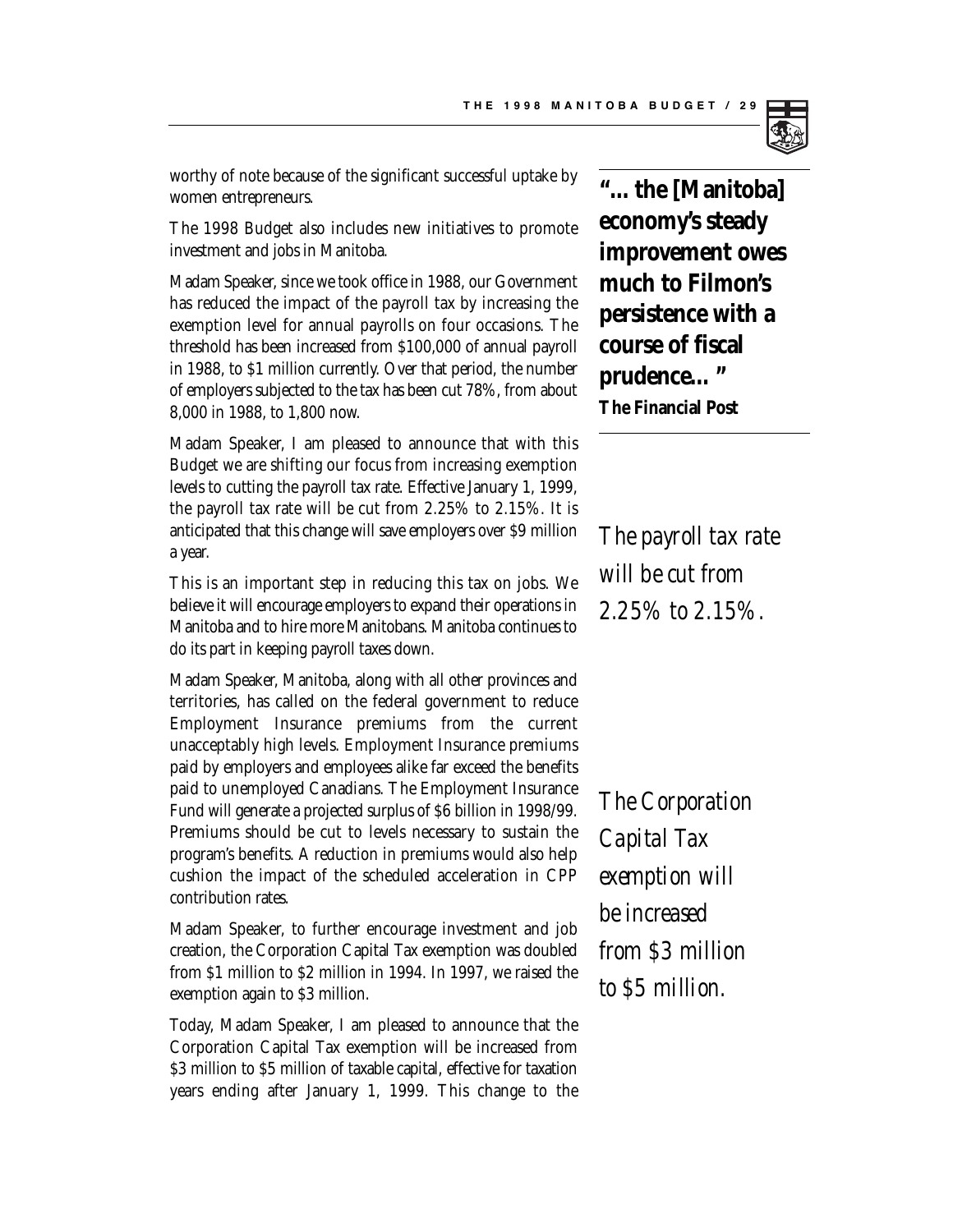

*To assist businesses prepare for the Year 2000 problem, provincial sales tax will no longer be applied to custom-developed software.*

Corporation Capital Tax exemption will mean that 900 more companies will no longer have to pay this tax.

Madam Speaker, we have all heard concerns about the potential impact of the Year 2000 problem for businesses' and governments' computer systems. The potential risks to individual firms and the economy as a whole are too large to be ignored. Our Government will be ready and we encourage Manitoba businesses to meet this critical challenge.

Therefore, Madam Speaker, I am pleased to announce that the provincial sales tax will no longer be applied to customdeveloped computer software. This change will make purchasers and developers of such software more competitive. It will also assist businesses in preparing for the Year 2000, and it will help firms acquire and use specialized software at a lower cost. This, in turn, will create more jobs in our province.

Madam Speaker, in co-operation with our private sector partners, our Government has worked to increase the annual supply of venture capital for Manitoba's small- and medium-sized businesses from less than \$4 million in 1993, to approximately \$30 million in each of 1996 and 1997. We have set a goal to double this commitment to \$60 million per year by 2000.

*We have set a goal to double the supply of venture capital to \$60 million per year by 2000.*

The Manitoba Capital Fund has approved \$21 million in loans to 19 small- and medium-sized Manitoba businesses. In 1997, our Government, in partnership with the CIBC and TD Banks, introduced the Manitoba Business Expansion Fund to provide expansion capital for small businesses. Madam Speaker, Manitoba's first Labour-Sponsored Venture Capital Corporation, the Crocus Fund, is playing an important role in generating investment and jobs in Manitoba firms. Since its inception in 1992, the Crocus Fund has invested \$32 million in 21 Manitoba businesses. Late in 1997, the Ensis Growth Fund commenced operations as Manitoba's second labour-sponsored venture capital fund.

To provide much needed capital to Manitoba's science and technology sector, Madam Speaker, I am very pleased to announce that we have committed \$5 million to create the Manitoba Science and Technology Fund. This investment is expected to leverage \$15 million to \$25 million of private sector venture capital which will be used to assist high technology Manitoba companies. My colleague, the Minister of Industry, Trade and Tourism, will provide additional details on this new Fund.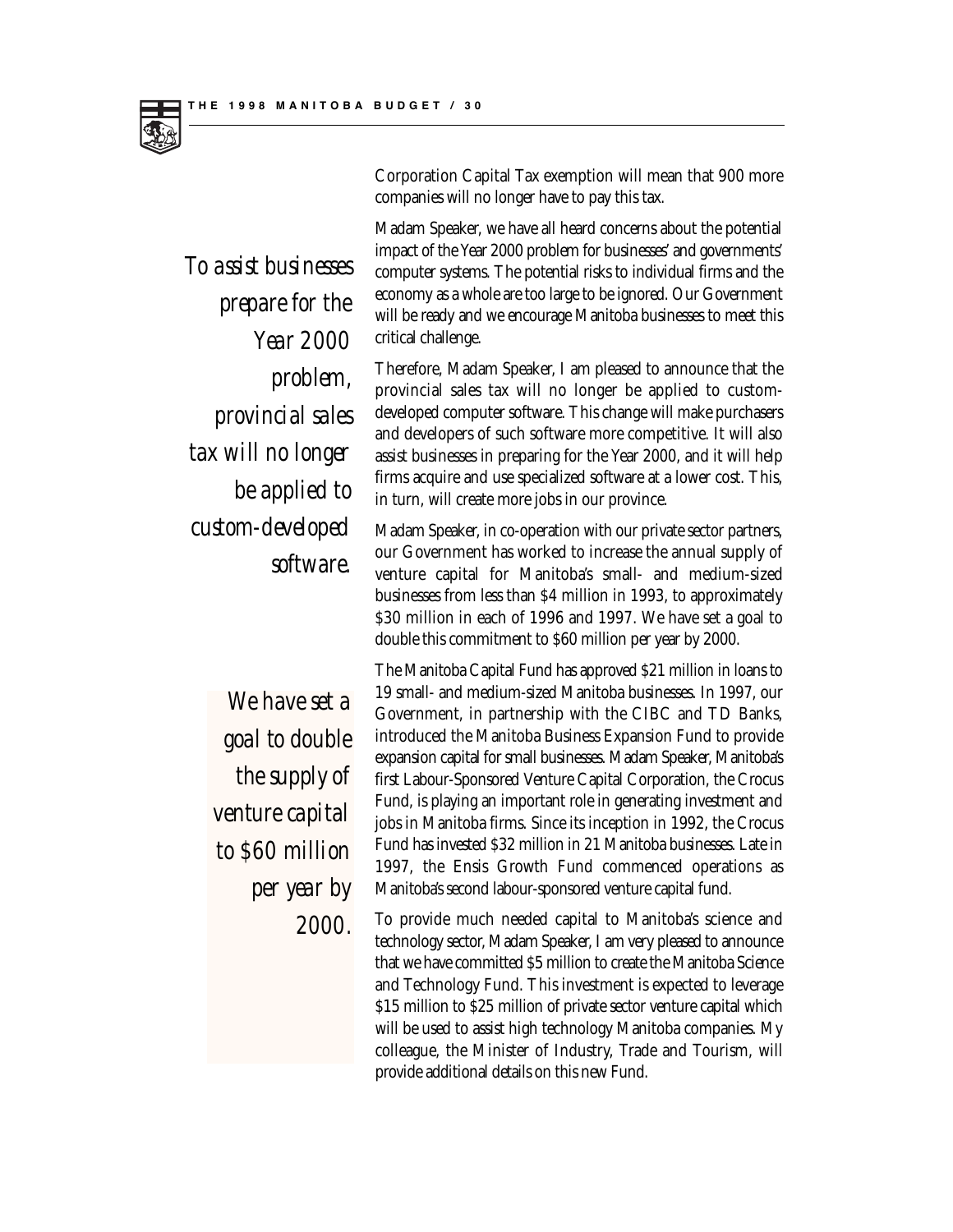

Together, these initiatives will supply substantial amounts of previously unavailable risk capital to allow our small- and medium-sized firms to grow and create more jobs for Manitobans.

Research and development activities are key to continued success and prosperity. To strengthen the research infrastructure in our province, I am pleased to announce that our Government will invest \$7 million in 1998/99, and a total of \$35 million over five years in a new initiative called the Manitoba Innovations Fund. This initiative will allow proponents to increase their capabilities to carry out world-class scientific research and technology development in the fields of science, health, engineering and environment. This initiative will fund projects on its own or in concert with the Canada Foundation for Innovation.

The Manitoba agriculture and agri-food sector is achieving significant success in diversifying and adding value to our primary products. Madam Speaker, our Government is continuing to encourage crop diversification and value-added activities, as grain producers successfully adapt to the challenge of change in the post-Crow Rate era.

Madam Speaker, I am pleased to announce the expansion of the Diversification Loan Guarantee Program offered through the Manitoba Agricultural Credit Corporation. This Program helps farmers access the capital necessary to diversify into more profitable commodities and add value to primary production. Since it was first introduced in 1995, the Program has supported loans totalling over \$19 million. My colleague, the Minister of Agriculture, will provide further details on the expansion of this Program.

In addition, Madam Speaker, our Government is expanding our contribution to the Agri-Food Research and Development Initiative by over \$3 million this year. This will bring our total commitment to this Initiative in 1998/99 to \$6.5 million. This Initiative will help our province's growing agri-food industry develop ways to process commodities into value-added products.

To help expand our province's livestock industry, our Government will also provide additional resources to increase the volume of diagnostic laboratory tests. Additional funding is also being allocated to begin replacing medical and diagnostic equipment in rural veterinary district animal clinics.

*To support world-class research in our province, we have committed \$35 million to create the Manitoba Innovations Fund.*

*We will contribute \$6.5 million to the Agri-Food Research and Development Initiative this year.*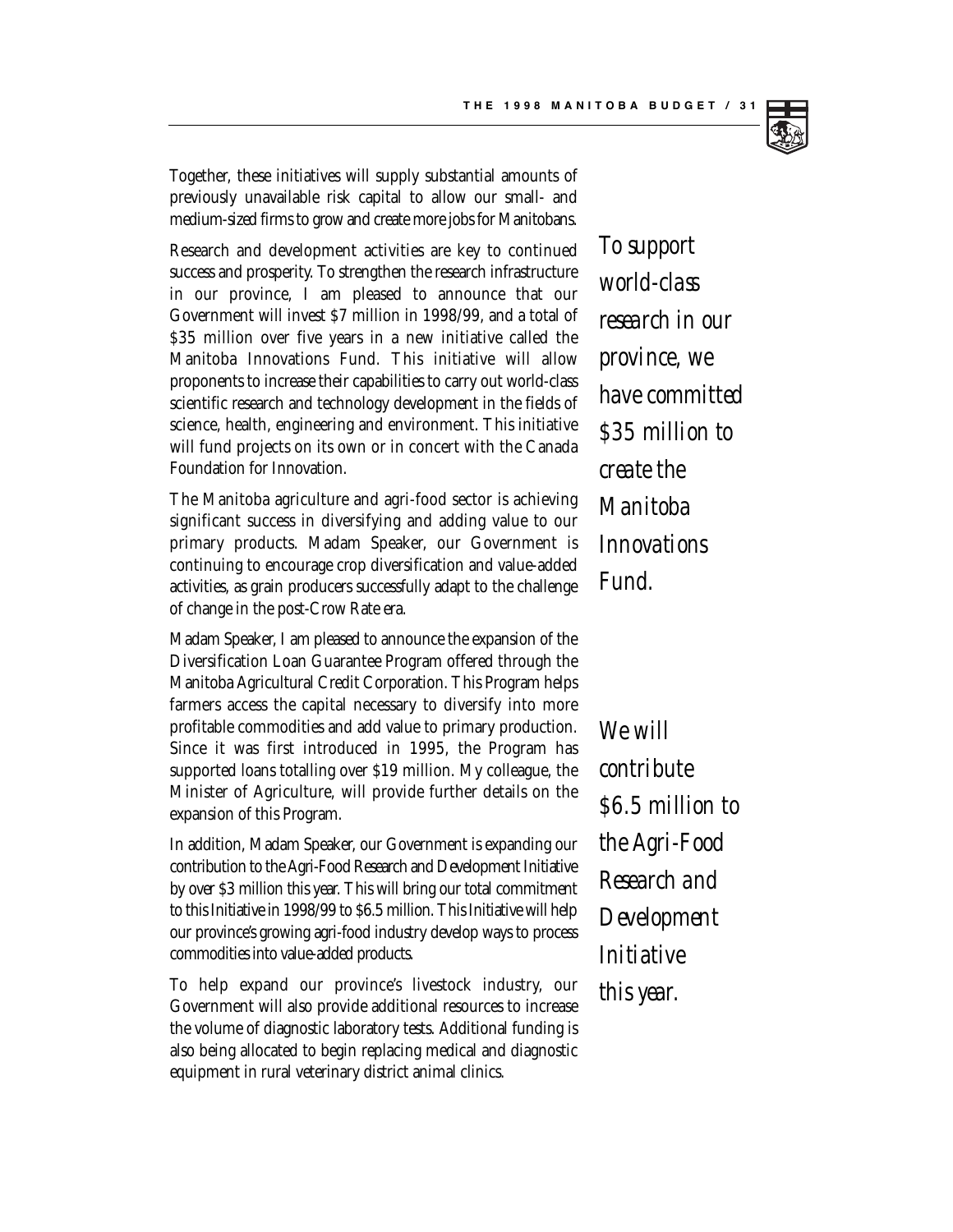

Madam Speaker, our Province will continue to support the Agricultural Sustainability Initiative. This Initiative will replace the recently concluded Canada-Manitoba Agreement on Agricultural Sustainability and will continue to encourage the adoption of sustainable agricultural practices. Activities to be supported include enhancing the production and marketing of livestock and forage crops, and increasing the diversity of commodities produced and processed in Manitoba. We expect that the federal government will match our contributions to activities funded through this Initiative.

Research and development activities are essential for sustained economic growth and the creation of high-quality jobs now and in the future. A key theme of our new and enhanced initiatives is that they all foster an economic climate within our province that will support further research and development activity.

From our first Budget, Madam Speaker, our Government has consistently worked to encourage more research and development in our province.

- We have introduced our own research and development initiatives.
- We have introduced the Manitoba Innovations Fund to complement the Canada Foundation for Innovation.

Madam Speaker, our Government is investing more funds to provide our hospitals, universities, colleges, research foundations, businesses and entrepreneurs with the resources they need to undertake exciting new research or expand their activities in innovative ways. In total, we are committing \$11.6 million more to these vital activities. These resources will go toward the Health Research Initiative, the Manitoba Innovations Fund, and the Agri-Food Research and Development Initiative. Our Government has also made an additional \$5 million commitment to create the Manitoba Science and Technology Fund.The Manitoba Research and Development Tax Credit, which was introduced in 1992, will continue to provide over \$5 million in tax relief annually to further encourage scientific research and experimental development.

These five new and enhanced initiatives, totalling \$25.5 million, show our strong commitment to research and development activities in our province.

*Our strong commitment to research and development is demonstrated through our new and enhanced initiatives, totalling \$25.5 million.*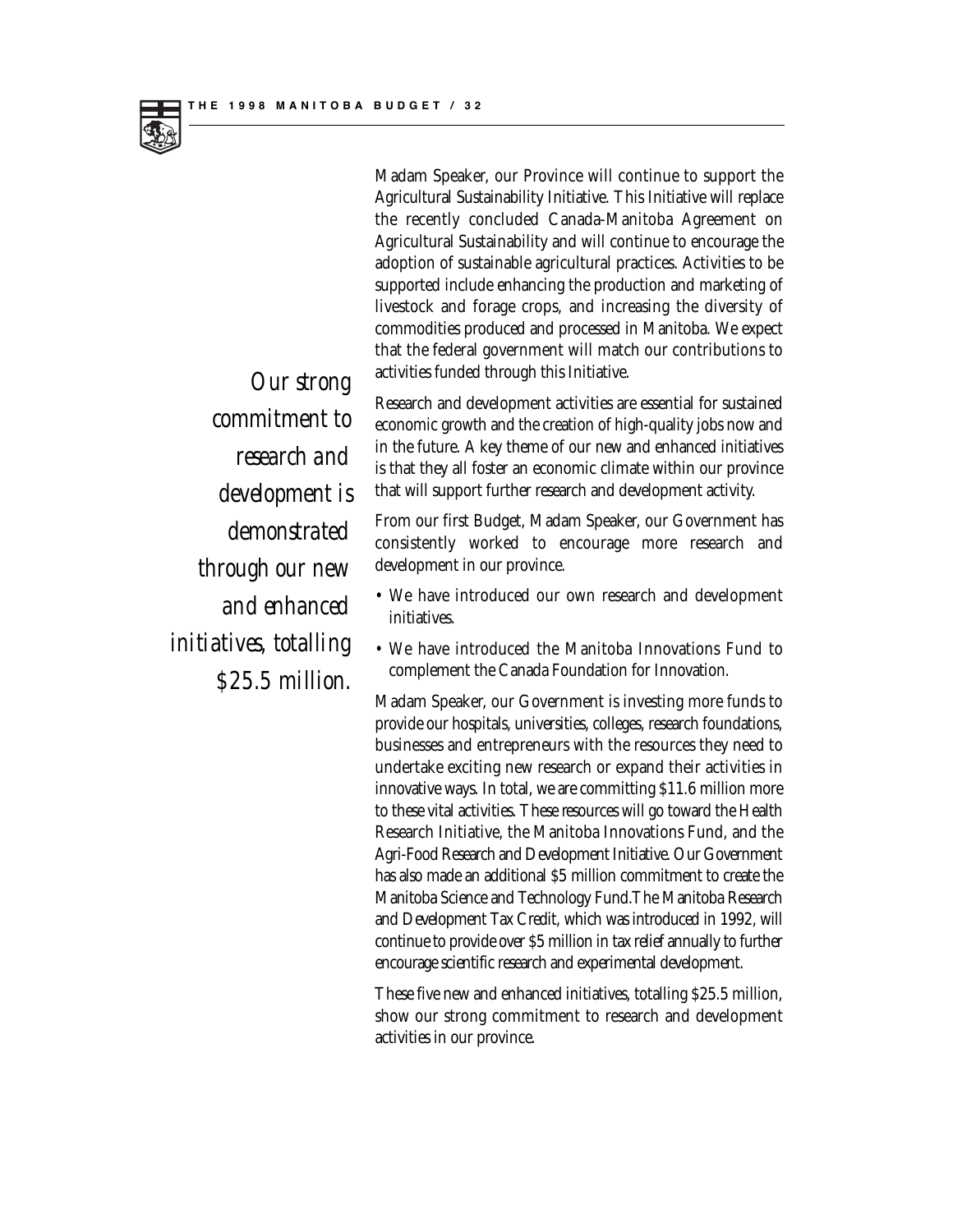#### ■ **Flood of the Century**

Madam Speaker, significant provincial, federal and municipal financial resources were spent fighting the flood last spring. In 1998/99, additional resources will be directed to disasterassistance payments, to reconstruct our communities, as well as to protect against future floods. It is estimated that total expenditures on flood-related measures will exceed \$400 million. Of this total, our Government's share is expected to be approximately \$100 million.

Madam Speaker, negotiations are continuing with the federal government with respect to cost-sharing on flood repairs and flood-proofing measures. Our Government fully expects the federal government to honour its commitments to Manitobans, and pay its share of financial support to these necessary undertakings.

This Budget provides \$130 million toward flood recovery and flood-proofing measures in 1998/99. Manitoba's share is \$41 million.

The total resources will go toward:

- Disaster assistance costs related to the 1997 flood.
- The repair and replacement of infrastructure, bridges, dikes and drains which were damaged or destroyed during the 1997 flood.
- Home and business flood proofing, and building community ring dikes.

The Flood-Proofing Loans Initiative will continue to provide financing so that Manitobans can take appropriate measures to flood proof their properties. To date, 197 loans have been approved, totalling \$7.1 million.

Manitoba's former Premier, the Honourable Duff Roblin, had a vision which inspired the building of the floodway. Time and time again, "Duff's Ditch" has saved the City of Winnipeg from flooding. Our Government would like to formally recognize his vision. Madam Speaker, I am very pleased to announce that a park will be built and dedicated to the Honourable Duff Roblin.

*This Budget provides \$130 million toward flood recovery and flood-proofing measures.*

*A park will be built and dedicated to the Honourable Duff Roblin.*

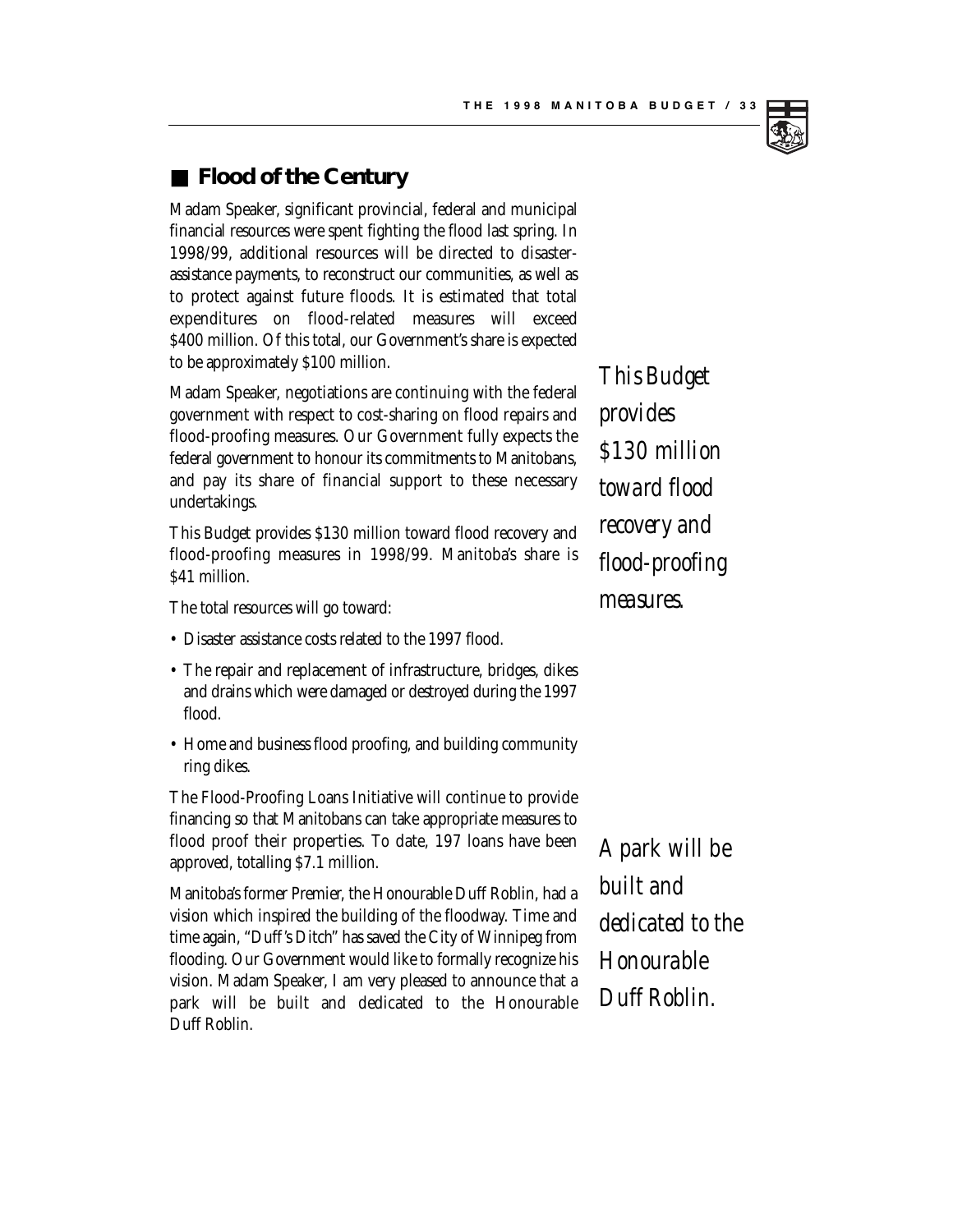

*Spending taxpayers' money wisely continues to be extremely important to our Government and Manitobans.*

> *We continue to pursue new ways to reduce overlap and duplication.*

#### ■ **Quality Service**

Madam Speaker, Manitobans can be proud of the fact that we have the lowest-cost government anywhere in Canada. While we are pleased with our past accomplishments, our Government continues to pursue new ways to offer excellent public services at the lowest-possible cost to taxpayers. Spending taxpayers' money wisely continues to be extremely important to our Government and Manitobans.

The One Tier Welfare Initiative that is under way between our Government and the City of Winnipeg is one example of our emphasis on reducing overlap and duplication. This project will streamline the administrative processes for delivering income assistance within Winnipeg, with the Province assuming responsibility for the delivery of these services.

A further example of our Government's efforts to reduce overlap and duplication is the devolution of active training measures from the federal government to the Province. All training and employment programs will now be fully integrated and delivered through provincially operated employment centres.

We have also signed the National Harmonization Accord on the Environment with the federal government. The Accord sets out principles to maximize the effectiveness of environmental management activities in Canada. This includes eliminating duplication, sharing knowledge and expertise, and creating common environmental standards and processes across the country. As a further step in improving service and reducing costs, the Department of Environment has begun the process of integration with Environment Canada through the co-location of both departments.

Our Government and the federal government have agreed to integrate our resources and establish a jointly operated Business Service Centre in Winnipeg. This Centre, which is scheduled to open in April, will provide a single point of access for service, and offer information and data to small- and medium-sized firms, including advice on available programs and services.

As part of our broad commitment to public sector reform and renewal, we have launched a series of Service First Initiatives including Better Methods, Better Systems, Year 2000 and Desktop Management. Our success to date is due to the participation of hundreds of civil servants in the design and now in the implementation of these projects. Through these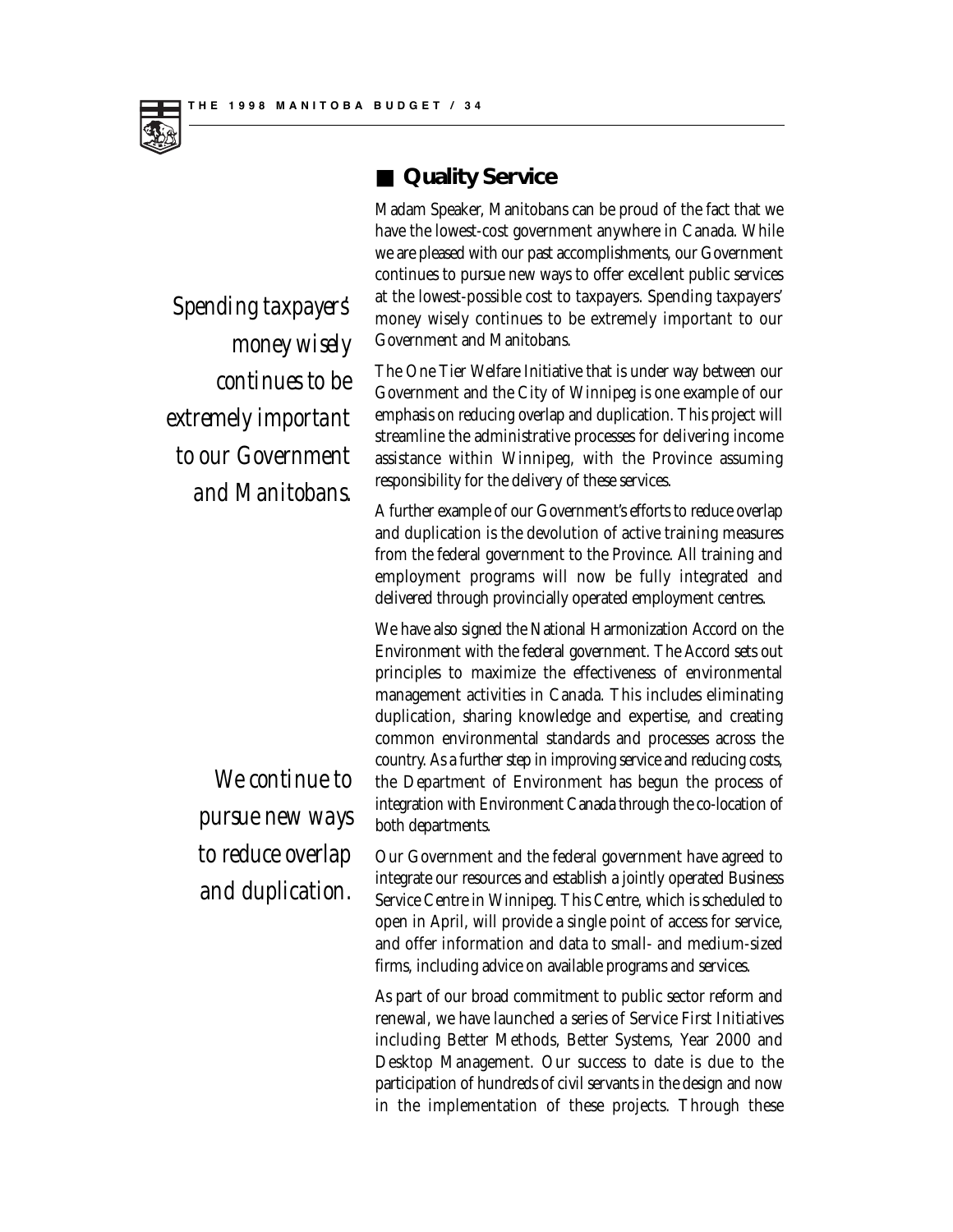

initiatives, we will be able to offer timely access to information, better services for Manitobans, and better tools for employees.

This past year has seen a consolidation and the further maturing of Manitoba's innovative Special Operating Agencies (SOA) initiative. The 16 SOAs are expected to generate more than \$13 million in government cost savings. In addition, our Government has shared its experience across Canada and abroad, and recently assisted The City of Winnipeg in launching its own SOA initiative.

We are enhancing our commitment to the renewal of the public service. Madam Speaker, three years ago we began the Management Internship Program as one way to recruit and train bright graduates from our Universities for careers within the public service. We have also introduced the Aboriginal Management Development Program to help our Aboriginal employees acquire the skills necessary to compete effectively for management positions within the civil service.

Madam Speaker, I would like to acknowledge the important role that Manitoba's civil servants played in helping our Government control expenditures while we continued to meet the needs of Manitobans. Therefore, I am pleased that our Government has recently signed a new three-year collective agreement with our employees, taking us to March 2000.

#### ■ **Fiscal Stabilization Fund**

Madam Speaker, in 1989, our Government established the Fiscal Stabilization Fund to act as a savings account.

During Budget consultations, Manitobans told us that the Fund must remain and continue to support our strong financial footing. *The Balanced Budget, Debt Repayment and Taxpayer Protection Act* sets a target of a minimum balance in the Fiscal Stabilization Fund of 5% of Consolidated Fund expenditures, or about \$280 million.

In 1998/99, a \$226 million transfer will be made from the Fiscal Stabilization Fund to finance a number of one-time initiatives in priority areas.

- An additional \$75 million payment on debt. This doubles our 1998/99 debt payment to \$150 million.
- \$60 million to further bridge the drastic federal funding cuts to health, education and family services. Since 1996, the federal

*The Aboriginal Management Development Program helps our Aboriginal employees compete more effectively for management positions within the civil service.*

*Manitobans told us to maintain the Fiscal Stabilization Fund.*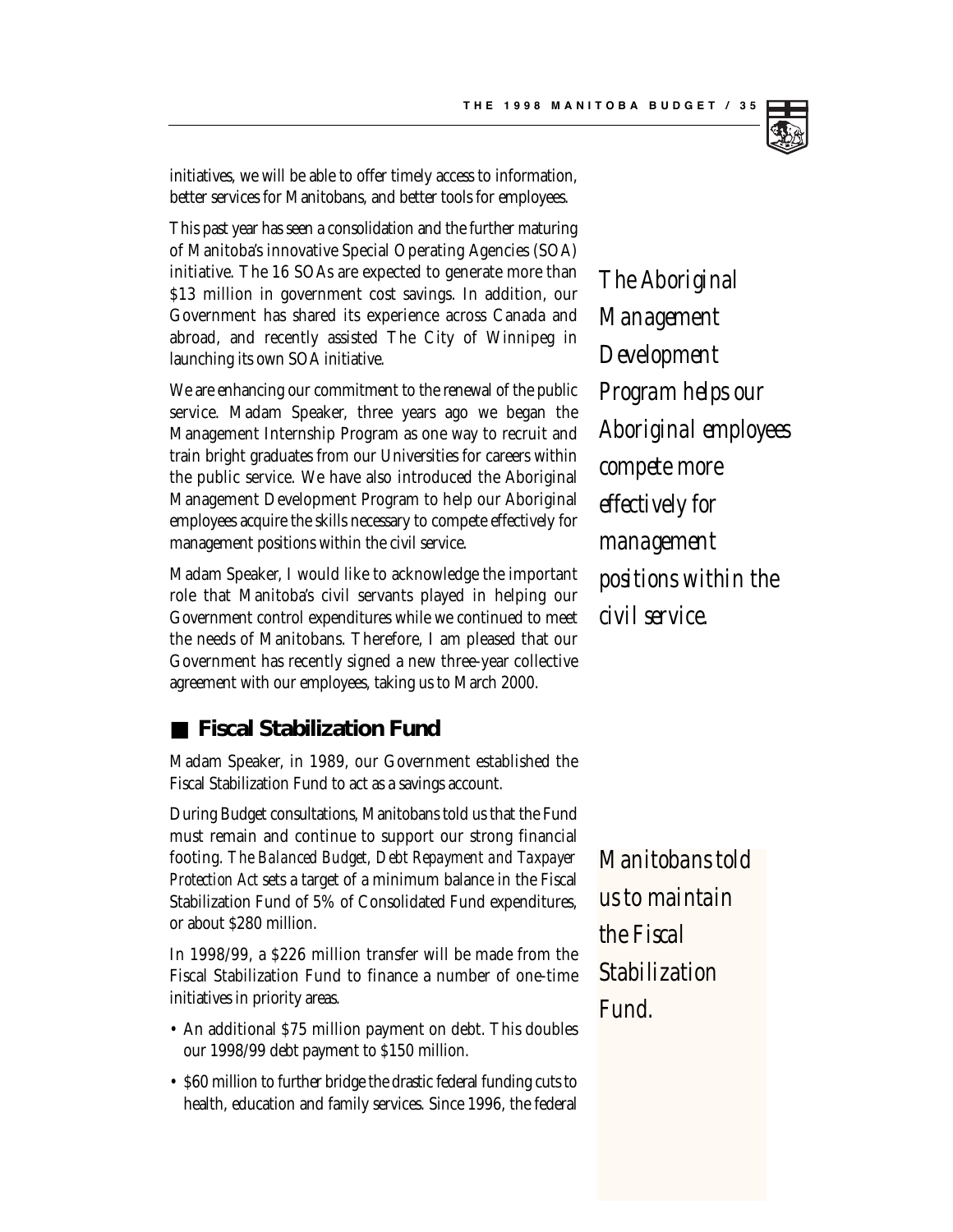

government's transfers for health, education and family services have dropped annually by about \$240 million. The federal government's share of the cost of Manitoba's social programs has been cut from 50%, ten years ago, to 15% today.

- \$41 million to cover the Province's 1998/99 share of the 1997 flood costs and the flood-proofing program designed to rebuild and protect homes, businesses and farms in the future.
- \$50 million to support special capital initiatives. These expenditures will create jobs and contribute to further economic development. Some of the projects to be funded in 1998/99 include:
	- \$5 million for residential street repair in Winnipeg;
	- \$5 million for highway construction;
	- \$2.4 million for the Nursing Building at the University of Manitoba;
	- \$4 million for water and sewer projects;
	- \$5 million for medical equipment; and
	- \$7 million toward the Manitoba Innovations Fund.

The transfer will bring the balance of the Fund to approximately \$340 million as of March 31, 1999. A second \$50 million draw for special capital initiatives will be made next year provided our fiscal targets are met.

The Fiscal Stabilization Fund will continue to provide welcome insurance that we will be able to sustain public services even in the event of unforseen difficulties.

#### ■ Keeping Manitoba's Taxes **Competitive**

Madam Speaker, when our Government took office in 1988, Manitoba's major personal and business taxes were at or near the highest levels among the provinces. Our Government undertook to restore confidence in Manitoba as the best place to live and invest, by living within our means and by implementing a competitive tax system. We accomplished our goal through a number of general and targeted tax reductions and a freeze on major tax rates over the past ten years.

Madam Speaker, our Government understands that a fair and competitive tax system is the key to a strong economy. In turn, the revenue a strong economy generates allows us to sustain and

*The personal income tax rate will be cut from 52% to 50%.*

*\$50 million will be used to support special capital initiatives.*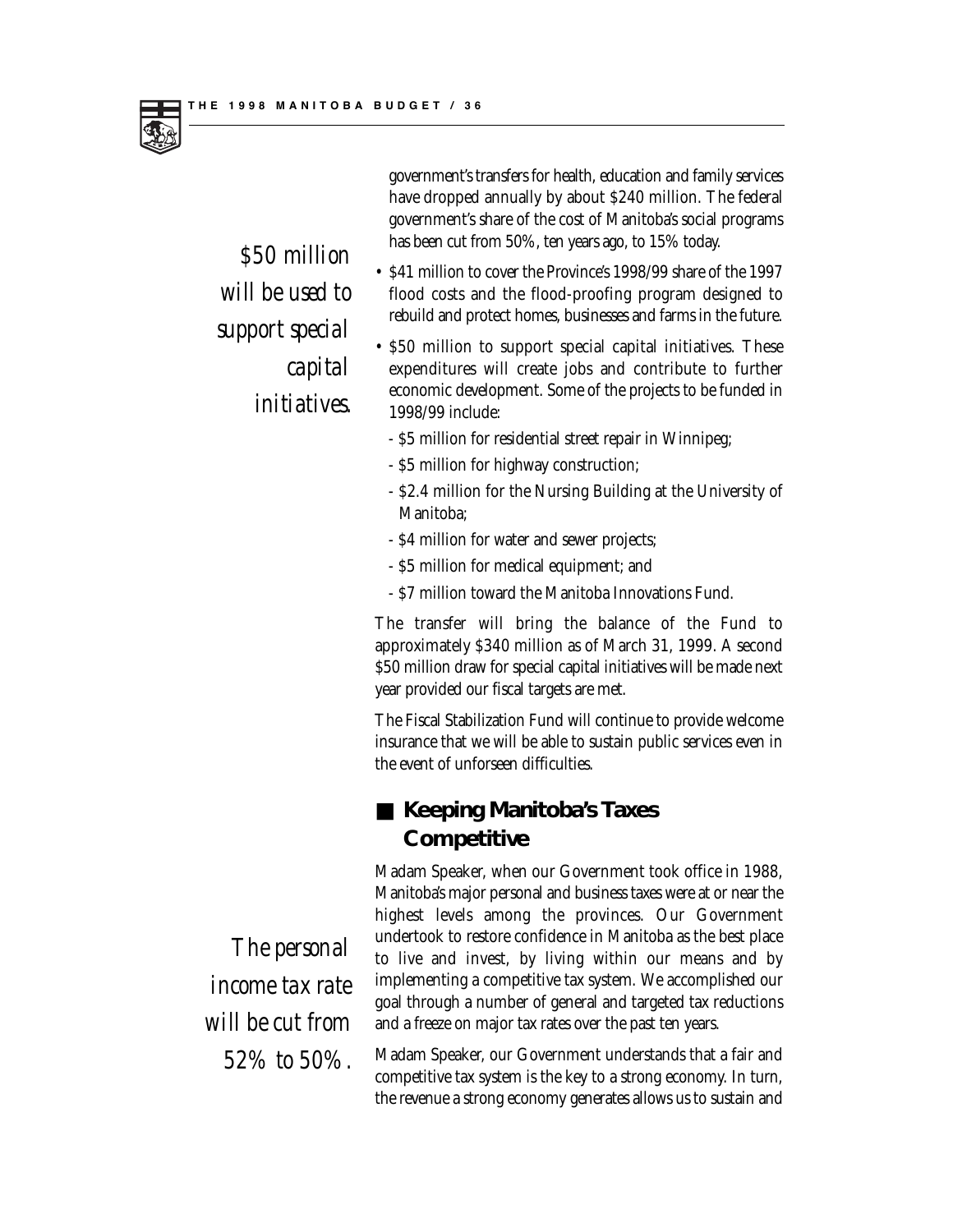enhance essential public services and support long-term strategic investments. We were one of the first governments to cut personal income taxes.

Madam Speaker, I am very pleased to announce that we are making a further cut to our personal income tax rate. The personal income tax rate will fall from 52% to 50%.

The reduction will take effect in two stages: for 1998, Manitoba's personal income tax rate will be cut from 52% of federal basic tax to 51%. Taxpayers will see the benefits of the reduction on their pay slips after July 1.

On January 1, 1999, Manitoba's personal income tax rate will be cut to 50% of federal basic tax. As a result, Manitobans' personal income taxes will be cut by \$22 million in 1998, and by \$45 million in 1999.

Madam Speaker, all Manitoba taxpayers will benefit from these tax cuts. They leave more money in taxpayers' hands to spend as they choose. They will also help business in our province retain and attract skilled workers. The tax cuts keep Manitoba's tax rates competitive with other provinces. In turn, Manitobans' spending and investment decisions will stimulate more economic growth and more jobs.

A single taxfiler earning \$40,000 will save **\$63** in 1998, and **\$126** in 1999.

A couple earning \$50,000 will save **\$80** in 1998, and **\$159** in 1999.

A senior couple with total income of \$25,000 will save **\$32** in 1998, and **\$63** in 1999.

**Manitoba Income Tax for a Family of Four at \$40,000 of Income, 1987 Compared to 1998**



Madam Speaker, our tax cuts are in keeping with the sensible approach suggested by Manitobans during 1998 Budget consultations. They are indicative of the direction we are setting for the future – affordable reductions, a competitive tax system, and more money left in the hands of individual Manitobans to spend or invest.

**"A solid decade without any tax increases has offered small businesses one of the most important elements they need to succeed – stability."**

**Canadian Federation of Independent Business**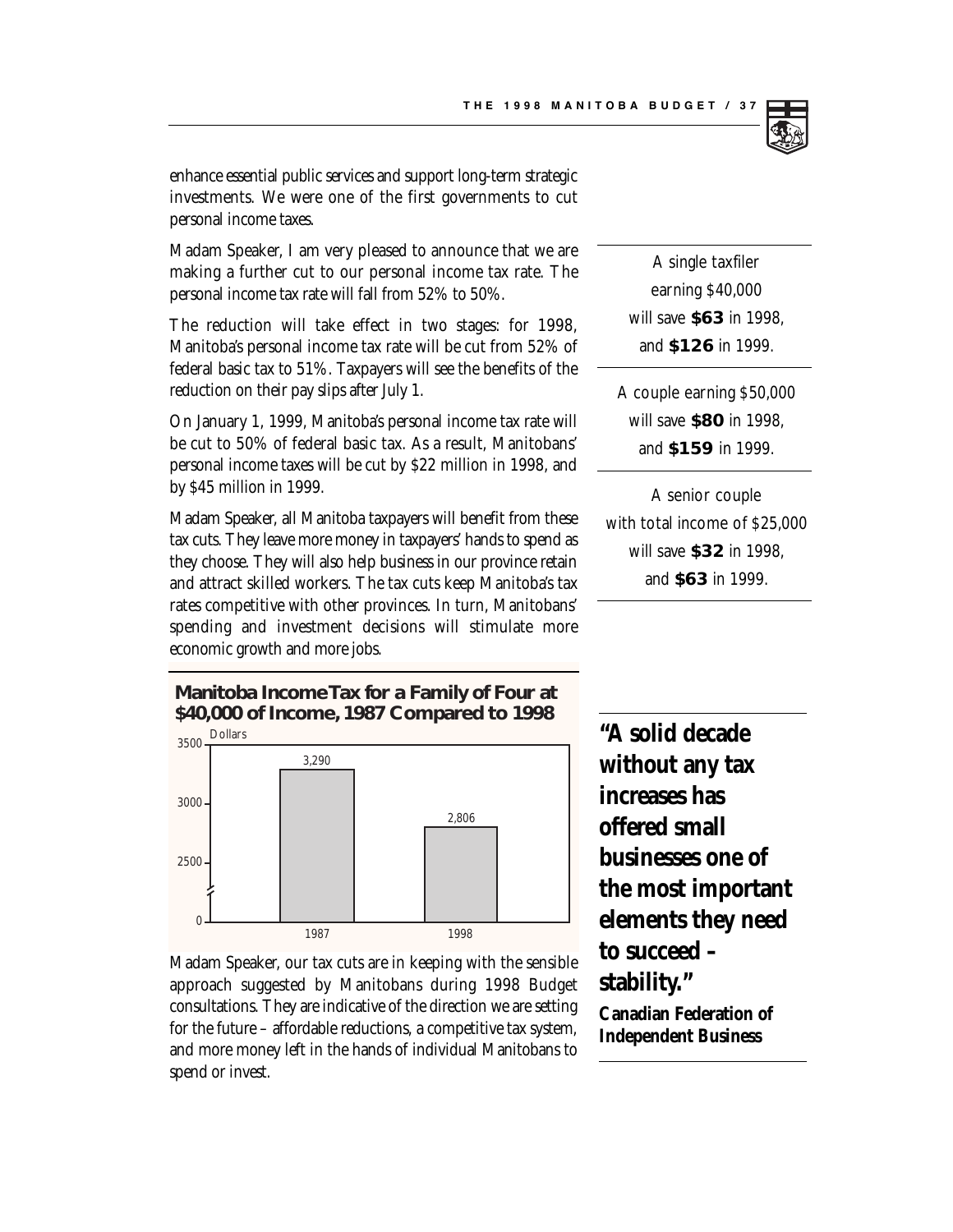

■ **1997/98 Fiscal Results**

Madam Speaker, the projections for the 1997/98 fiscal year confirm that our Province is in an era of economic strength and fiscal stability. In 1997/98, we will achieve a third consecutive budgetary surplus. The 1997/98 surplus is now projected to be \$44 million, as compared with our budgeted surplus of \$27 million.

As we announced in the 1997 Budget, Madam Speaker, our Government made its historic first payment into the Debt Retirement Fund in accordance with *The Balanced Budget, Debt Repayment and Taxpayer Protection Act*. This was the first step of our 30-year plan to remove the burden of debt from our children and grandchildren.

Madam Speaker, the most noteworthy fact is that we have been able to maintain and enhance our funding for health care, education and families, despite federal cuts of about \$240 million annually.

#### ■ **1998/99 Budget Plan**

Madam Speaker, this Budget is a balanced approach to meeting the priorities of Manitobans. In this Budget, we increase our debt payment to \$150 million, \$75 million more than required under our Act. In addition, this Budget provides over \$100 million more for health care and significantly more resources for education, children and families. This Budget also cuts key taxes and maintains our overall tax freeze for the 11th straight year.

Manitoba's taxation revenue is projected to grow by \$177 million, or 5.6%. Again, Madam Speaker, this growth is after our tax cuts, and results from the strength of Manitoba's economy.

Madam Speaker, the recent federal budget announced once again that the Canada Health and Social Transfer (CHST) payment will be frozen at \$12.5 billion nationally, the same as last year. However, Madam Speaker, the cuts already in place have reduced federal support for health, post-secondary education and family services to our Province by almost \$240 million annually.

Federal estimates indicate that there will be modest growth in equalization entitlements in 1998/99.

*We maintained and enhanced our funding for health care, education and families despite federal cuts of about \$240 million annually.*

> *We will increase our debt payment to \$150 million.*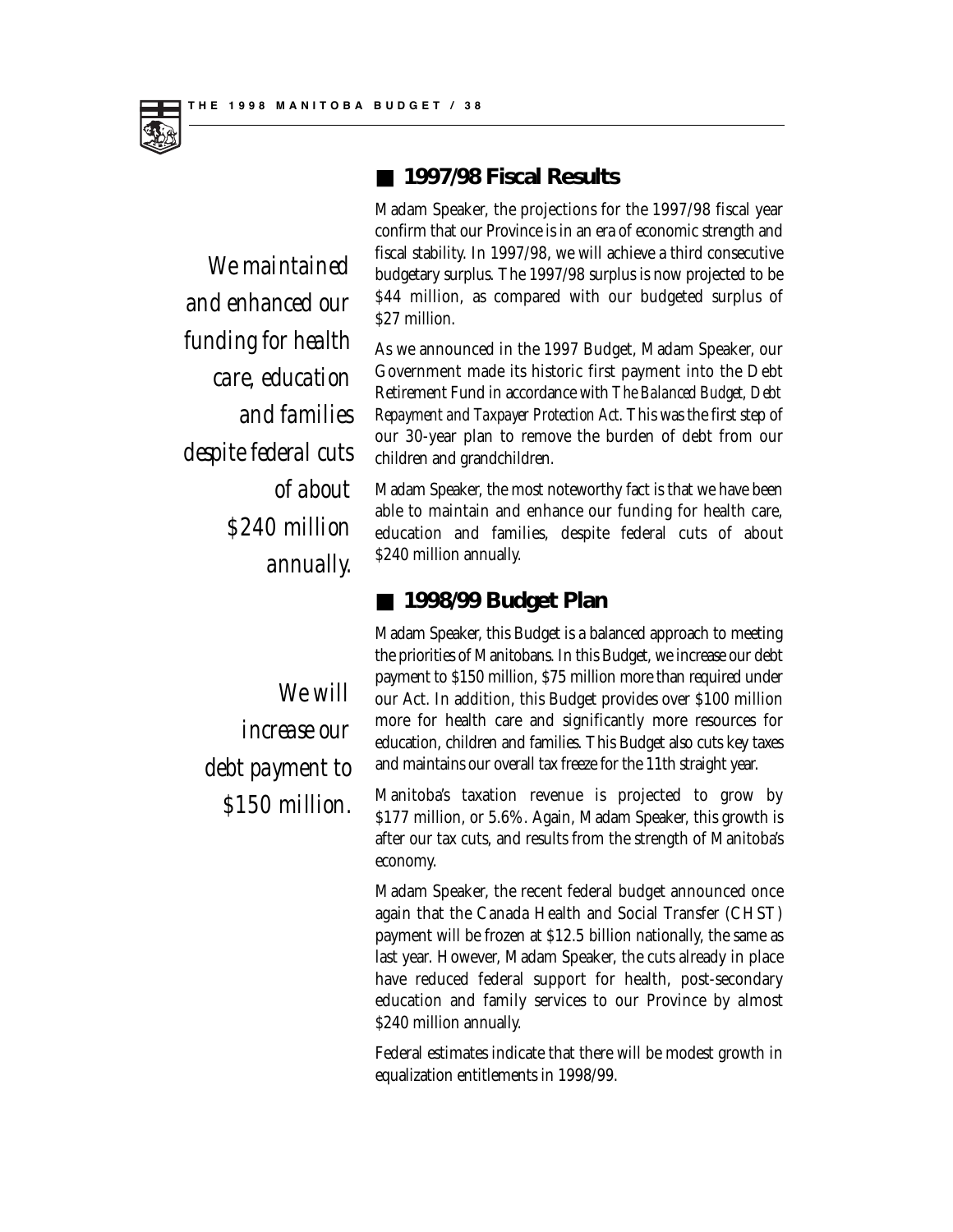### **Comparative Statement of Budgetary Revenue, Expenditure and Surplus**

1998/99 and 1997/98

|                                                                                      | <b>Budget</b><br>1998/99     | <b>Budget</b><br>1997/98 | 1998/99<br>Change from<br>1997/98 Budget |        |
|--------------------------------------------------------------------------------------|------------------------------|--------------------------|------------------------------------------|--------|
|                                                                                      | (Millions of Dollars)        |                          | (Millions of Dollars)<br>%               |        |
| Revenue                                                                              |                              |                          |                                          |        |
| Own-Source Revenue <sup>1</sup>                                                      | 4,008                        | 3,857                    | 151                                      | 3.9    |
| Government of Canada                                                                 | 1,592                        | 1,555                    | 37                                       | 2.4    |
| Total                                                                                | 5,600                        | 5,412                    | 188                                      | 3.5    |
| Program Expenditure                                                                  |                              |                          |                                          |        |
| Current                                                                              | 4,674                        | 4,473                    | 201                                      | 4.5    |
| Capital                                                                              | 313                          | 317                      | (4)                                      | (1.3)  |
|                                                                                      | 4,987                        | 4,790                    | 197                                      | 4.1    |
| <b>Public Debt Costs</b>                                                             | 515                          | 520                      | (5)                                      | (1.0)  |
| Total                                                                                | 5,502                        | 5,310                    | 192                                      | 3.6    |
|                                                                                      | 98                           | 102                      | (4)                                      | (3.9)  |
| Debt Retirement                                                                      | 150                          | 75                       | 75                                       | 100.0  |
| Less Funding from Fiscal Stabilization Fund                                          | 75                           |                          | 75                                       |        |
|                                                                                      | 75                           | 75                       |                                          |        |
| Labour Market Development Agreement                                                  | 54                           |                          | 54                                       |        |
| Less Funding from Government of Canada                                               | 54                           |                          | 54                                       |        |
|                                                                                      |                              |                          |                                          |        |
| <b>Special Capital Initiatives</b>                                                   | 50                           |                          | 50                                       |        |
| Less Funding from Fiscal Stabilization Fund                                          | 50                           |                          | 50                                       |        |
|                                                                                      | $\qquad \qquad \blacksquare$ |                          |                                          |        |
| <b>Budgetary Surplus before</b><br><b>Extraordinary Item</b>                         | 23                           | 27                       | (4)                                      | (14.8) |
| <b>Extraordinary Item</b>                                                            |                              |                          |                                          |        |
| Flood disaster assistance and flood proofing<br>Less Recoveries from other levels of | 130                          |                          | 130                                      |        |
| government and Fiscal Stabilization Fund                                             | 130                          |                          | 130                                      |        |
|                                                                                      |                              |                          |                                          |        |
| <b>Budgetary Surplus</b>                                                             | 23                           | 27                       | (4)                                      | (14.8) |

<sup>1</sup>Includes allocation from Fiscal Stabilization Fund of \$60 million in 1998/99 (\$100 million in 1997/98) for social programs.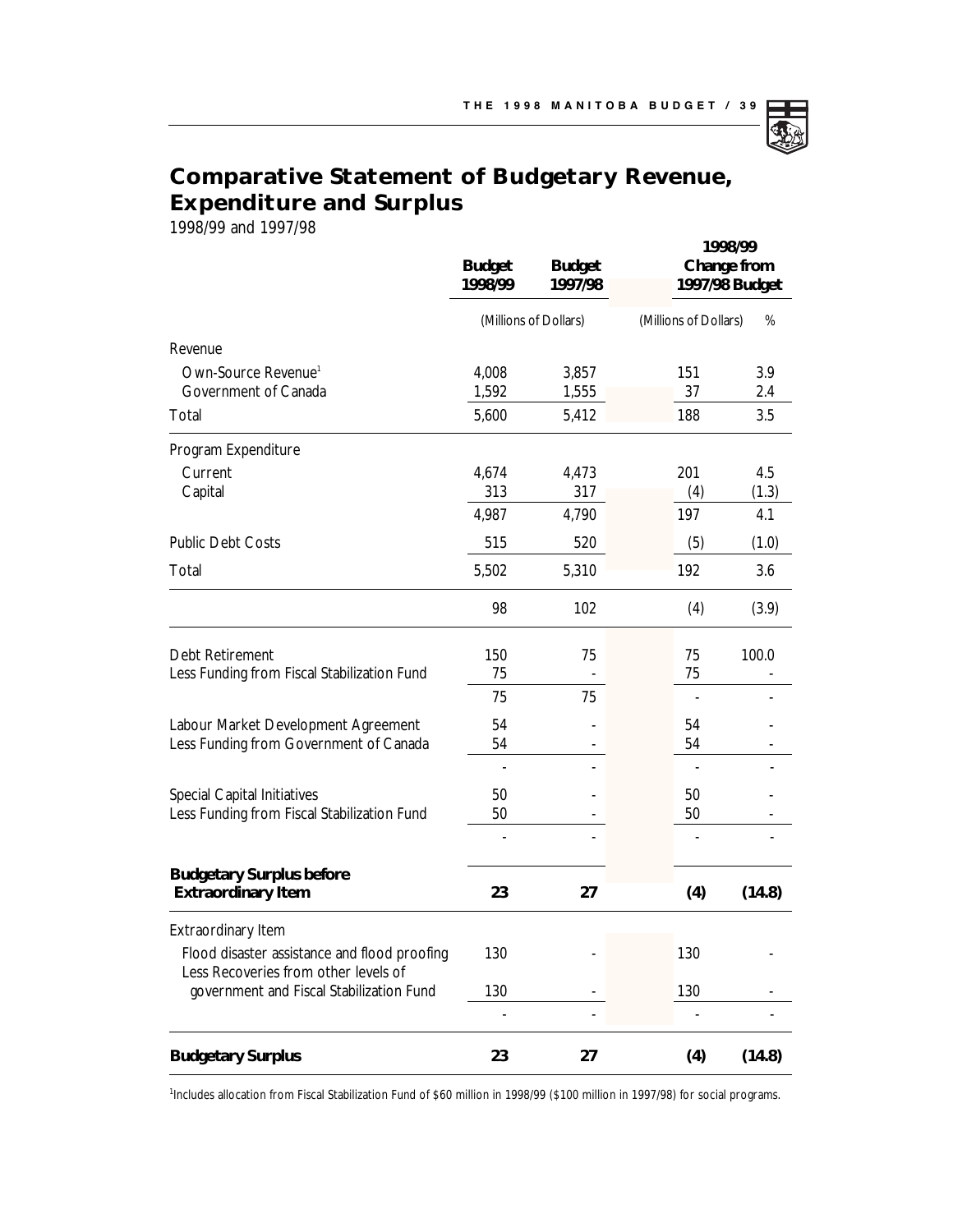*The 1998*

*Budget shares*

*and projects a*

*\$23 million.*

*the benefits*

*surplus of* 



Excluding extraordinary items, total revenue in 1998/99 is projected to be \$188 million, or 3.5% higher than forecast in last year's Budget. The revenue projection includes the tax reductions announced in this Budget.

Total regular expenditure is \$5,502 million. This is up by \$192 million or 3.6%. Over 50% of this increase is allocated for health.

Total capital expenditure, including the \$50 million special capital initiative, will be \$363 million. The special capital initiative is targeted for new medical equipment, highways and residential streets, scientific research and other public works.

Madam Speaker, this Budget shares the benefits and projects a surplus of \$23 million. This compares to a \$27 million surplus budgeted for 1997/98. Four balanced budgets in a row is a significant accomplishment, Madam Speaker. All Manitobans can take pride in our Province's financial performance.

#### ■ **The Medium-Term Plan**

Madam Speaker, our Medium-Term Plan charts the course that our Government will follow over the next four years. The features of this Plan are:

- extending the string of balanced budgets to seven;
- continuing to pay down Manitoba's debt;
- keeping our taxes competitive with no tax increases;
- continuing support of priority social programs; and
- sustaining our commitment to capital spending.

The Medium-Term Plan is based on prudent revenue growth assumptions. Revenue is projected to increase by an average of 2.3% per annum over the medium term.

Current projections over the next four-year period show modest program spending increases of 1.5% per annum over the medium term. Program spending increases will continue to be allocated to Manitobans' priority programs: health, education and support for families.

The Plan also continues our commitment to capital funding for our Province. A total of almost \$1.4 billion in capital spending is planned over the next four years.

*Program spending increases will continue to be allocated to Manitobans' priority programs – health, education and support for families.*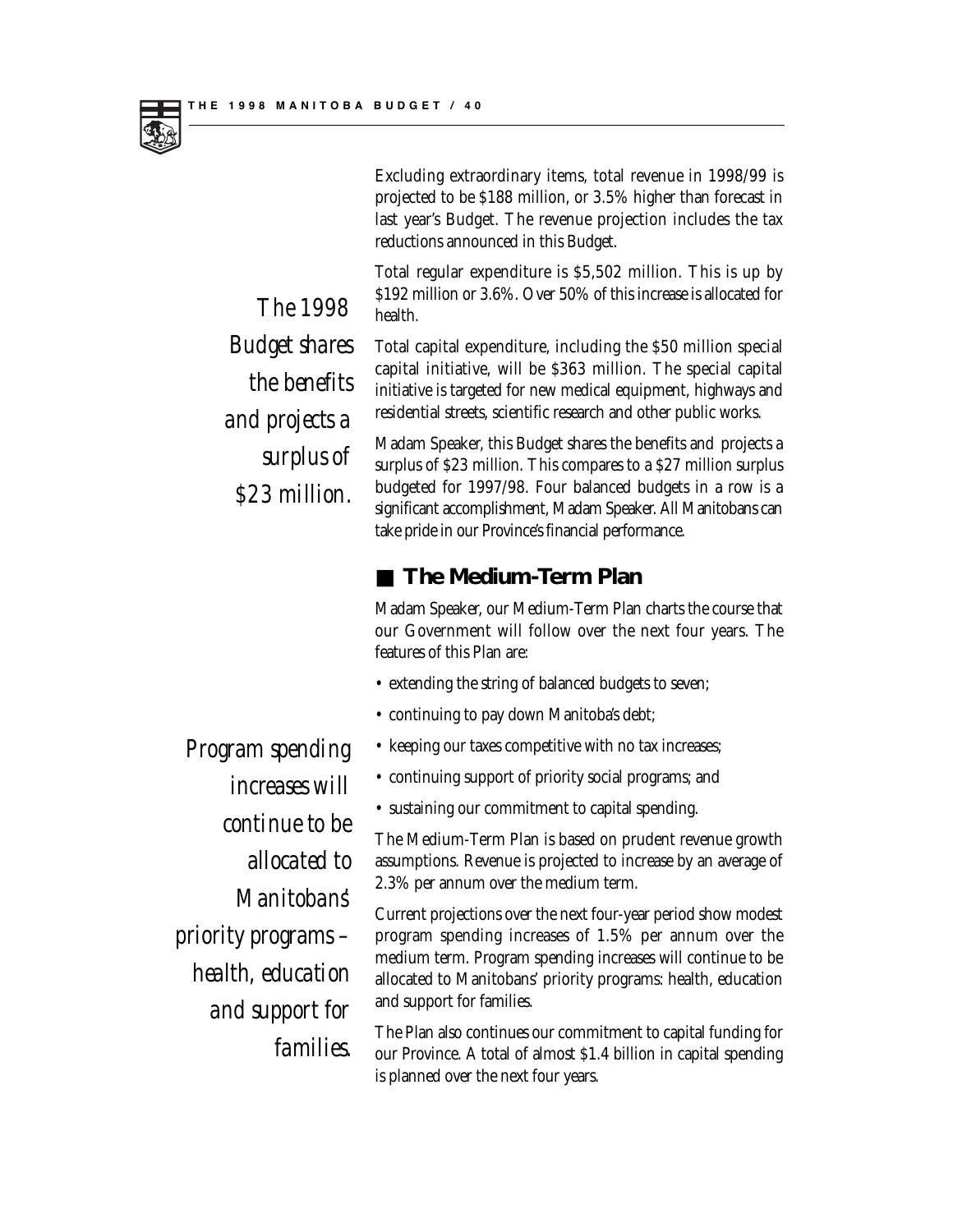

Madam Speaker, it is important to note that virtually all of the projected growth in revenue is from Manitoba's own-source revenue. Federal transfer payments in support of health, education and family services, remain essentially frozen at the current level. Equalization, under the current formula, is not expected to yield substantial growth.

| <b>uiuil</b>                                                                         |                       |         |         |         |  |  |
|--------------------------------------------------------------------------------------|-----------------------|---------|---------|---------|--|--|
|                                                                                      | 1998/99               | 1999/00 | 2000/01 | 2001/02 |  |  |
|                                                                                      | (Millions of Dollars) |         |         |         |  |  |
| Revenue <sup>1</sup>                                                                 | 5,600                 | 5,675   | 5.839   | 6,002   |  |  |
| Program Expenditure                                                                  |                       |         |         |         |  |  |
| Current <sup>1</sup>                                                                 | 4,674                 | 4.745   | 4.816   | 4.889   |  |  |
| Capital                                                                              | 313                   | 313     | 313     | 313     |  |  |
|                                                                                      | 4.987                 | 5,058   | 5,129   | 5,202   |  |  |
| <b>Public Debt Costs</b>                                                             | 515                   | 510     | 505     | 500     |  |  |
| Total                                                                                | 5,502                 | 5,568   | 5.634   | 5,702   |  |  |
| Debt Retirement                                                                      | 150                   | 75      | 75      | 75      |  |  |
| Less Funding from Fiscal Stabilization Fund                                          | 75                    |         |         |         |  |  |
| <b>Special Capital Initiatives</b>                                                   | 50                    | 50      |         |         |  |  |
| Less Funding from Fiscal Stabilization Fund                                          | 50                    | 50      |         |         |  |  |
| <b>Budgetary Surplus Before Extraordinary Item</b>                                   | 23                    | 32      | 130     | 225     |  |  |
| <b>Extraordinary Item</b>                                                            |                       |         |         |         |  |  |
| Flood disaster assistance and flood proofing<br>Less Recoveries from other levels of | 130                   | 38      |         |         |  |  |
| government and the Fiscal Stabilization Fund                                         | 130                   | 38      |         |         |  |  |
| <b>Budgetary Surplus After Extraordinary Item</b>                                    | 23                    | 32      | 130     | 225     |  |  |

#### **Medium-Term Plan**

<sup>1</sup> Excludes \$54.3 million in expenditures on labour market training pursuant to the Labour Market Development Agreement and \$54.3 million in offsetting revenue from the Government of Canada. There is no effect of these items on the surplus.